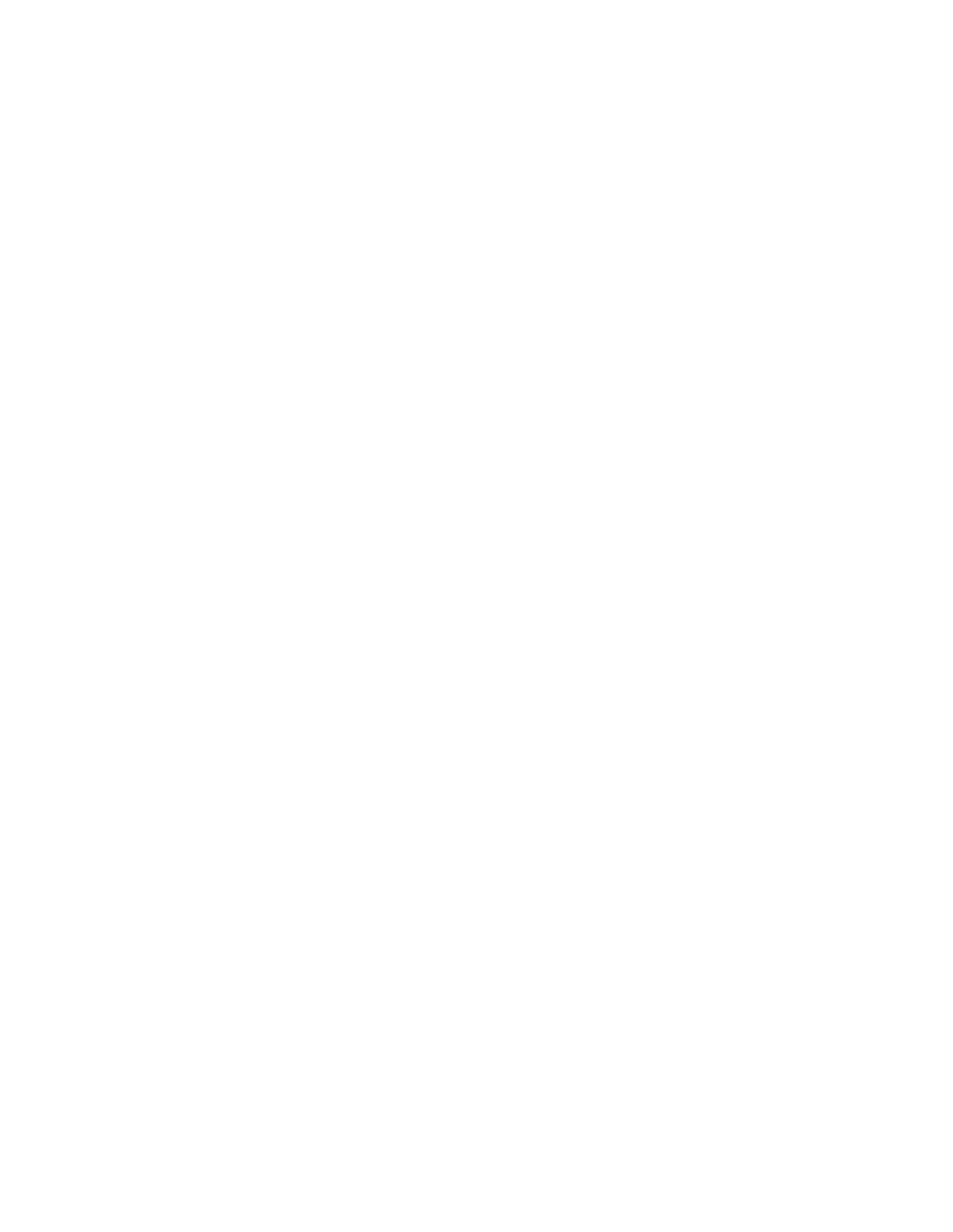

Pittsburgh, PA 15213-3890

# **Legacy System Modernization Strategies**

CMU/SEI-2001-TR-025 ESC-TR-2001-025

Robert C. Seacord Santiago Comella-Dorda Grace Lewis Pat Place Dan Plakosh

*July 2001* 

**COTS-Based Systems** 

Unlimited distribution subject to the copyright.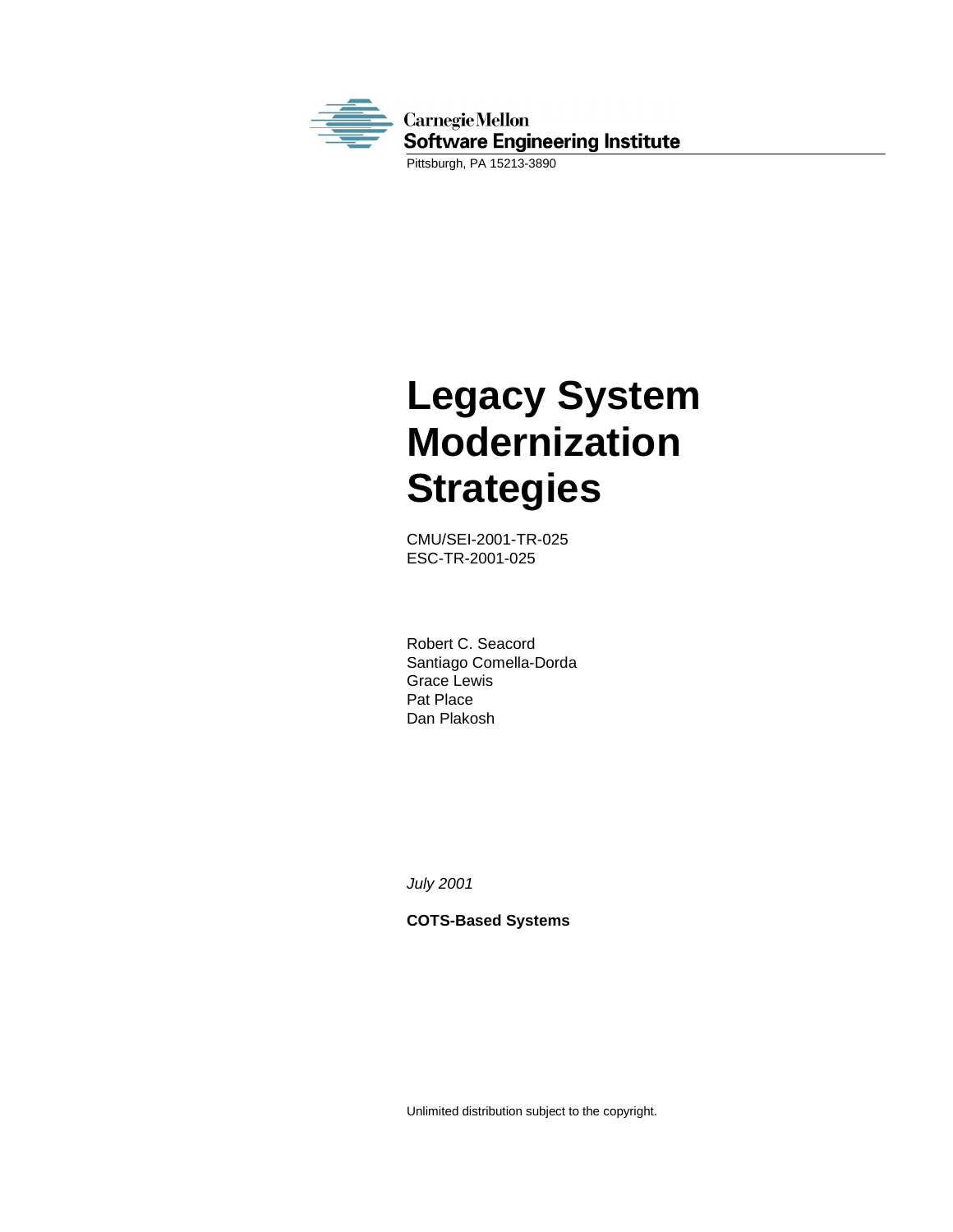This report was prepared for the

SEI Joint Program Office HQ ESC/DIB 5 Eglin Street Hanscom AFB, MA 01731-2116

The ideas and findings in this report should not be construed as an official DoD position. It is published in the interest of scientific and technical information exchange.

#### FOR THE COMMANDER

Norton & Compton

Norton L. Compton, Lt Col, USAF SEI Joint Program Office

This work is sponsored by the U.S. Department of Defense. The Software Engineering Institute is a federally funded research and development center sponsored by the U.S. Department of Defense.

Copyright 2001 by Carnegie Mellon University.

#### NO WARRANTY

THIS CARNEGIE MELLON UNIVERSITY AND SOFTWARE ENGINEERING INSTITUTE MATERIAL IS FURNISHED ON AN "AS-IS" BASIS. CARNEGIE MELLON UNIVERSITY MAKES NO WARRANTIES OF ANY KIND, EITHER EXPRESSED OR IMPLIED, AS TO ANY MATTER INCLUDING, BUT NOT LIMITED TO, WARRANTY OF FITNESS FOR PURPOSE OR MERCHANTABILITY, EXCLUSIVITY, OR RESULTS OBTAINED FROM USE OF THE MATERIAL. CARNEGIE MELLON UNIVERSITY DOES NOT MAKE ANY WARRANTY OF ANY KIND WITH RESPECT TO FREEDOM FROM PATENT, TRADEMARK, OR COPYRIGHT INFRINGEMENT.

Use of any trademarks in this report is not intended in any way to infringe on the rights of the trademark holder.

Internal use. Permission to reproduce this document and to prepare derivative works from this document for internal use is granted, provided the copyright and "No Warranty" statements are included with all reproductions and derivative works.

External use. Requests for permission to reproduce this document or prepare derivative works of this document for external and commercial use should be addressed to the SEI Licensing Agent.

This work was created in the performance of Federal Government Contract Number F19628-00-C-0003 with Carnegie Mellon University for the operation of the Software Engineering Institute, a federally funded research and development center. The Government of the United States has a royalty-free government-purpose license to use, duplicate, or disclose the work, in whole or in part and in any manner, and to have or permit others to do so, for government purposes pursuant to the copyright license under the clause at 252.227-7013.

For information about purchasing paper copies of SEI reports, please visit the publications portion of our Web site (http://www.sei.cmu.edu/publications/pubweb.html).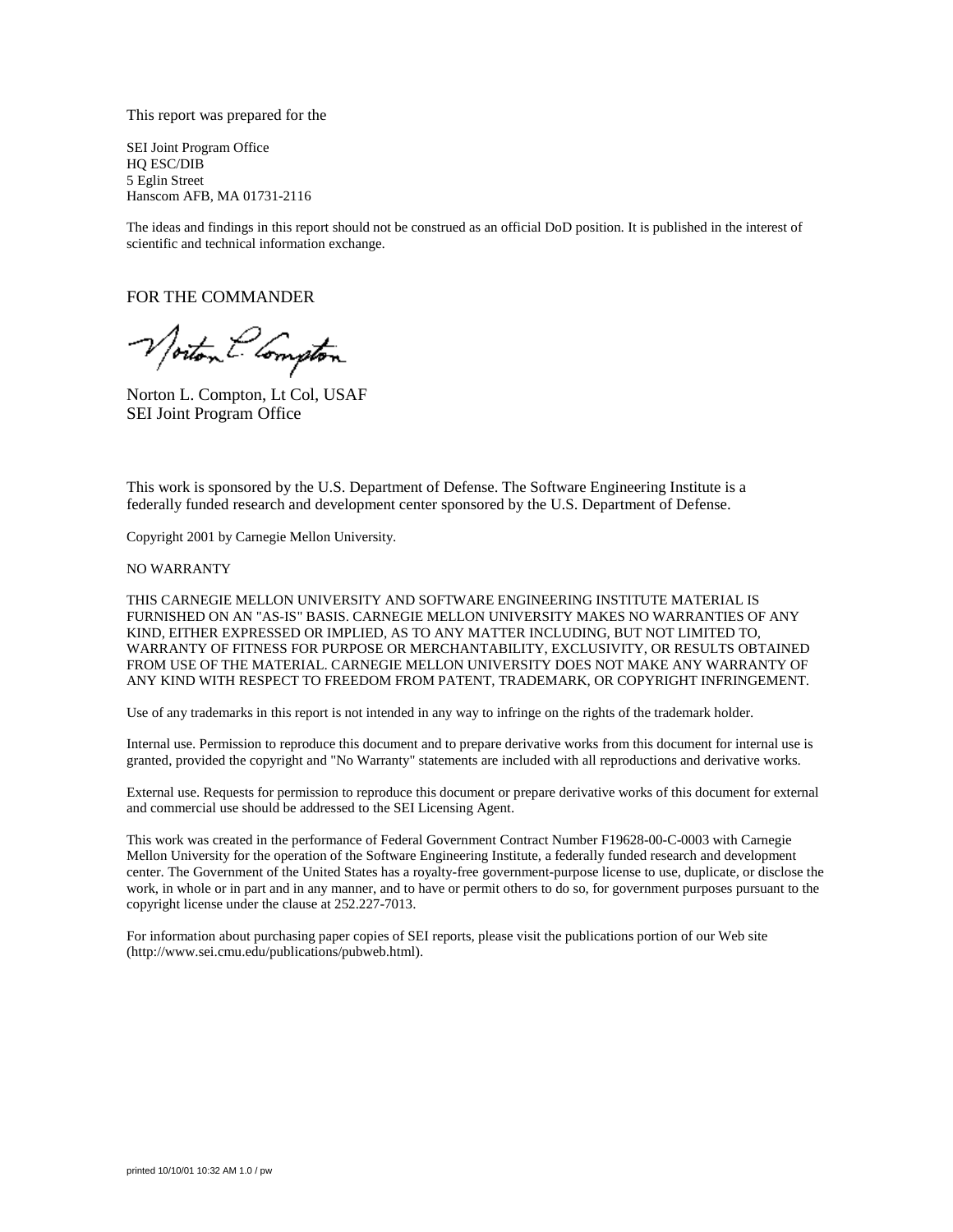## **Table of Contents**

|              | <b>Abstract</b> |                     |                                                               | vii    |
|--------------|-----------------|---------------------|---------------------------------------------------------------|--------|
| 1            |                 | <b>Introduction</b> | 1.1 Goals and Objectives                                      | 1<br>3 |
| $\mathbf{2}$ |                 |                     | <b>Legacy System Structure</b>                                | 5      |
| 3            |                 | <b>Adapters</b>     |                                                               | 7      |
| 4            |                 |                     | <b>Increment 1-Pre-Componentization</b>                       | 9      |
| 5            |                 |                     | <b>Development Plan</b>                                       | 13     |
|              | 5.1             |                     | Incremental Deployment Method                                 | 15     |
|              | 5.2             |                     | <b>Incremental Deployment Options</b>                         | 15     |
|              |                 |                     | 5.2.1 Code Migration                                          | 16     |
|              |                 |                     | <b>Transaction Sets</b>                                       | 17     |
|              |                 |                     | <b>Program Elements</b>                                       | 18     |
|              |                 | 5.2.2               | <b>Database Migration</b><br><b>Database Migration Before</b> | 19     |
|              |                 |                     | <b>Code Migration</b>                                         | 20     |
|              |                 |                     | Database Migration During Code                                |        |
|              |                 |                     | Migration                                                     | 21     |
|              |                 |                     | Database Migration After Code<br>Migration                    | 21     |
|              | 5.3             |                     | <b>Deployment Strategy</b>                                    | 22     |
|              |                 |                     | 5.3.1 Parallel Operations                                     | 23     |
|              |                 |                     | 5.3.2 Non-Parallel Operation                                  | 25     |
|              |                 |                     | 5.3.3 Comparison of Options                                   | 26     |
| 6            |                 |                     | <b>Modernization Trail Maps</b>                               | 29     |
| 7            |                 | <b>Conclusions</b>  |                                                               | 31     |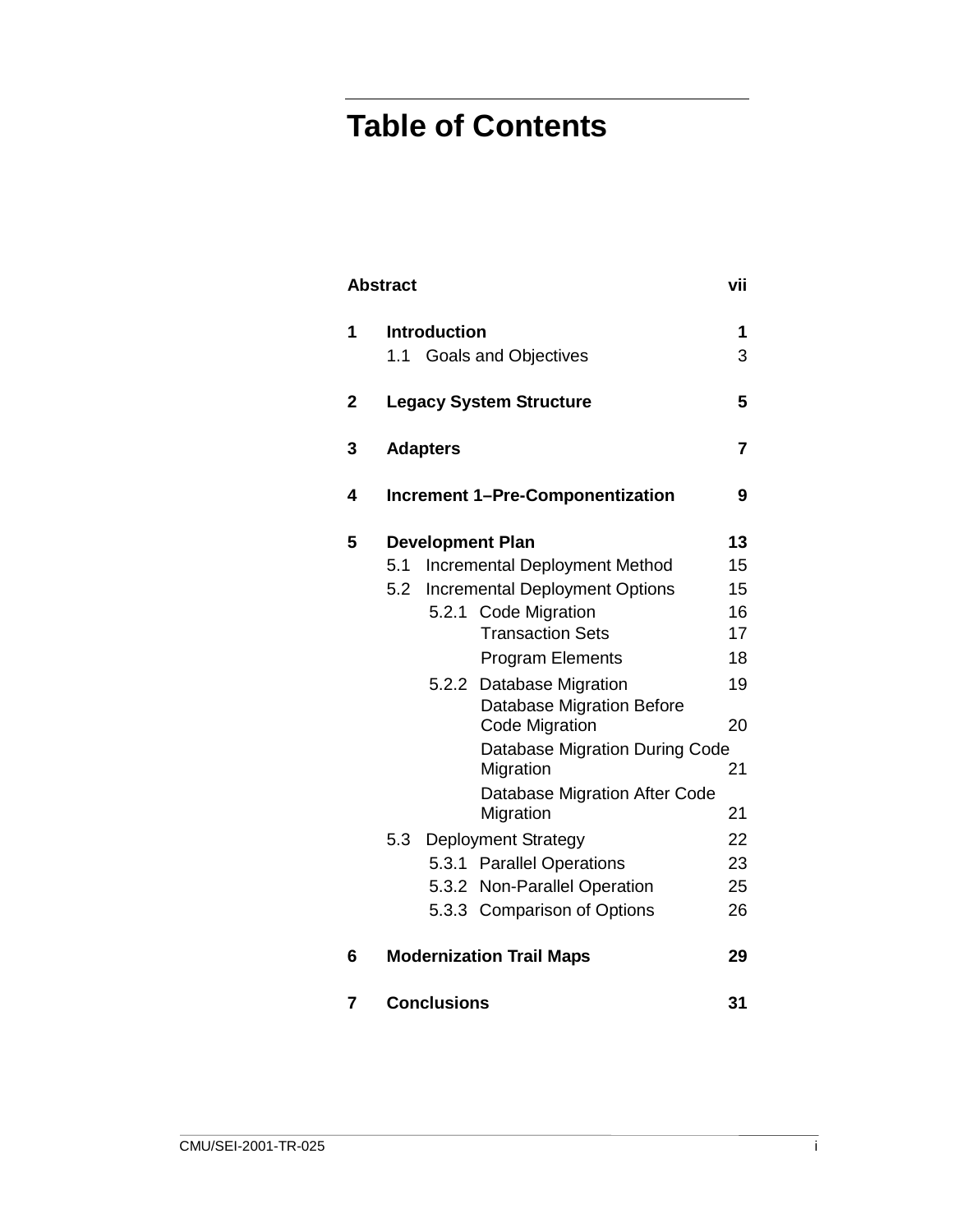#### **References 33**

| Appendix: Trail Maps |                                | 35 |
|----------------------|--------------------------------|----|
|                      | Candidate Trail-T1 (A1 B1 C1)  | 35 |
|                      | Candidate Trail-T2 (A1 B1 C2)  | 37 |
|                      | Candidate Trail-T3 (A1 B2 C1)  | 39 |
|                      | Candidate Trail-T4 (A1 B2 C2)  | 41 |
|                      | Candidate Trail-T5 (A1 B3 C1)  | 43 |
|                      | Candidate Trail-T6 (A1 B3 C2)  | 46 |
|                      | Candidate Trail-T7 (A2 B1 C1)  | 49 |
|                      | Candidate Trail-T8 (A2 B1 C2)  | 52 |
|                      | Candidate Trail-T9 (A2 B2 C1)  | 54 |
|                      | Candidate Trail-T10 (A2 B2 C2) | 56 |
|                      | Candidate Trail-T11 (A2 B3 C1) | 58 |
|                      | Candidate Trail-T12 (A2 B3 C2) | 61 |
|                      |                                |    |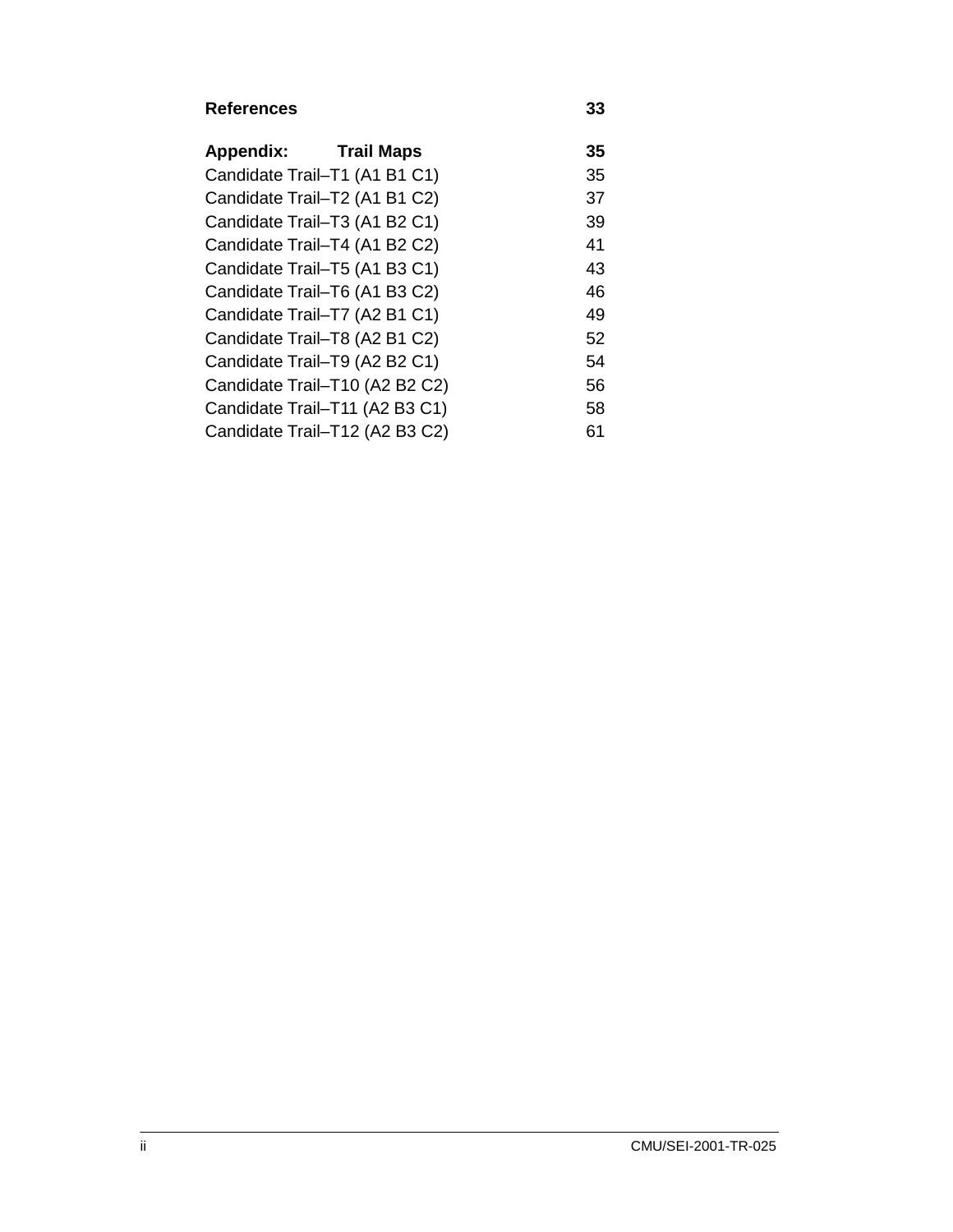## **List of Figures**

|           | Figure 1: Development Increments                           | 1              |
|-----------|------------------------------------------------------------|----------------|
| Figure 2: | <b>Legacy System Modernization</b>                         | 1              |
| Figure 3: | Interoperation of the Modernized and the<br>Legacy Systems | 2              |
| Figure 4: | Data and Control Flow in the RSS                           | 6              |
| Figure 5: | <b>Legacy System Adapters</b>                              | $\overline{7}$ |
| Figure 6: | <b>Incremental Releases</b>                                | 14             |
| Figure 7: | <b>Transaction Set Code Migration</b>                      | 17             |
| Figure 8: | Program Element Set Code Migration                         | 18             |
| Figure 9: | <b>Database Migration</b>                                  | 19             |
|           | Figure 10: Parallel Operations                             | 24             |
|           | Figure 11: Non-Parallel Deployment                         | 26             |
|           | Figure 12: T1 During Phase 1                               | 36             |
|           | Figure 13: T1 During Phase 2                               | 36             |
|           | Figure 14: T2 During Phase 1                               | 37             |
|           | Figure 15: T2 During Phase 2                               | 38             |
|           | Figure 16: T3 During Phase 1                               | 40             |
|           | Figure 17: T4 During Phase 1                               | 42             |
|           | Figure 18: T5 During Phase 1                               | 44             |
|           | Figure 19: T5 During Phase 2                               | 45             |
|           | Figure 20: T6 During Phase 1                               | 47             |
|           | Figure 21: T6 During Phase 2                               | 48             |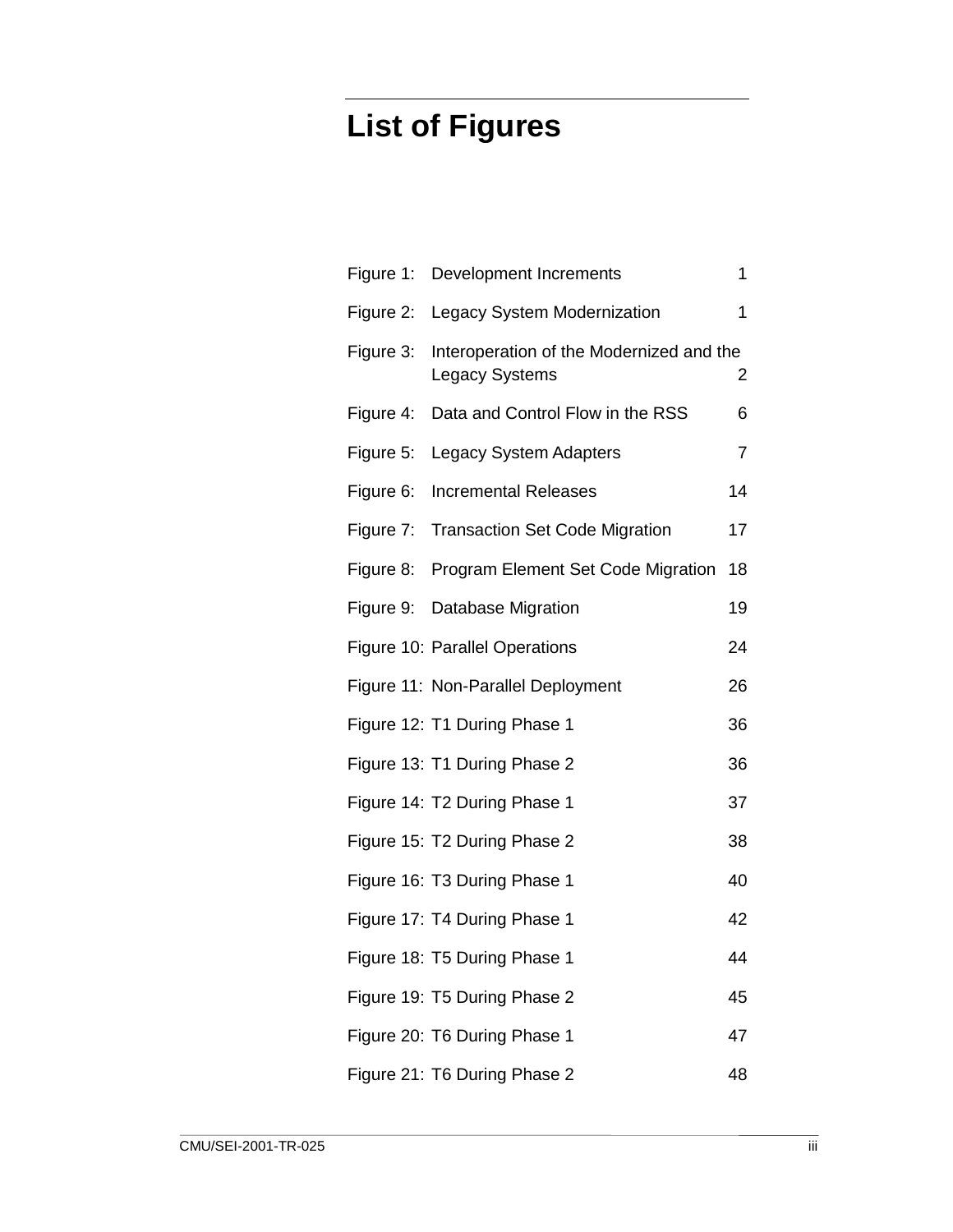- Figure 22: T7 During Phase 1 50
- Figure 23: T7 During Phase 2 51
- Figure 24: T8 During Phase 2 53
- Figure 25: T9 During Phase 1 55
- Figure 26: T10 During Phase 1 57
- Figure 27: T11 During Phase 1 59
- Figure 28: T11 During Phase 2 60
- Figure 29: T12 During Phase 1 62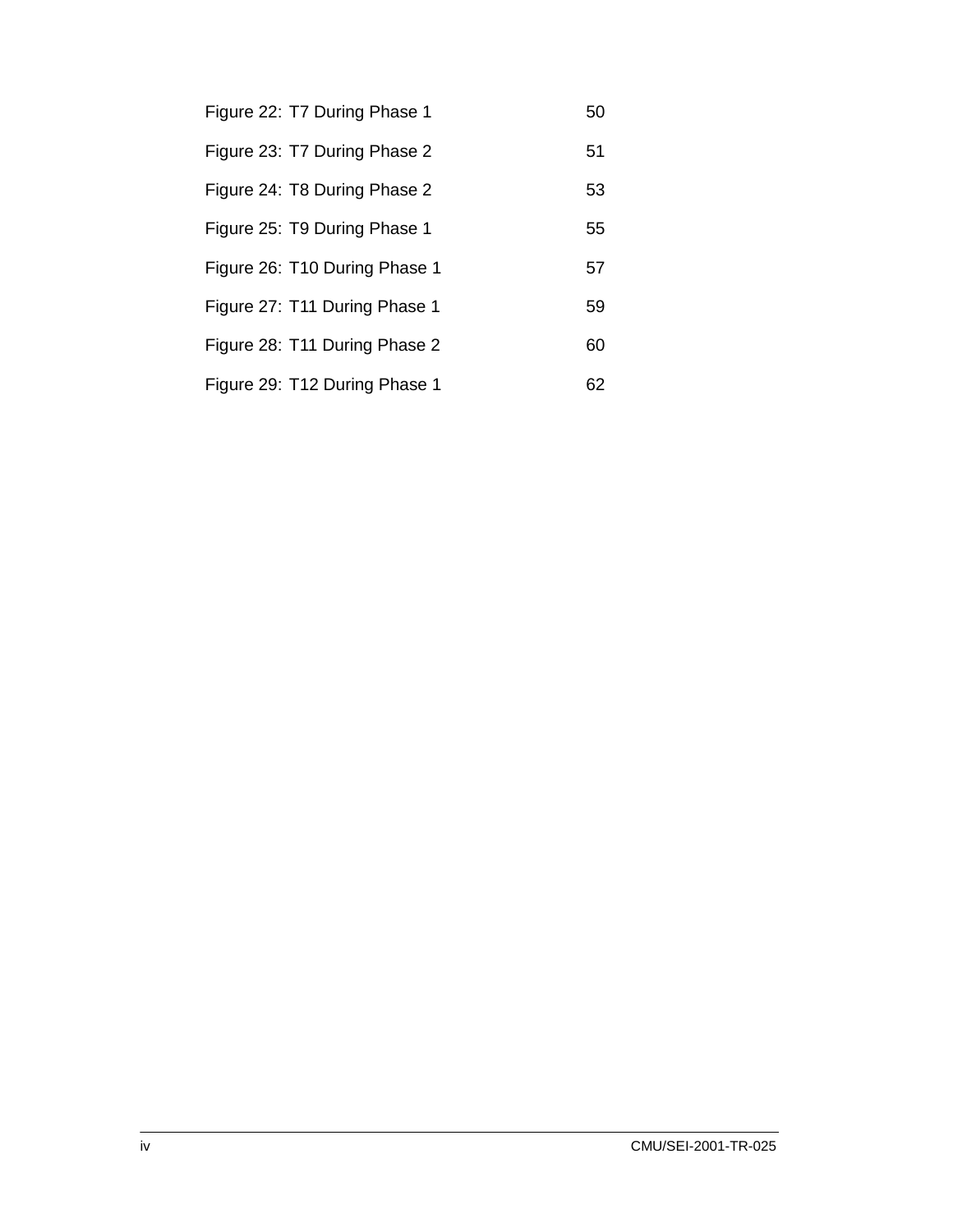## **List of Tables**

| Table 1:  | <b>Planned Increment 1 Releases</b>      | 10 |
|-----------|------------------------------------------|----|
| Table 2:  | <b>Development Phases</b>                | 13 |
| Table 3:  | <b>Incremental Deployment Options</b>    | 16 |
| Table 4:  | <b>Summary of Modernization Options</b>  | 27 |
| Table 5:  | Sample Trail Map                         | 29 |
| Table 6:  | <b>Trail-Map Characteristics Summary</b> | 30 |
| Table 7:  | Candidate Trail-T1 (A1 B1 C1)            | 35 |
| Table 8:  | Candidate Trail-T2 (A1 B1 C2)            | 37 |
| Table 9:  | Candidate Trail-T3 (A1 B2 C1)            | 39 |
| Table 10: | Candidate Trail-T4 (A1 B2 C2)            | 41 |
| Table 11: | Candidate Trail-T5 (A1 B3 C1)            | 43 |
| Table 12: | Candidate Trail-T6 (A1 B3 C2)            | 46 |
| Table 13: | Candidate Trail-T7 (A2 B1 C1)            | 49 |
| Table 14: | Candidate Trail-T8 (A2 B1 C2)            | 52 |
| Table 15: | Candidate Trail-T9 (A2 B2 C1)            | 54 |
| Table 16: | Candidate Trail-T10 (A2 B2 C2)           | 56 |
| Table 17: | Candidate Trail-T11 (A2 B3 C1)           | 58 |
| Table 18: | Candidate Trail-T12 (A2 B3 C2)           | 61 |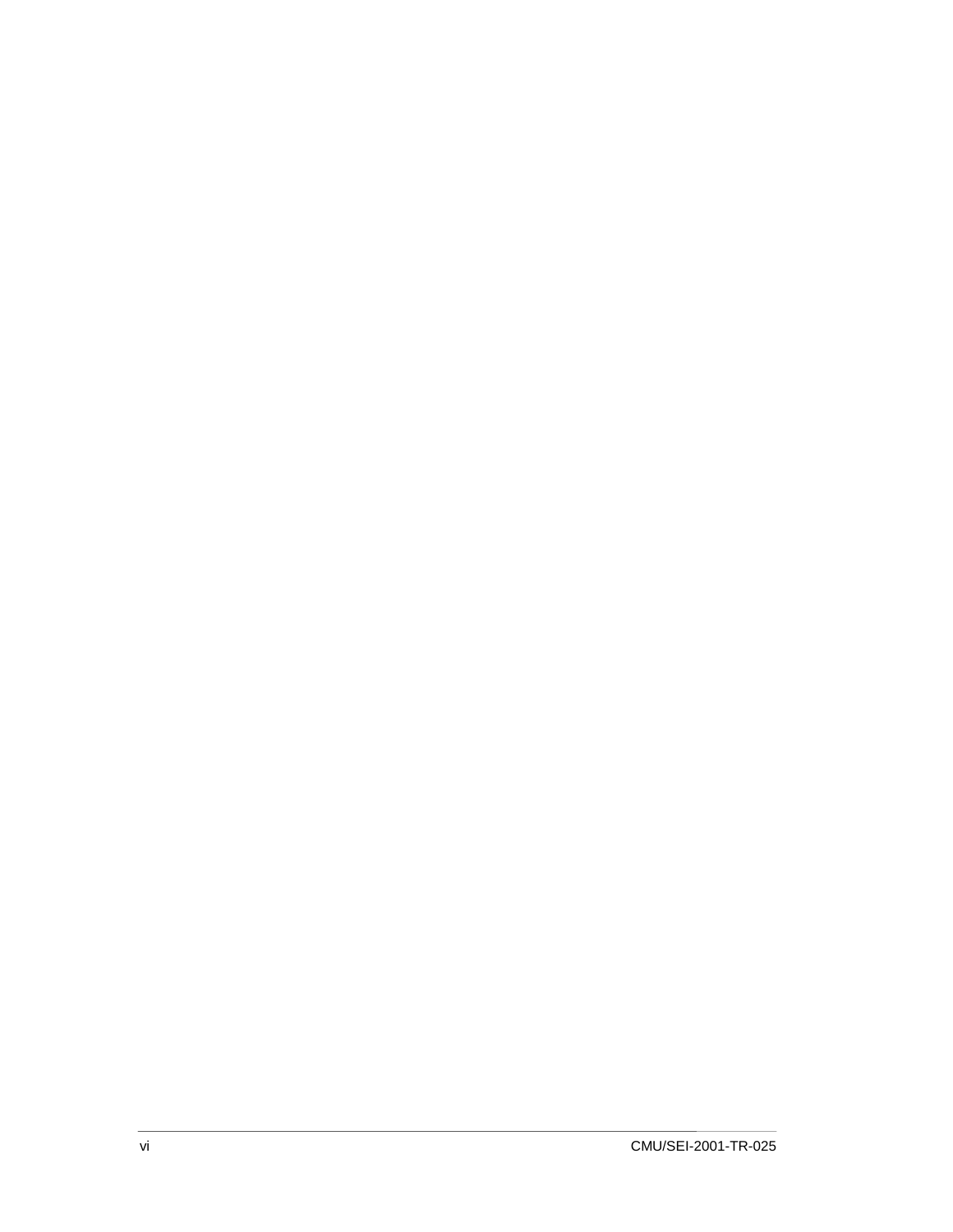## **Abstract**

Modernization of legacy enterprise systems introduces many challenges due to the size, complexity, and frailty of the legacy systems. Size and complexity issues often dictate that these systems are incrementally modernized, and new functionality is incrementally deployed before the modernization effort is concluded. This in turn requires that legacy components operate side by side with modernized components in an operation system—introducing additional problems.

In this report we discuss some alternative development approaches for incrementally modernizing legacy systems, including consideration of the advantages and disadvantages of each approach. These development alternatives can be mapped against the peculiarities of a particular modernization effort to recommend an appropriate approach.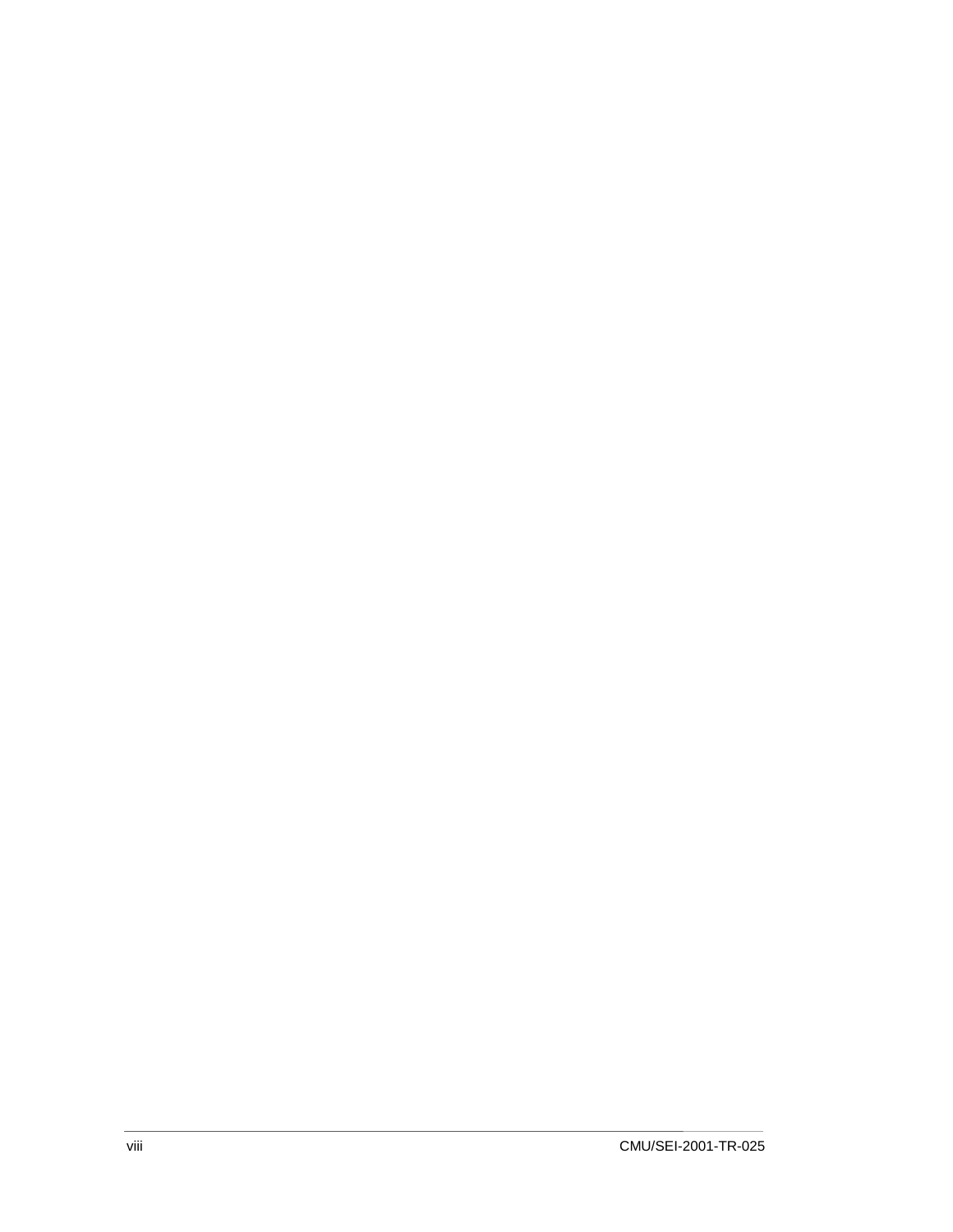### **1 Introduction**

Modernization efforts for legacy information systems are often large, multiyear projects that pose significant risks. Information systems are critical to companies, and making a single deployment of the modernized version is too risky to be admissible. Additionally, a modernization effort of a large system requires a significant investment in terms of money and time; projects of this magnitude are strongly pressured to demonstrate early benefits. Figure 1 illustrates a typical example in which the modernized version of the system is developed and deployed incrementally over a six-year period.



*Figure 1: Development Increments* 

Incremental modernization of a legacy system is illustrated in Figure 2. Initially, the legacy system consists completely of legacy code. At the completion of each increment, the percentage of legacy code decreases while the percentage of modernized code increases. Eventually, the system is completely modernized.



*Figure 2: Legacy System Modernization*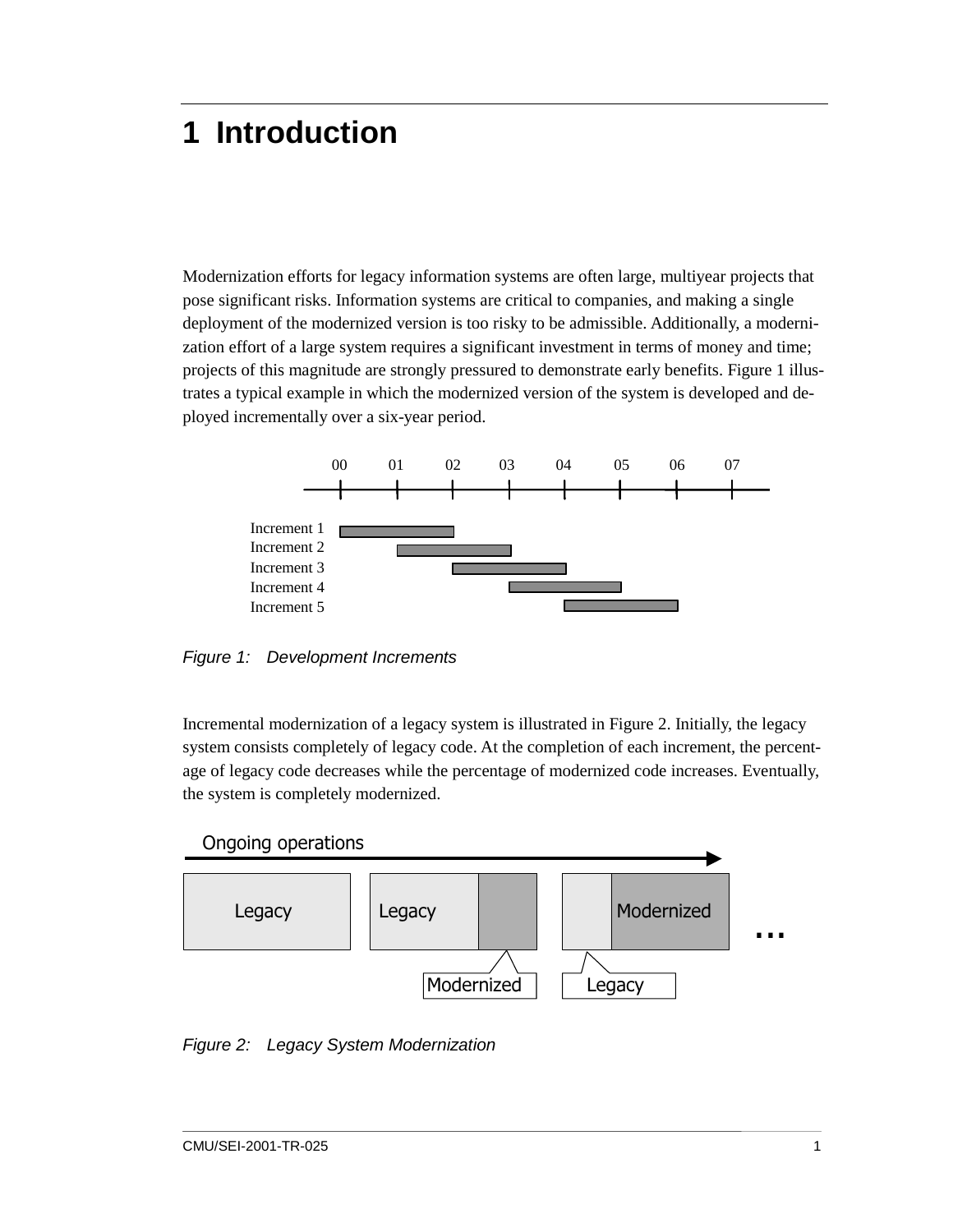Since modernized components are being deployed prior to the completion of the entire system, it is necessary to combine elements from the legacy system with the modernized components to maintain the existing functionality during the development period. Adapters and other wrapping techniques may be needed to provide a communication mechanism between the legacy system and the modernized system as shown in Figure 3.

![](_page_13_Figure_1.jpeg)

*Figure 3: Interoperation of the Modernized and the Legacy Systems* 

An incremental modernization effort strives to keep the system fully operational at all times while reducing the amount of rework and technical risk during modernization. To balance these conflicting requirements, a modernization effort needs to be carefully planned. Planning a modernization effort involves more than creating a budget and setting up a few milestones: a modernization plan must also contain the order in which the functionality is going to be modernized, along with information describing the scaffolding code that must be created to keep the system operational at all times.

The technical aspects of the modernization plan are what we call the modernization strategy. In this report we describe a case study that involves the creation of such a strategy for the modernization of a large Retail Supply System (RSS).

The RSS consists of approximately two million lines of  $\text{COBOL}^1$  code running on a mainframe. The overall architecture of the system has remained largely unchanged over 30 years, resulting in a system that is extremely brittle and difficult to maintain.

 $\overline{a}$ 

<sup>1</sup> COBOL (COmmon Business Oriented Language) was initially developed by the CODASYL (Conference On DAta SYstems Languages) Committee in April 1960. Major revisions were made in 1968 (ANS X3.23-1968), 1974 (ANS X3.23-1974), and 1985.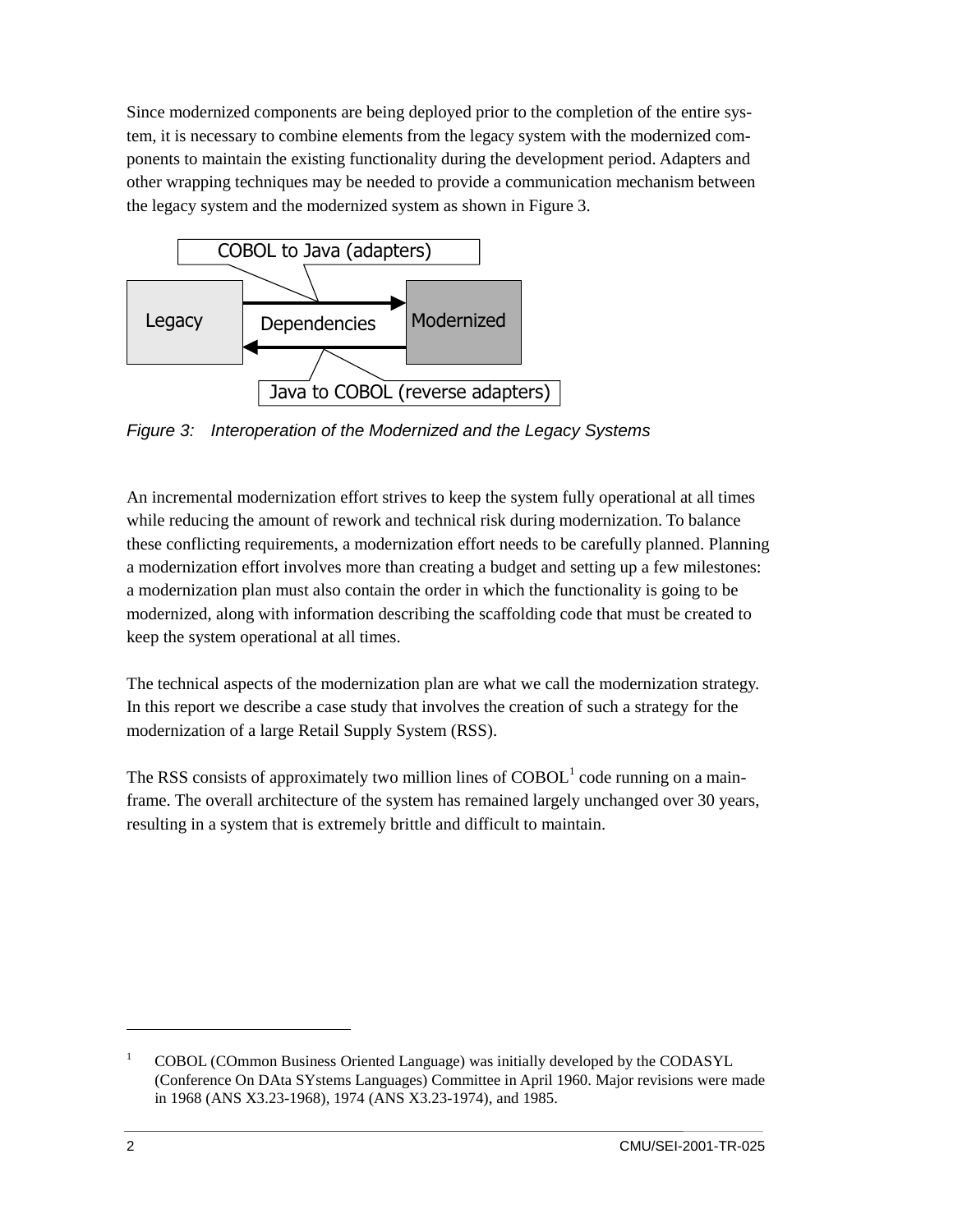The information system life cycle is illustrated by Comella-Dorda, et al. [Comella 00]. These system evolution activities can be divided into three categories: maintenance, modernization, and replacement [Weiderman 97]. In many respects, the RSS is a typical information system following a similar life cycle. While development of the replacement system is underway, both maintenance and modernization efforts are being performed in parallel. The modernization work is an effort to "prep" the legacy system for replacement. The practical implication for this is that the end state as well as the starting state of the replacement effort may be undefined.

### **1.1 Goals and Objectives**

In addition to the overall goal of modernizing the legacy RSS, and the necessity of following an incremental development approach, there are other modernization drivers:

- minimized development and deployment costs. Fielding modernized components alongside legacy code requires the development of adapters, bridges, and other scaffolding code that will be discarded after the final increment. While necessary, scaffolding code represents an added expense, as this code must be designed, developed, tested, and maintained during the development period. Minimizing the development of scaffolding code is one way to minimize overall development costs.
- schedule. The modernization strategy should seek to minimize the time required to develop and deploy a modernized RSS. Additionally, the approach should allow the RSS to be developed on a predictable schedule.
- quality. There are two issues regarding quality. One issue is the quality of the final, endstate system, once the RSS modernization effort has been completed. The final system should be easy to maintain and implemented around technologies that are not already obsolete. The second issue is the interim quality of the system, after each increment is deployed. Given the length of time required to complete the modernization, there will be many opportunities for the program to lose funding, be redirected, or take on a new focus. It is important that fielded increments improve the overall quality of the system, since there is always the possibility that each increment will be the last, given the length of time required for the development effort and normal uncertainties about changing business practices and requirements.
- minimized risk. Risks occur in many different forms, and some risk is acceptable if properly managed and mitigated. Due to the overall size and investment required to complete the RSS development, it is important that overall risk is kept low. To this end, the RSS componentization strategy should apply tried and proven techniques when possible, and lower risk approaches when some risk is necessary to achieve overall system goals.
- system performance. The RSS is replacing an existing system, so users have expectations concerning performance. While RSS modernization includes the modernization of hardware as well as software components, it is easy to negate hardware performance gains with poorly designed software. The componentization strategy must ensure that user performance expectations are met or exceeded.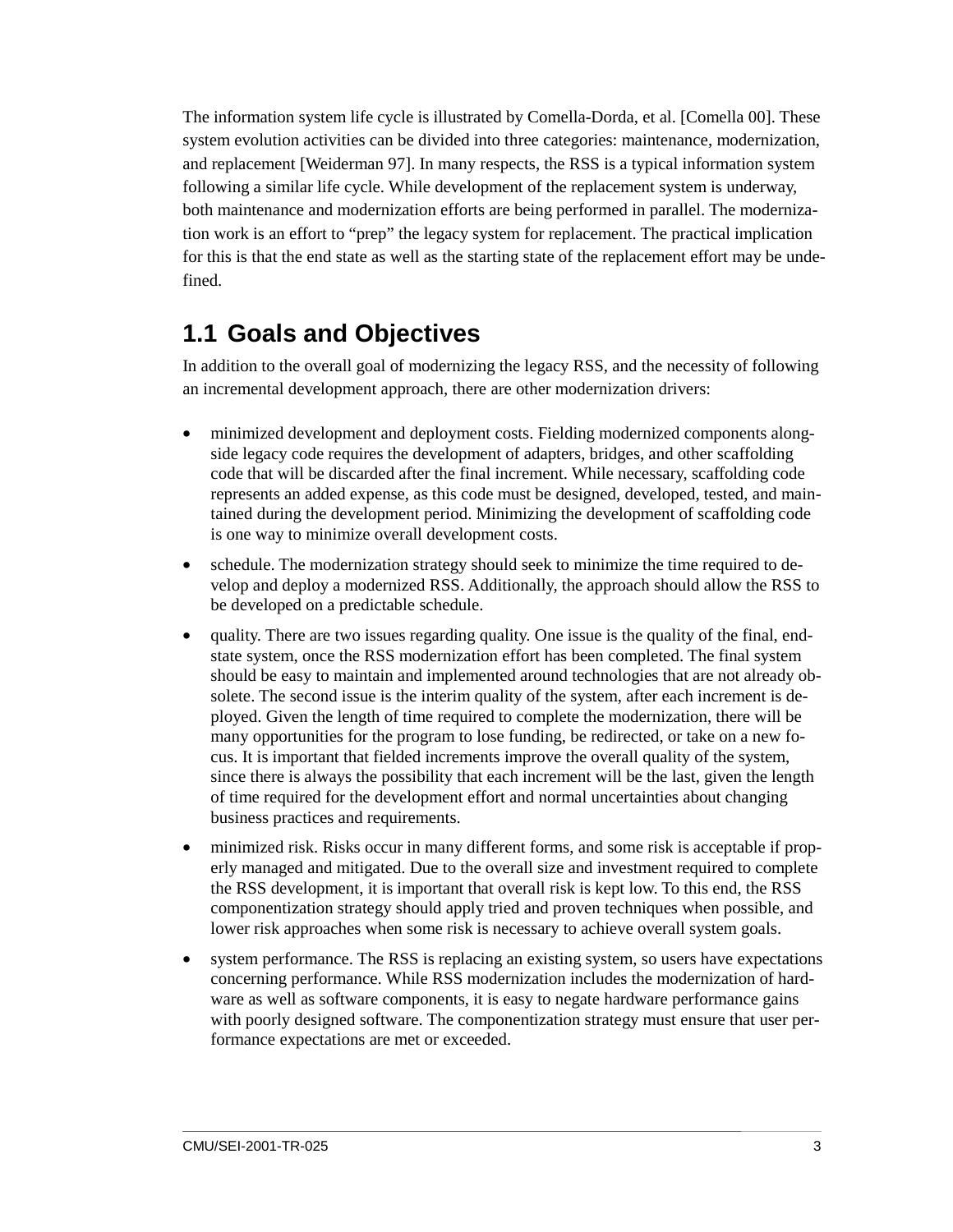• minimized complexity. Depending on how it is counted, the RSS consists of up to 1.8 million lines of legacy COBOL code, developed over a period of 30 years. The size of the RSS is a major complexity factor by itself. As a result, it is critical that the componentization strategy seeks to minimize overall system and development complexity, so that development complexity is kept at a manageable level. Managing the complexity of the development approach, by itself, may be the single largest factor that dictates the viability of the overall RSS modernization effort.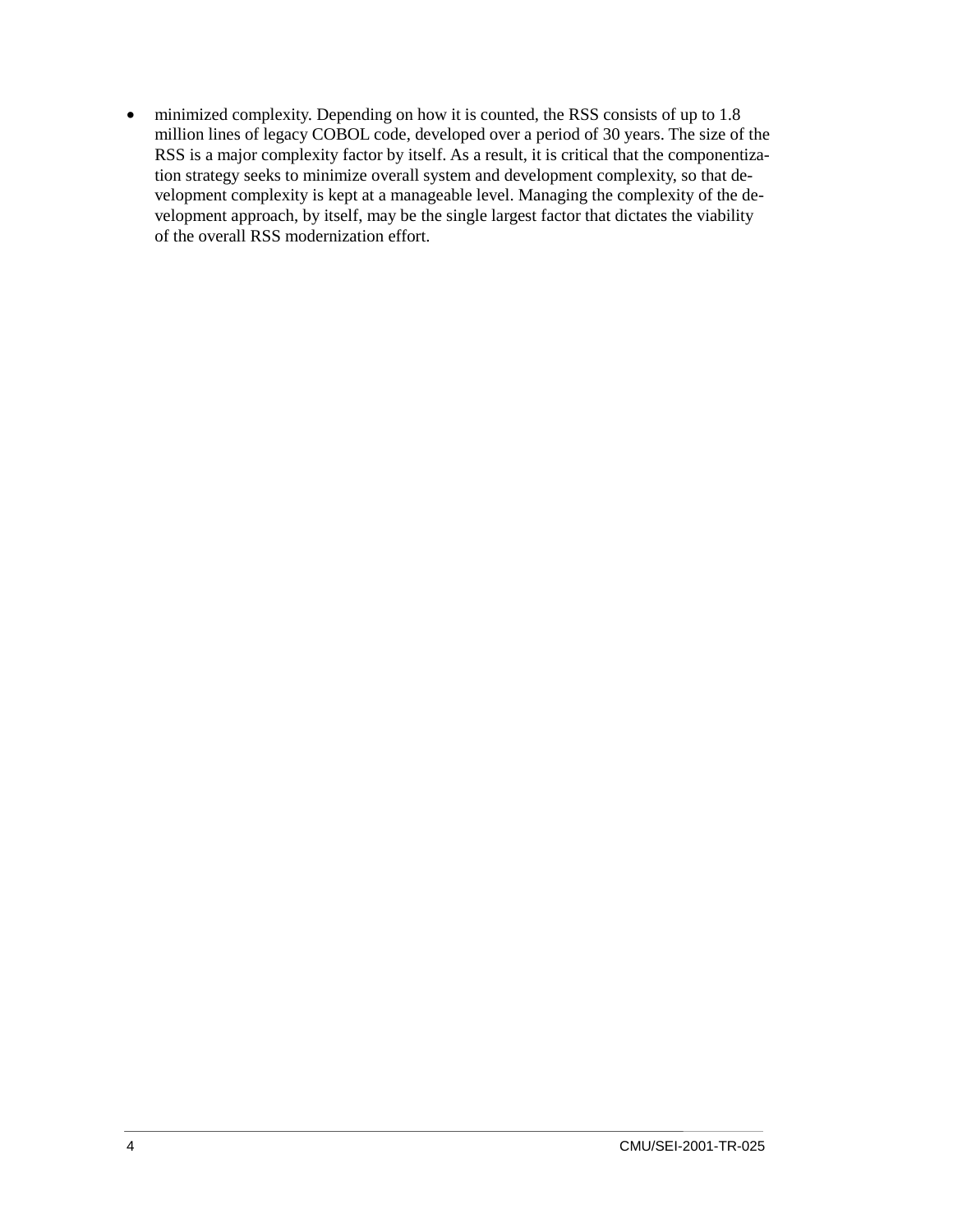### **2 Legacy System Structure**

Understanding the structure of the legacy RSS code is a necessary prerequisite to developing a componentization strategy. The RSS currently runs on a Unisys 2000 platform and was developed in Unisys COBOL on top of the Unisys Data Management System (DMS) database.

The existing RSS consists of approximately 900 program elements, each containing on average of 3000 lines of COBOL code. Dependencies exist between legacy program elements, and between legacy program elements and the legacy data store.

Program elements invoke other program elements using the COBOL CALL statement. The CALL statement transfers control to another program in the executable image. The RSS also uses the COPY statement to provide a library of COBOL source elements that are accessible by referencing text names. The COPY statement is similar to an INCLUDE statement in C or C++ (or macros in many languages). The RSS also uses PERFORM statements to execute one or more paragraphs. Control is returned to the next statement after the PERFORM statement when the paragraph execution ends.

Program elements interact with the DMS database using one of four operations:

- STORE stores a new record in the database FETCH a combined FIND and GET operation that establishes a specific record in the database as the current record of the run unit
- MODIFY changes the contents of specified data items in a database record
- DELETE logically removes a record from a mass storage file

Figure 4 illustrates both data flow and control flow in the RSS. Program elements typically fetch records from the DMS database into common storage. Then these data records may be completely or partially transferred from common storage to working storage where they can be operated on by the application program elements. Modified data may be placed back in common storage, and control passed between program elements, using common storage as a way to pass data between program elements.<sup>2</sup>

 $\overline{a}$ 

<sup>2</sup> This is similar to the use of shared memory in System V UNIX.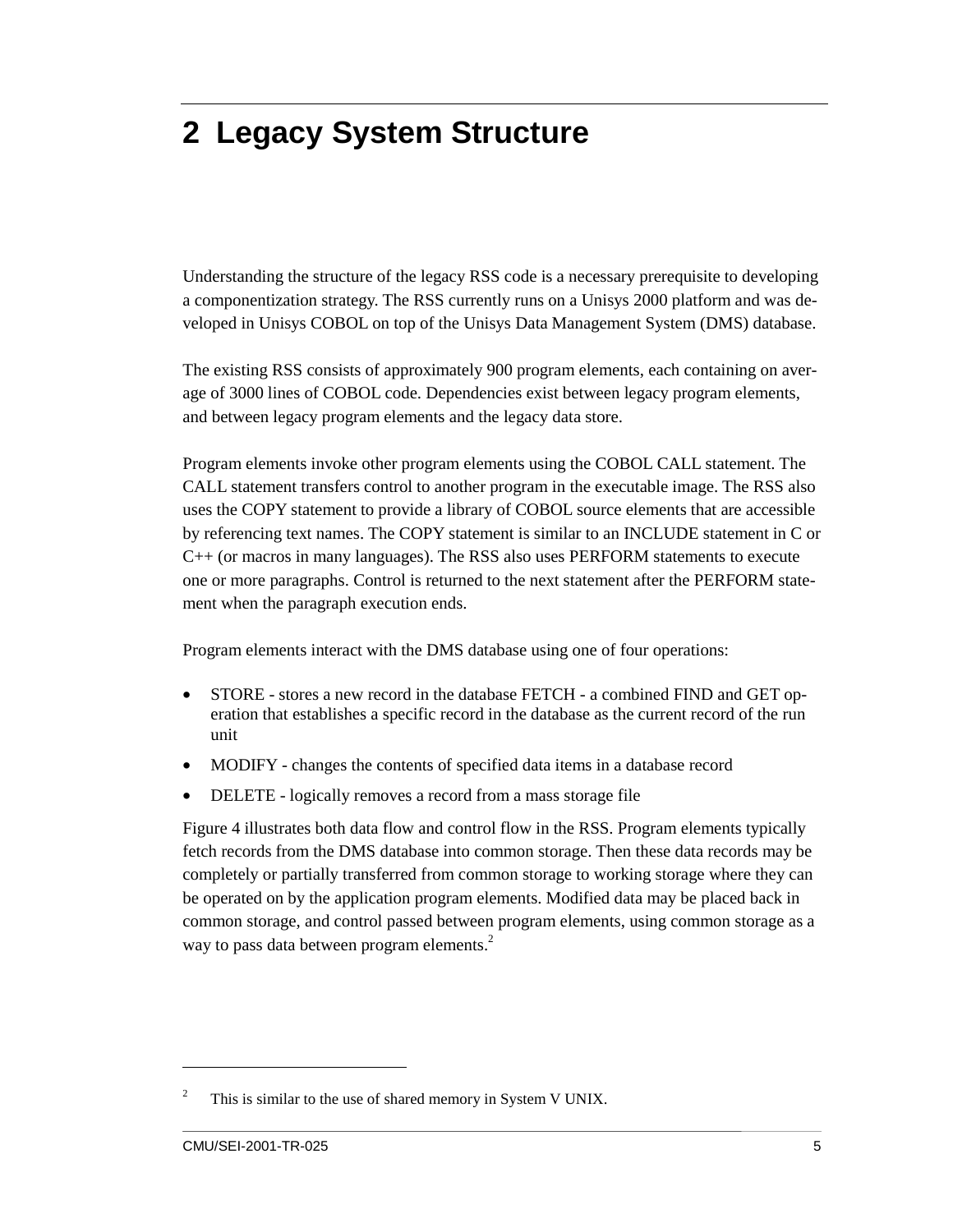![](_page_17_Figure_0.jpeg)

*Figure 4: Data and Control Flow in the RSS* 

Eventually, data is written from working storage back to common storage. A program element may perform a STORE operation to create a new database record or a MODIFY operation to update an existing record.

Figure 4 may be misleading in some ways, since it is a fairly straightforward illustration of data and control flow in the RSS, when in fact there are many internal complications that make it more difficult to understand legacy data flows. Foremost among these is poor data encapsulation. Any program element can read and write to a database record. Many of these relationships can be easily identified by searching for STORE, FETCH, MODIFY, and DELETE operations in the source code. However, program elements can indirectly affect data stored in the database by modifying information in common storage that is then written to the database by a different program element. Understanding data flow in this environment requires considerably more in-depth and focused analysis.

Other complications include the use of FILLER space to hold data, and REDEFINES that allow the same common storage area to be accessed using different names. Both of these complications can make it more difficult to identify and manage data flow in the legacy system.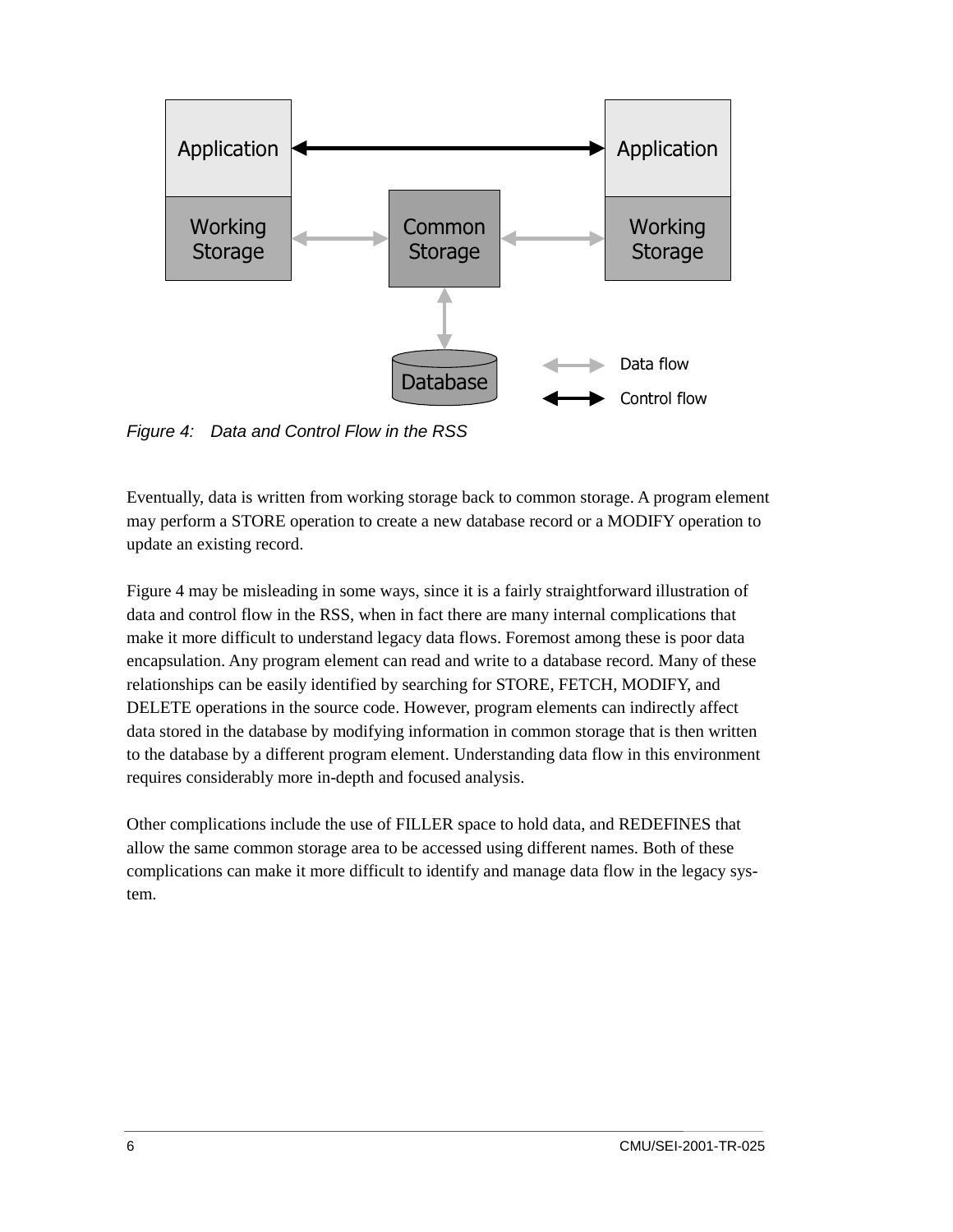### **3 Adapters**

In the introduction, we introduced the need for adapters to provide a communication mechanism between the legacy system and the modernized system. In this section, we provide a further analysis of the composition of these adapters.

![](_page_18_Figure_2.jpeg)

*Figure 5: Legacy System Adapters* 

Figure 5 shows the composition of an adapter that is used to satisfy a dependency on a program element that has been re-implemented as Enterprise JavaBeans (EJBs). In broad terms, the adapter must satisfy the external requirements of the program element and provide a mapping between legacy and modernized functionality.

The adapter satisfies the external requirements of the legacy program element in the *shell*. The shell is typically written in the same programming language as the remainder of the legacy system, and supports the same calls and accepts the same parameters as the legacy program element. The shell is also responsible for extracting required information from common storage and the database and formatting this information so that it may be passed as parameters to a Java class. The Java class invokes the necessary sequence of methods in the EJBs to execute the functionality extracted from the legacy system program element. The adapter al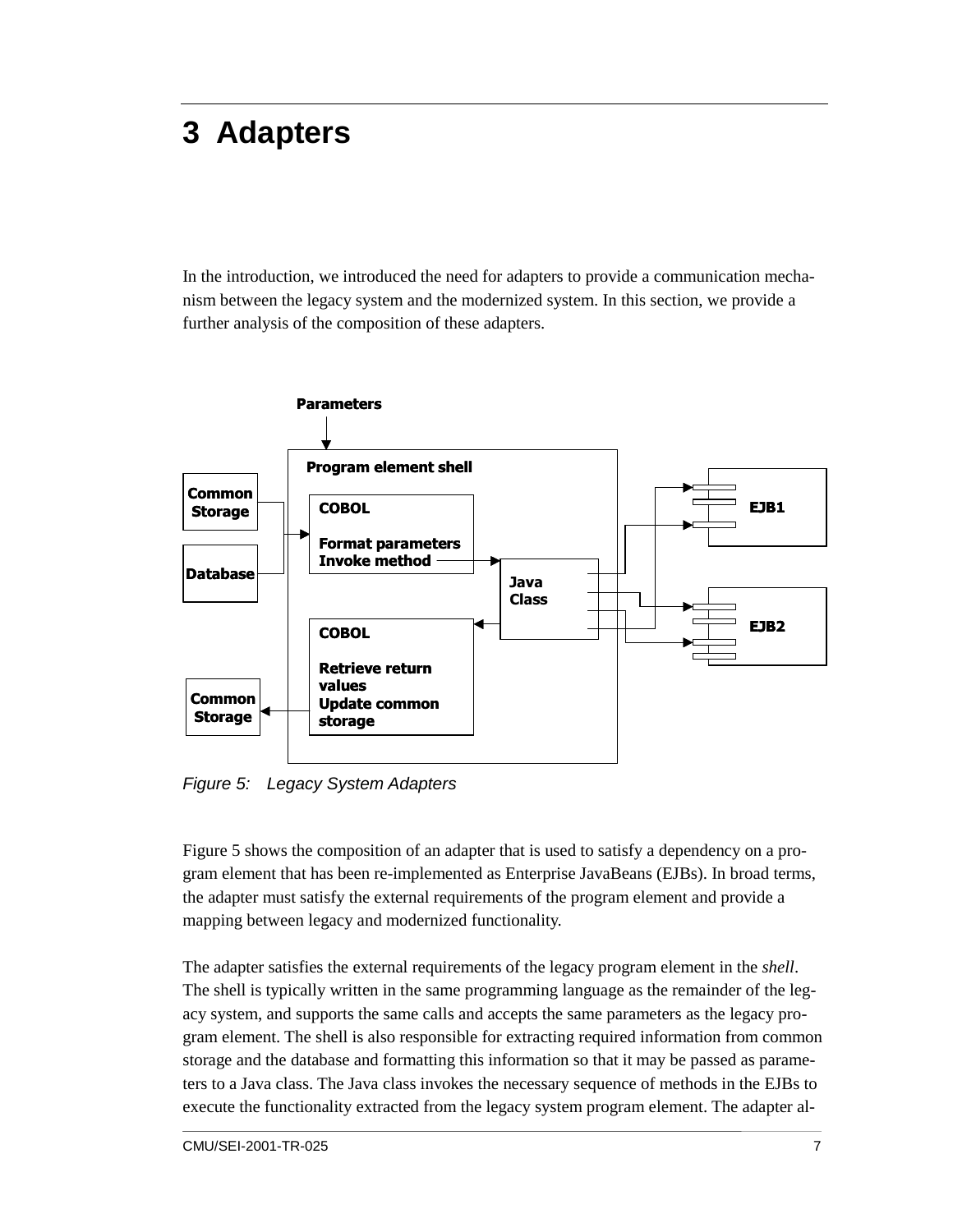lows functionality in the modernized system to be decomposed differently than in the legacy system. The complexity of the adapter may vary, depending on how different the modernized architecture is from the legacy architecture. The adapter must absorb these differences for the modernized system to remain free of legacy constraints.

Once the Java class has invoked the necessary EJB methods, control is returned to the COBOL shell. This shell must now modify common storage according to the changes that *would have been made* by the replaced legacy program elements. Once the shell returns control to the calling program, common storage must contain exactly the same information it would have contained had the legacy program element executed. Fortunately, it is not necessary for the legacy component to update the Oracle database, as these modifications are made directly from the EJBs through the persistence layer in the EJB server.

In building adapters, one must also consider that the adapter is not only replacing the legacy program element, but also all the program elements upon which it was dependent. In other words, by the time the adapter returns control to the calling program, all database modifications and changes to common storage performed by the legacy program element, and all its dependent program elements, must still be accomplished. To some degree, the functionality and database modifications should be implemented through a logical decomposition of activity in the modernized system. However, as the EJBs have no knowledge of, or access to, common storage, these updates must be made by the COBOL shell upon return from the Java class.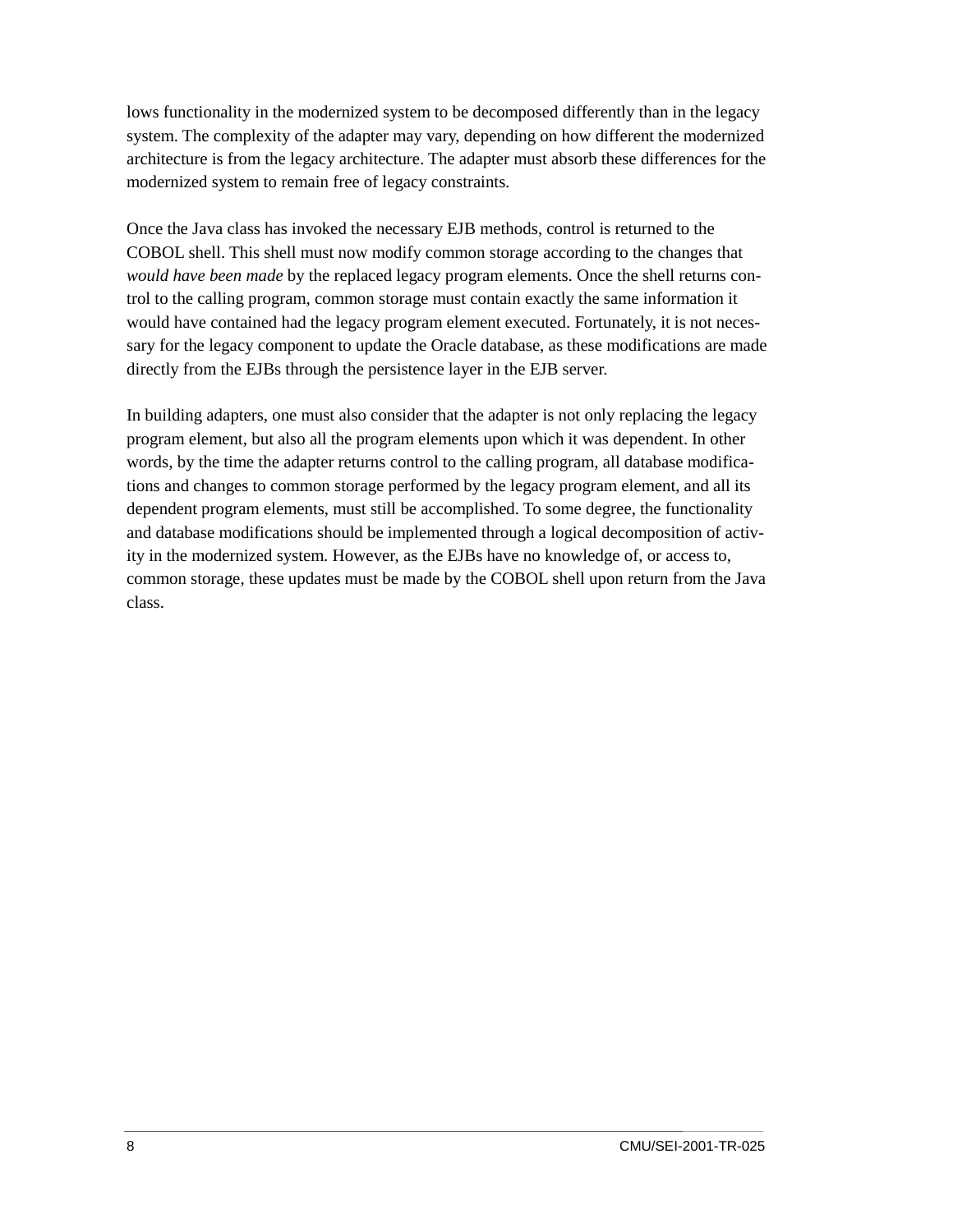### **4 Increment 1–Pre-Componentization**

RSS is being modernized in two major increments. The first increment is designed to prepare the system for the latter, more comprehensive componentization effort. The initial phase primarily involves migrating the legacy code onto a modern hardware/operating system platform and migrating from the Unisys DMS database to a relation database management system. The second phase will involve converting the system to a modern architecture and programming language.

Considerable effort is being exerted to migrate the existing legacy system off the Unisys platform and onto more modern hardware. The completion of this work is urgent, because of excessive Unisys platform maintenance costs. As a result of this ongoing cost, the emphasis is on a quick migration to the modern hardware.

Since quick migration off the Unisys platform is a priority, several constraints are imposed on the Increment 1 development. Changes to the legacy system are minimized, and the database schema is changed as necessary to move from DMS to a relational database.

Increment 1 modernization is scheduled in four releases. Table 1 shows target goals for each release.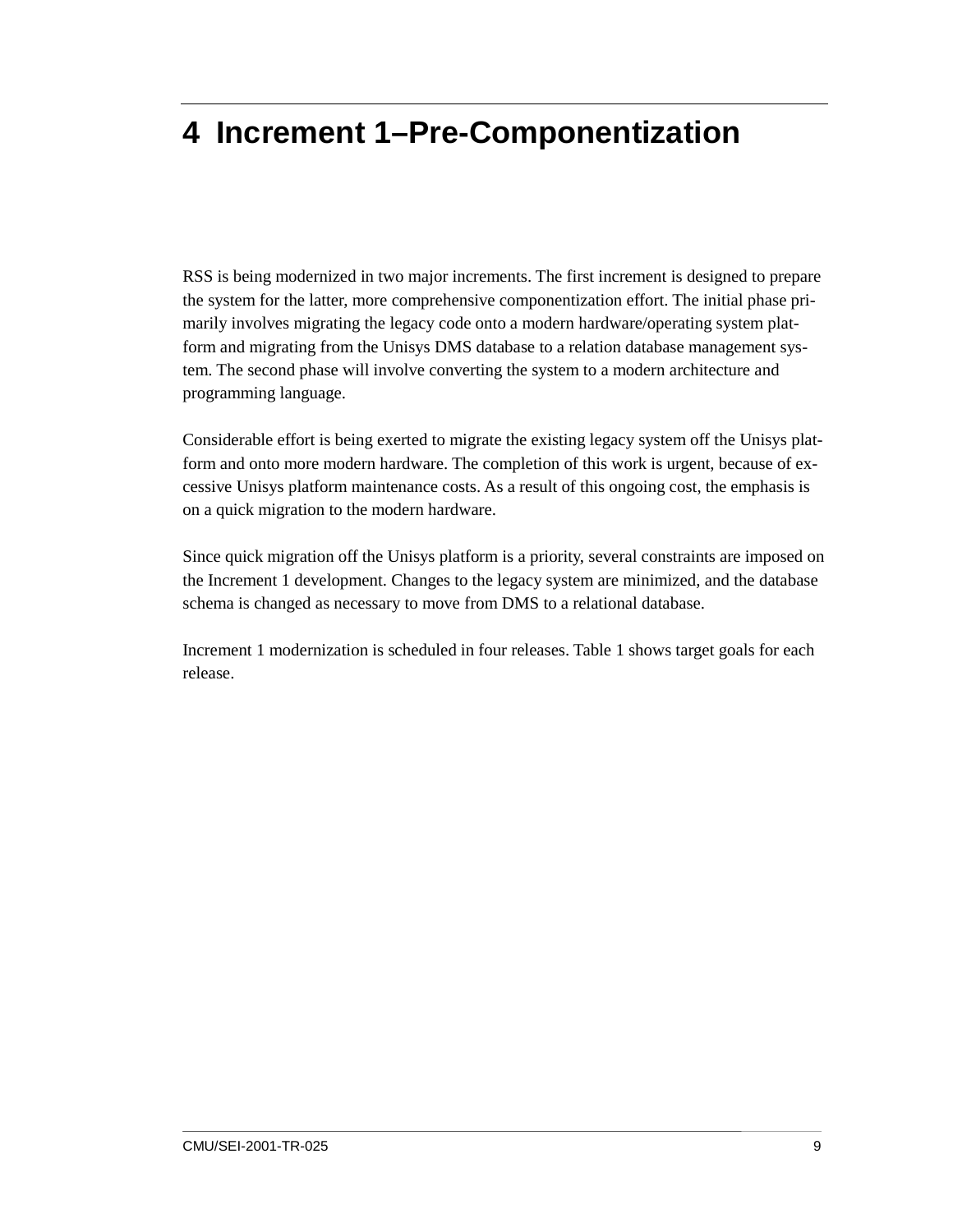| <b>Web/GUI (Release 1)</b>                                                                                                                | <b>Reports (Release 2)</b>                                                                                                                                                                                                                                 |
|-------------------------------------------------------------------------------------------------------------------------------------------|------------------------------------------------------------------------------------------------------------------------------------------------------------------------------------------------------------------------------------------------------------|
| Web-enable all RSS screens.<br>Build one component of GUI functional-<br>ity (e.g., Inquires).                                            | Data analysis output is used to migrate re-<br>ports data to Oracle.<br>Reports module analysis defines require-<br>٠<br>ments to be satisfied by Oracle tools.<br>Using Oracle or other COTS tools, build re-<br>٠<br>ports based on Oracle reports data. |
| <b>Account &amp; Financing (Release 3)</b>                                                                                                | Build interfaces and reports GUI.<br>٠<br>Migrate Inline (Release 4)                                                                                                                                                                                       |
| Based on system inventory $\&$ analysis –<br>remove accounting & financing code.<br>Add third GUI component.<br>Eliminate redundant code. | Remove Unisys dependencies.<br>Migrate data and data access to Ora-<br>cle/relational database.<br>Roll existing functionality to MicroFocus<br>٠<br>COBOL.<br>Port system to Solaris platform.                                                            |

*Table 1: Planned Increment 1 Releases* 

The primary goal of Increment 1 is to move off the Unisys platform as quickly as possible. To move the RSS off the Unisys mainframe it is necessary to isolate, eliminate, and replace functionality that is currently performed by the Unisys operating system or proprietary software on the Unisys platform. While evaluating candidates for replacement components, it is beneficial to understand the Increment 2 componentization strategy, since this strategy will invariably require deploying the release 4 system alongside modernized components. For example, how will control flow between the legacy and modernized systems? There are several possible solutions, including using MQSeries, CORBA, or direct COBOL-to-Java language bindings. How will data be synchronized between the legacy and modernized databases? How will the transaction context be maintained between the legacy and modernized systems?

Consideration of these questions may lead to the selection of components that are compatible with the modernized system and may reduce the effort required in Increment 2. Selection of these components has to be made with consideration as to how this will impact the Increment 1 schedule. Delaying the system migration from the Unisys platform to Solaris has an easily quantifiable Unisys maintenance cost. Using the wrong product may require an additional development increment between Increment 1 and Increment 2 to prepare the RSS for modernization. This will certainly increase development costs and lengthen development schedules.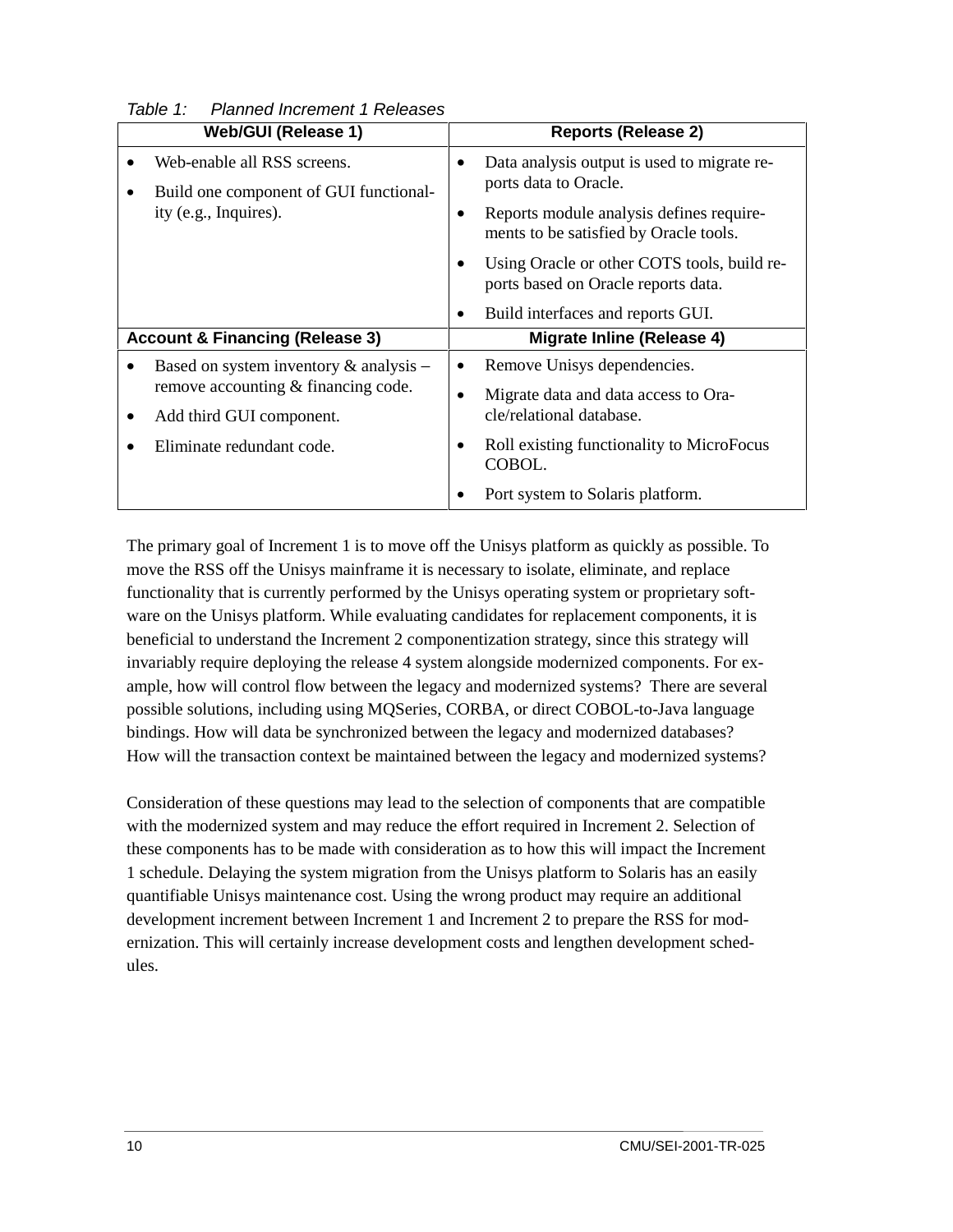Components that support the Increment 2 componentization strategy without adding time to the Increment 1 schedule can be adopted with little consideration. Components that support the Increment 2 componentization strategy but require extra time to complete must be evaluated on a case-by-case basis. To select a component in this case requires a convincing argument that development costs saved in Increment 2 would exceed costs incurred in delaying fielding of the 1.4 version of the system.

A desired artifact of Increment 1 development is to gain a greater understanding of the legacy system and to use this acquired knowledge to define the desired architecture of the future system. These benefits are lost, to some degree, if different individuals are involved in the Increment 1 and Increment 2 efforts, although some of this knowledge, if properly recorded, can be successfully transferred.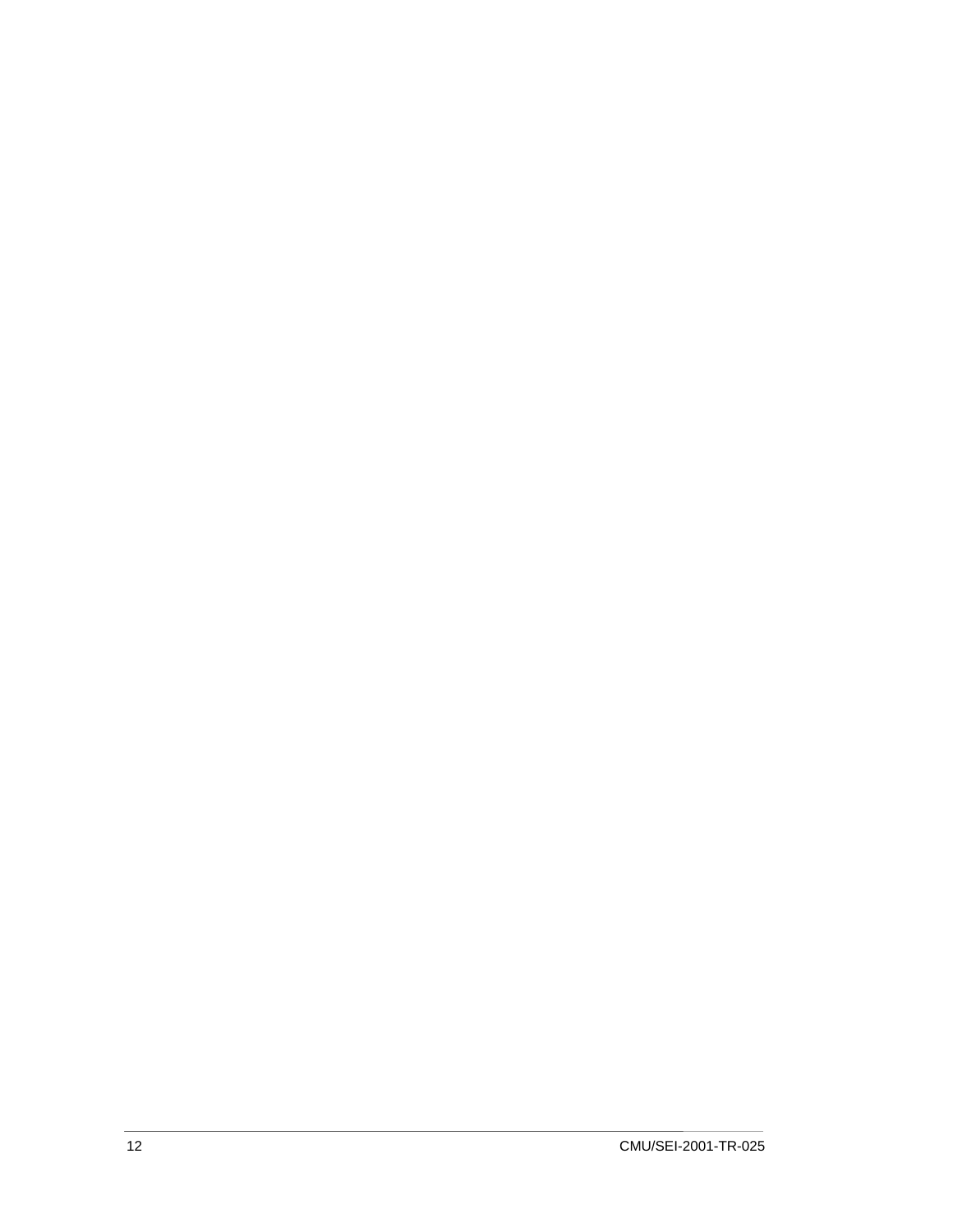### **5 Development Plan**

Complexity in the RSS program is not limited to the source code, but extends to the overall development plan. Before getting into details of the development and deployment approach, we will describe the overall context and define some process-related terms.

The overall RSS modernization effort is divided into two *increments*. The goal of the first increment is to quickly migrate the existing code base off the legacy, Unisys hardware platform and onto an open systems platform. This is critical for the overall program because of the high cost associated with maintaining the legacy hardware. Money spent on maintaining the existing system comes out of the overall budget, with the result that fewer funds are available for modernization.

Increment 2 is the modernization effort and assumes the completion of Increment 1. Increment 2 is divided into *phases*. Each phase represents a different emphasis or focus; for example, a focus on modernizing the structure of the database or on migrating code. The exact number of phases depends on the incremental development strategy option employed. Table 2 is an example of a three-phase development plan. In this example, the database is restructured first, followed by the code migration. In the final phase, the system is verified and then deployed as the operational system.

| <b>Development</b><br><b>Tasks</b> | <b>Phase 1</b>                          | <b>Phase 2</b>                               | <b>Phase 3</b>                     |
|------------------------------------|-----------------------------------------|----------------------------------------------|------------------------------------|
| <b>Restructure DB</b>              | restructure                             | restructure                                  | restructure                        |
| Componentization                   | by transaction<br>OR-<br>by application | by transaction<br>H<br>OR-<br>by application |                                    |
| <b>Deployment</b>                  | parallel ops<br>$-OR-$<br>operational   | parallel ops<br>OR-<br>operational           | parallel ops<br>OR-<br>operational |
|                                    |                                         | <b>Time</b>                                  |                                    |

*Table 2: Development Phases*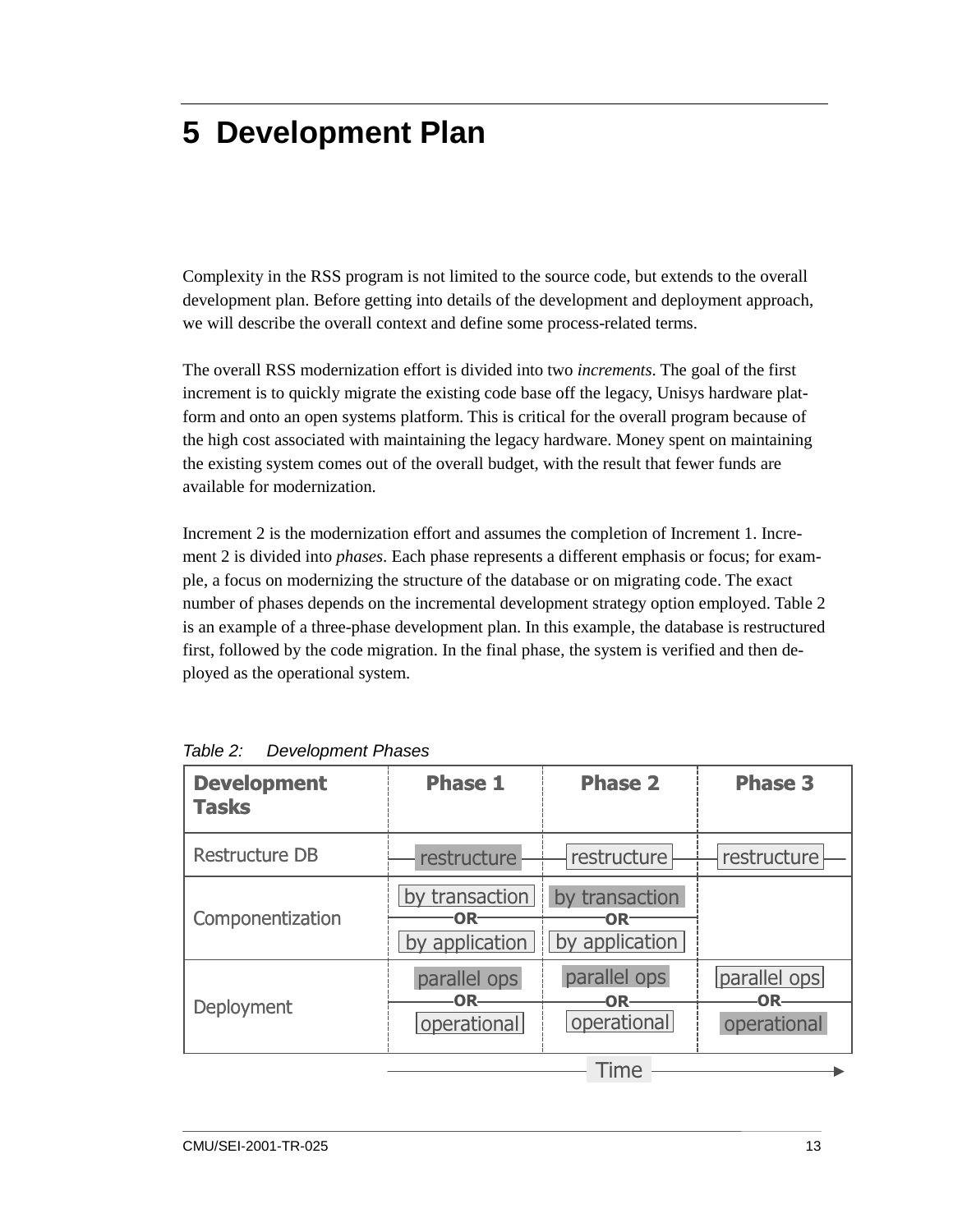Within each phase, the RSS will be incrementally developed and operationally deployed as shown in Figure 6. This means, for example, that there may be multiple, incremental releases during the code-migration phase as well as during the database-migration phase. Each of these releases is a candidate for deployment.

![](_page_25_Figure_1.jpeg)

*Figure 6: Incremental Releases* 

There are various advantages and disadvantages to incremental development and deployment. Incremental development should reduce overall program risks by allowing both users and developers to gradually understand the new system. Lessons learned from the first increment can be applied to prevent mistakes from reoccurring in later increments. Smaller steps should be easier to manage; it's also easier to evaluate progress against them. Smaller increments should also result in more focused effort.

Incremental development also has disadvantages. Theoretically, building a system in a single increment minimizes development and deployments costs, as it is only necessary to system test and deploy a single system. System testing and deployment have fixed costs that do not vary widely based on the size of the increment. These fixed costs are incurred for each increment. In practice, a single development/deployment cycle does not always result in lower development costs because of the added complexity of completing the entire project at one time.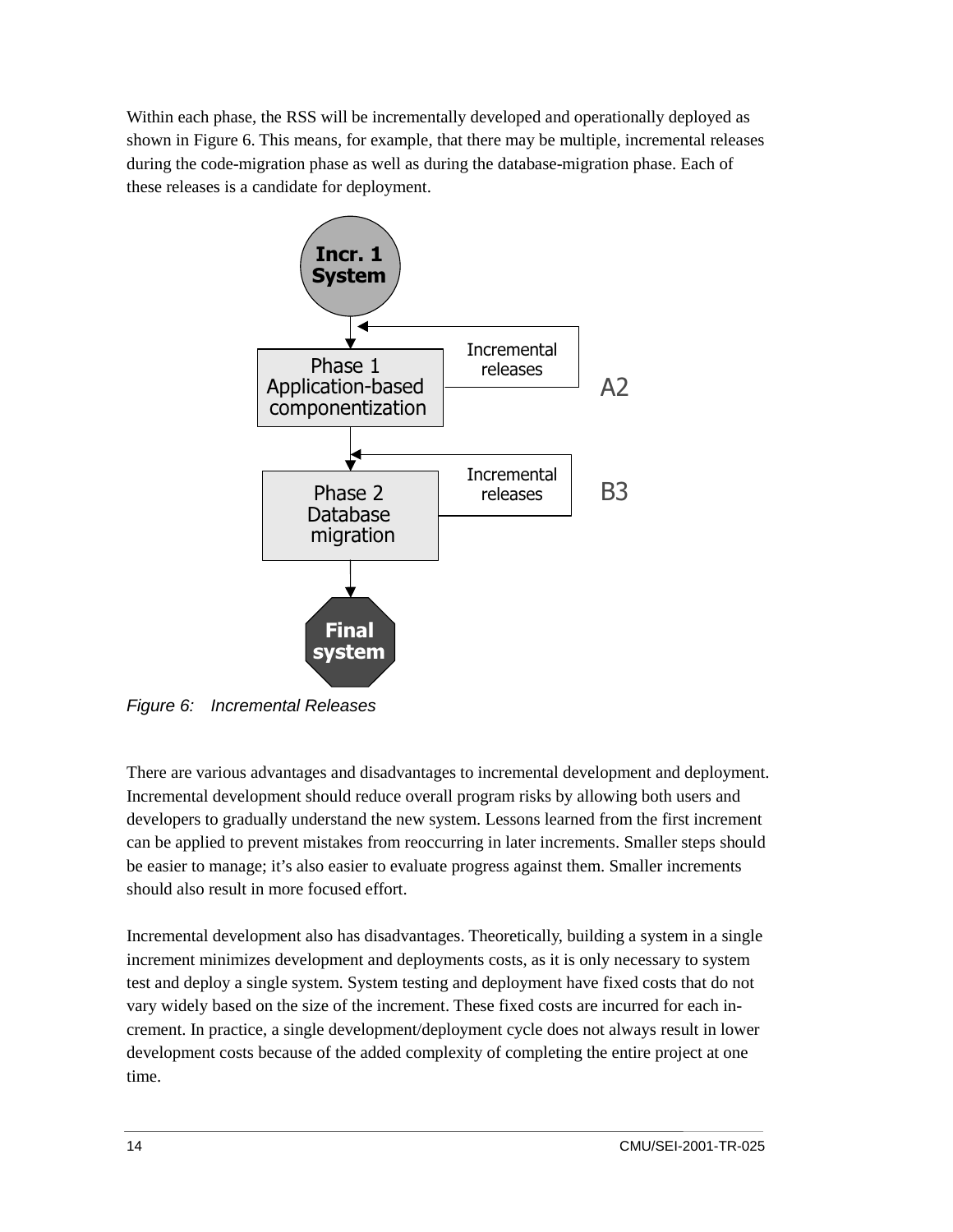Another problem with incremental development is that it is likely to cause the target architecture to resemble the legacy architecture. This is because the legacy system must be separated into sections that will be replaced. This initial separation of functionality is typically performed along the lines dictated by the legacy architecture. As the number of increments increases (and the corresponding size of each increment decreases), legacy and modernized architectures tend to converge.

Depending on the componentization strategy followed, an incremental development approach may also result in multiple restructuring of the database. Restructuring of the database has implied costs, including rework and the necessity to migrate the "new" legacy data that will be created after each incremental deployment.

### **5.1 Incremental Deployment Method**

The RSS will be deployed over a series of increments, making functionality available to the user sooner than possible with a big bang development/deployment strategy. The goal is to break up the migration to the future system into small manageable steps, where the objectives of each increment are well defined.

Incremental deployment plans are driven foremost by complexity and technical feasibility. It is critical to ensure that the functionality, reliability, and performance of the system are not diminished after a deployment has completed.

Incremental deployment also offers opportunity for the organization to gradually begin sustainment of modernized components, easing the transition from legacy to modern technologies.

### **5.2 Incremental Deployment Options**

There are many different approaches to incremental deployment. After some consideration, we determined that these approaches could be characterized by how they addressed the problems of code migration, database migration, and deployment. Table 3 lists these problem areas as well as potential solution strategies. Selecting a strategy for each problem area, Chinese-menu style, can form a componentization strategy. Of course once these answers are selected, they have to be considered in their entirety. Certain groups of answers have more cohesion when taken together and some have less. After examining the characteristics of each individual decision, we examine the combinatorial effects in Section 6.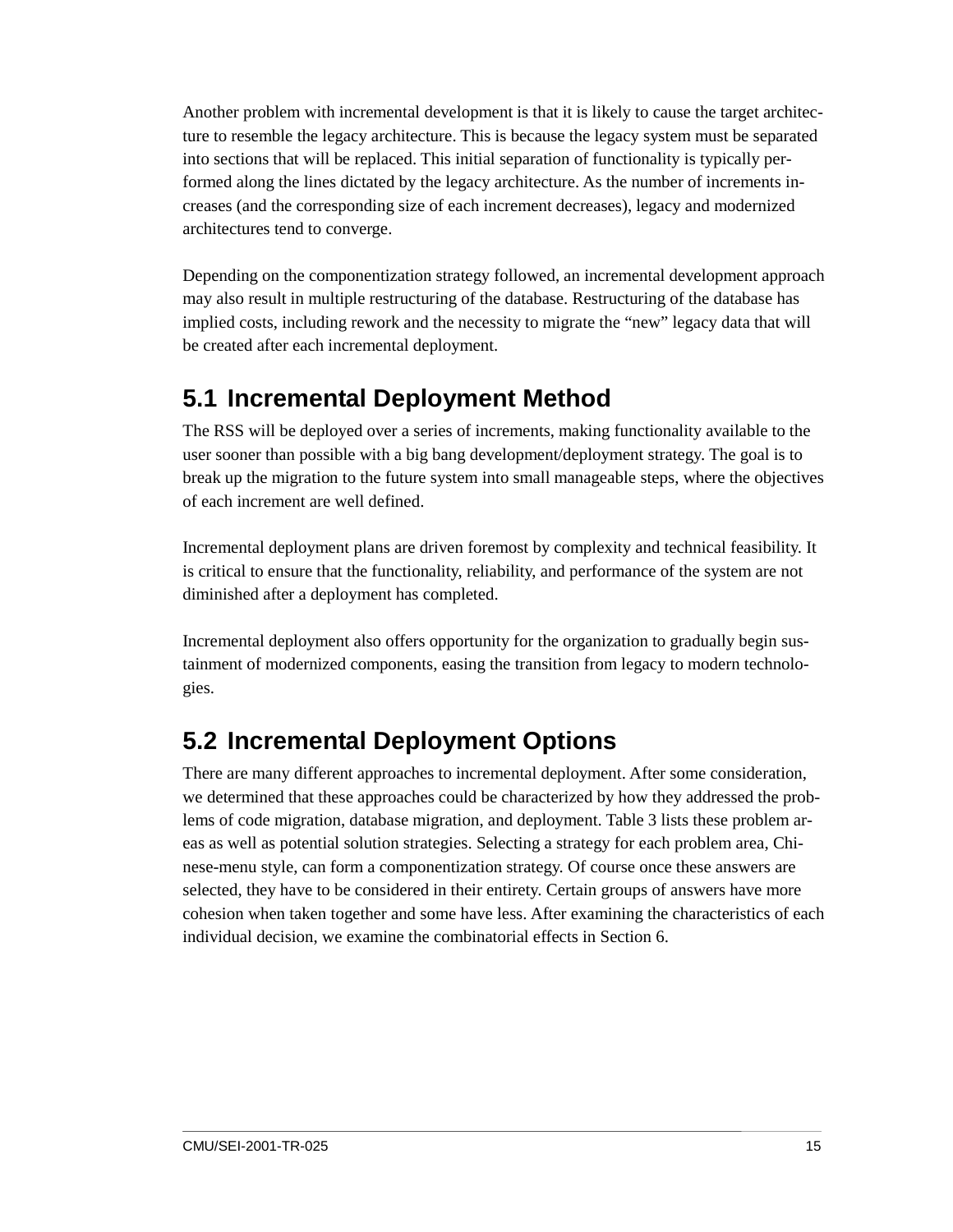*Table 3: Incremental Deployment Options* 

| <b>Code Migration</b>                                                             |
|-----------------------------------------------------------------------------------|
| A1 Based on transaction sets                                                      |
| A2 Based on existing program elements                                             |
| <b>Database Migration</b>                                                         |
| B1 Before code migration                                                          |
| B2 During code migration                                                          |
| B3 After migration                                                                |
| <b>Deployment</b>                                                                 |
| C1 Deploy each increment in parallel with the modified operational Phase 1 system |
| C <sub>2</sub> Deploy each increment as the operational system                    |
|                                                                                   |

#### **5.2.1 Code Migration**

The first question that must be answered is the code migration strategy. This has a significant impact on how the modernization effort will proceed. Invariant in this selection is the target architecture, which is predefined based on a set of desired and objective system qualities.

Code can be migrated from the legacy system to the modernized system based on transaction sets or existing program elements.

Transactions, in this sense, are requests from users or external systems. The RSS defines a collection of transactions that are identified by two-letter codes. A series of program elements are then invoked to execute the transactions. Transactions may also spawn additional transactions within the system. The idea behind this code migration strategy would be to implement the transactional logic in the modernized system. At the same time, we could theoretically disable or remove the transactional logic in the legacy system. However, there are many issues to consider in taking both these steps.

The first of these issues is the database. The transaction we migrate is likely to read, create, or update records from one or more tables in the legacy database. Unfortunately, we cannot assume that this transaction is the only transaction that will modify these tables. That means that this data must exist and be accessible from both the modernized and legacy systems. Furthermore, changes that occur in one location must be propagated to the other.

The second problem is in removing code in the legacy system. It cannot be generally assumed that code that performs a function, as part of a user transaction, is not also executed as part of a different transaction. Therefore, analysis must be performed to ensure that this code is not required elsewhere. Removing code fragments or program elements may also introduce instability into the fragile legacy system.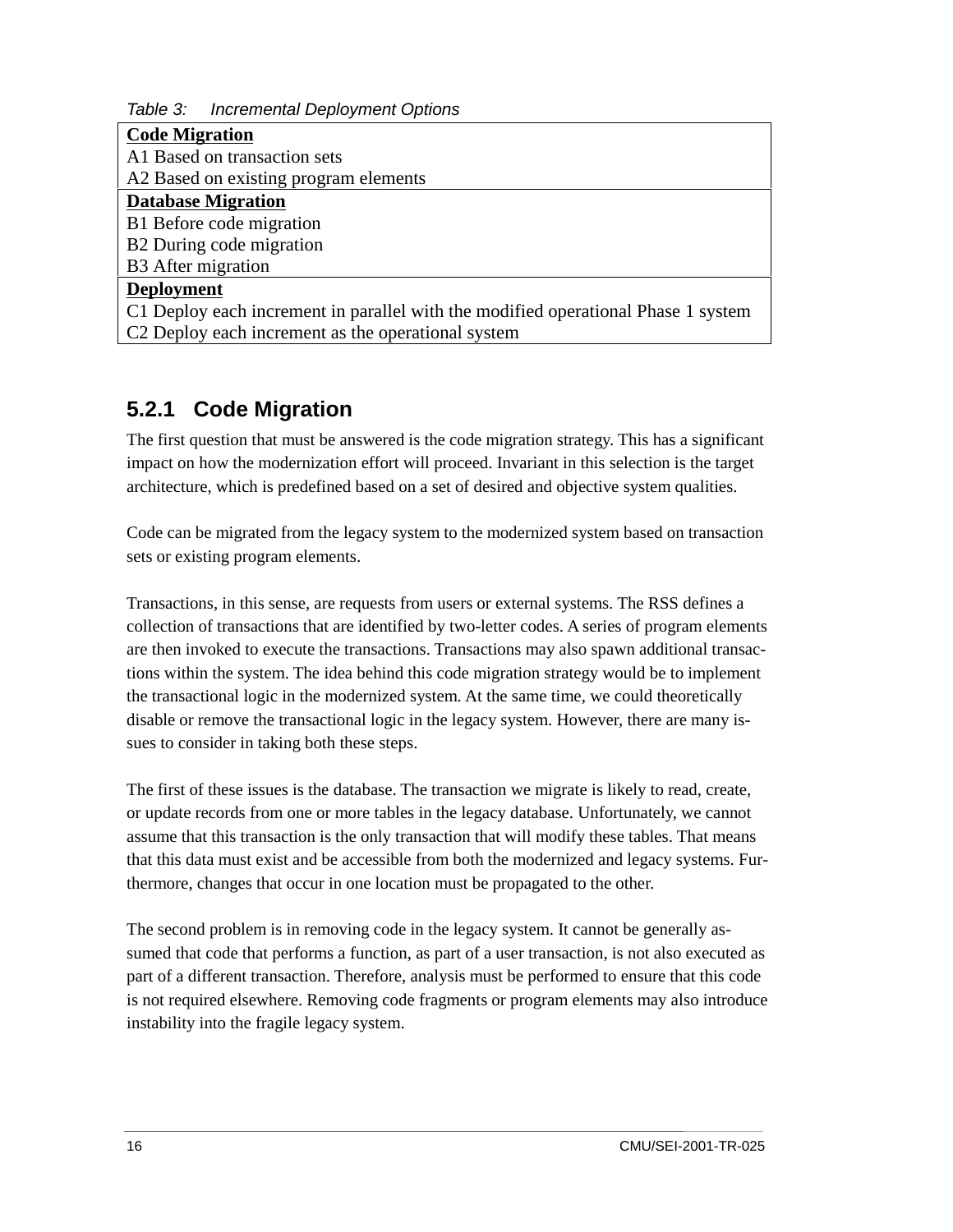Luckily, removing code is not a strict requirement of this approach. Legacy code can just be left in place and used as required to execute transactions that are still operating within the legacy system. Finally, after all functionality is moved to the modernized system, the legacy code can be discarded in bulk with no ill effects.

#### **Transaction Sets**

For the code migration to be successfully based on transaction sets, several conditions must be met. Most transactions must be localized to a small subset of program elements. If most transactions require most of the program elements to execute, it will be too difficult to migrate transactions in a single increment.

The second requirement is that componentization will not force the fragmentation of single program elements between COBOL and Java/EJB (i.e., the transition of only a part of an application to Java/EJB). Reengineering legacy components in this manner would add significant costs to the overall modernization effort.

![](_page_28_Figure_4.jpeg)

*Figure 7: Transaction Set Code Migration* 

Figure 7 shows how code can be migrated using transaction set deployment.

There are both advantages and disadvantages to transaction set deployment. One of the advantages is that this approach increases the likelihood that the system will closely match the initial target architecture. Another advantage is that this approach can result in less development time, cost, and increments when compared to the application-based approach.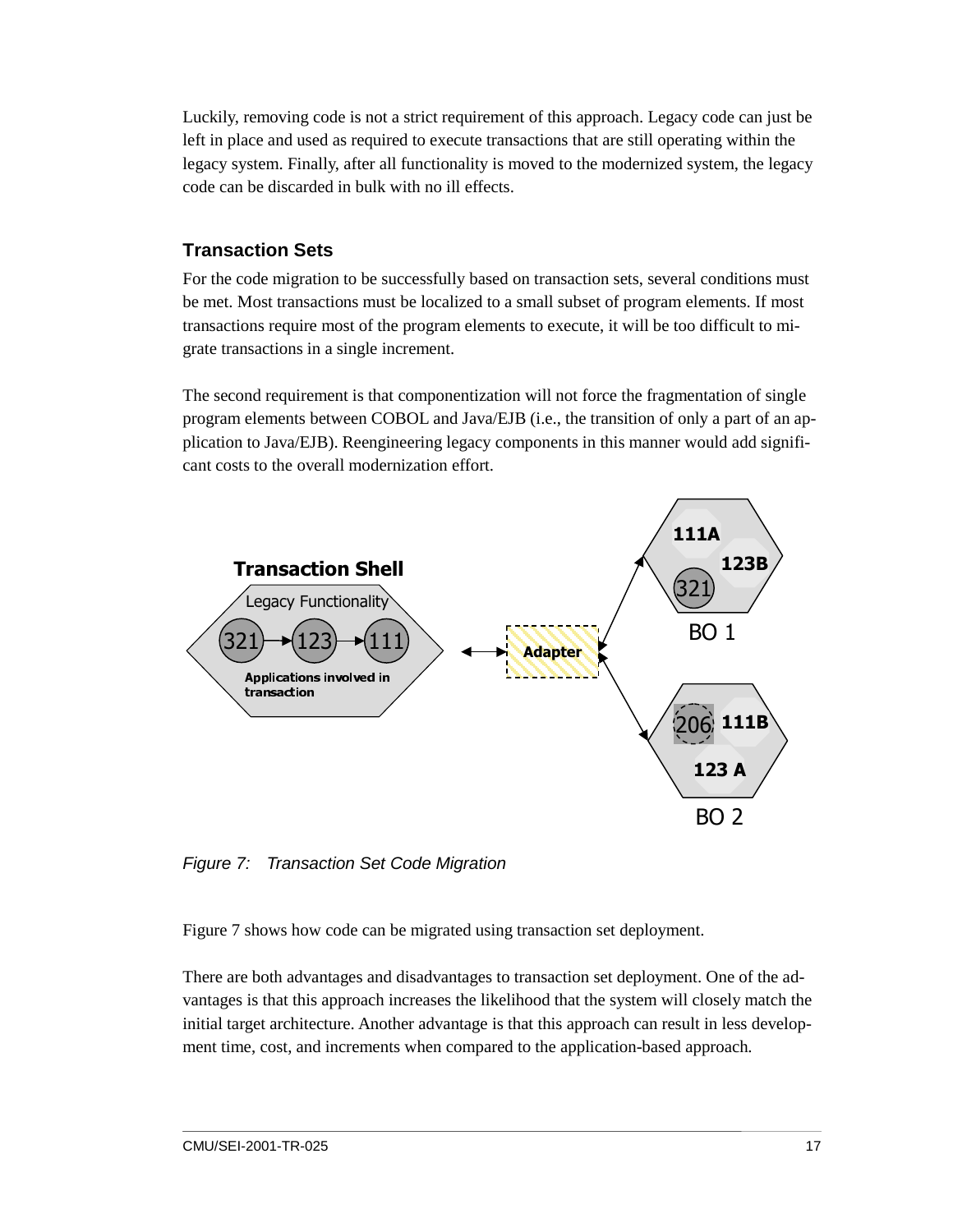The disadvantages of this approach are that it can increase the complexity of incremental development (modifications will be more global in nature) and that it may come close to a onestep deployment by forcing the transition of large amounts of functionality in one increment. This in turn would provide less opportunity to refine the target architecture based on lessons learned (due to the possible transition of a larger amount of functionality at once).

#### **Program Elements**

Successful migration of the legacy code based on sets of program elements depends on the ability to link remaining legacy program elements to the new business objects while providing the same functionality. Program elements can be split across business objects, and business objects can be deployed while still incomplete—as long as the overall functionality of the system remains intact.

![](_page_29_Figure_3.jpeg)

![](_page_29_Figure_4.jpeg)

*Figure 8: Program Element Set Code Migration*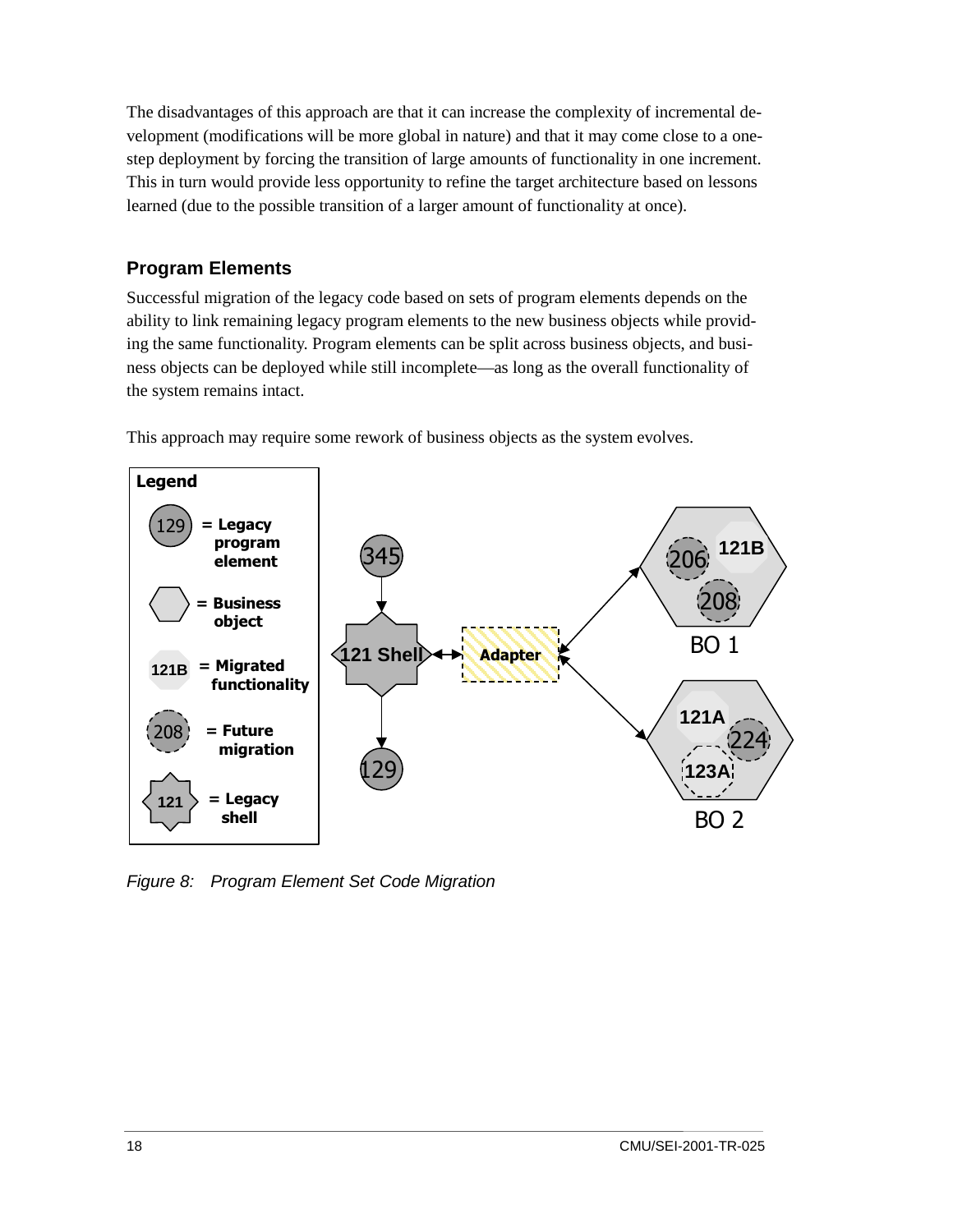Figure 8 illustrates code migration by program element sets. A legacy component (121) is scheduled for modernization. Functionality performed by 121 is re-implemented as part of the modernized architecture as shown on the right. However, the 121 component is still invoked by the 345 program element and invokes the 129 component element, neither of which has been modernized in this example. In this case, it is necessary to develop a shell and adapter for the 121 program. The shell ensures that the external interfaces of the 121 program element are maintained. The adapter accepts requests from the 121 shell and invokes methods in the modernized components to implement this functionality. Results can then be returned to the 121 shell, which will use this data to satisfy its external requirements.

#### **5.2.2 Database Migration**

The second question to consider when deciding on a database migration strategy is when to modernize the database. Like other aspects of the legacy system, the database schema has evolved over time, and not necessarily in an optimal fashion. One of the goals of the modernization effort is to improve the representation of data in the database to eliminate redundancy, improve performance, reduce storage requirements, and reduce the potential for database anomalies.

In general, there are no guarantees about the structure of the modernized database. It is likely that some existing database tables will be split up, while others will be grouped together. New database tables will be created and existing tables eliminated. This may potentially result in a very complex relationship between database fields in the legacy and modernized systems.

![](_page_30_Figure_4.jpeg)

*Figure 9: Database Migration*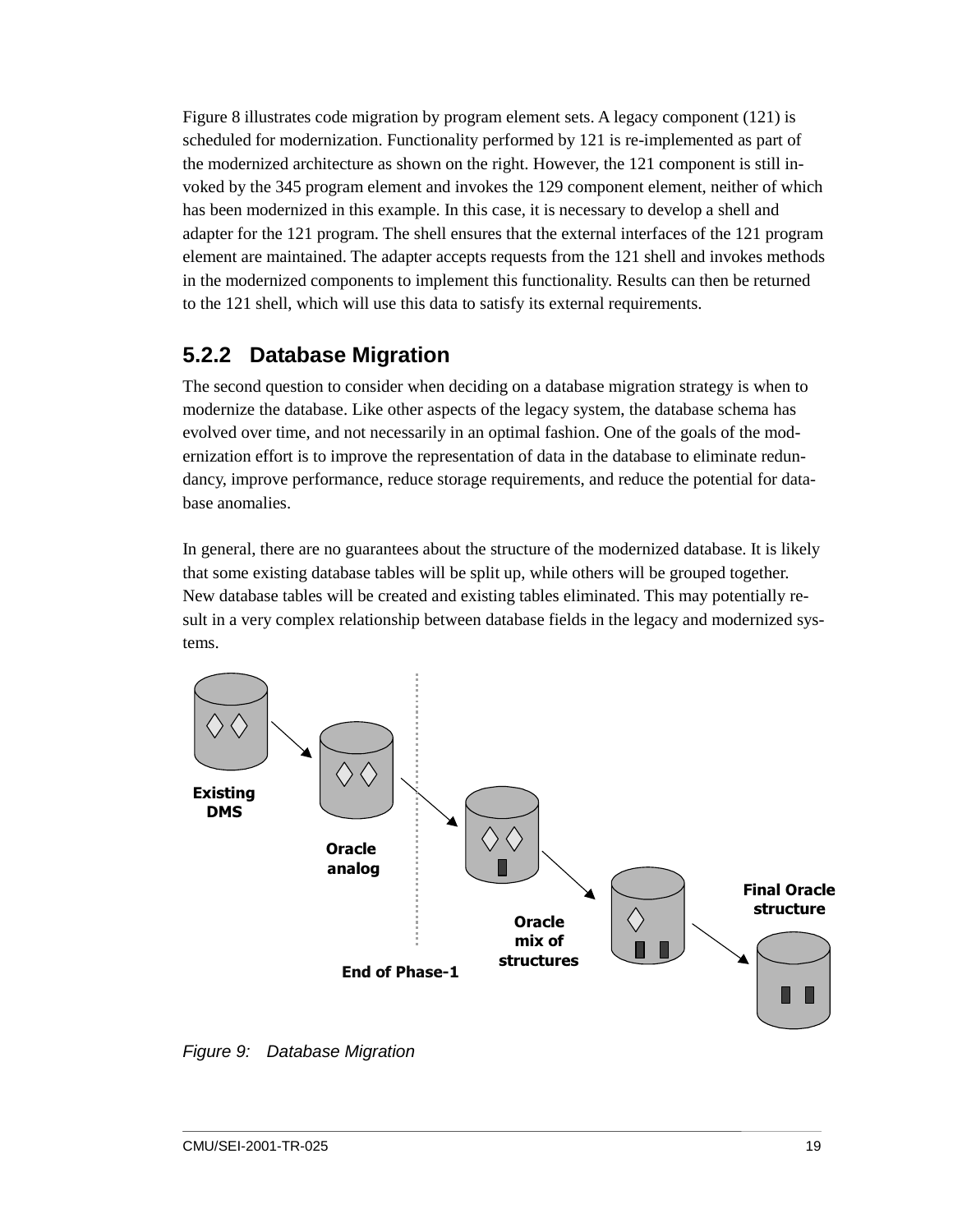There are three options for database migration: before, during, and after the code migration. Regardless of which strategy is adopted, the database will pass through a series of states as shown in Figure 9. Initially, data is stored in CODASYL format<sup>3</sup> on the DMS. The first step in the database migration is to migrate this data to an equivalent relational form that can be maintained in the Oracle database. This translation alone requires significant modification to the structure of the data, as the modern relational model varies significantly from the CODASYL model.

The next step is to start to replace the database schema reflecting the legacy tables, with a modernized database schema. As the legacy system consists of close to 900 different database tables, this replacement must be viewed as a gradual process. This does not necessarily mean that a database consisting of mixed structures will be deployed. Eventually the entire database will be migrated to the modernized structure as shown in the lower right-hand corner of Figure 9.

#### **Database Migration Before Code Migration**

Database tables can be migrated before, during, or after the code is migrated. Migrating the database before the code is migrated has some advantages. Completing the database migration up front certainly simplifies the code migration. Modernized code can be developed to the target data architecture, and does not have to be mapped to legacy data elements. Migrating the database first is also clearly more of a focused effort with a single goal. Finally, migrating the database tables first reduces the risk of retaining the legacy architecture, since the eventual code migration will be based on the new database schema.

At this point migrating the database tables first appears to be a viable option, but unfortunately there are also numerous disadvantages to this approach. Migrating the database first may then require the restructuring of the legacy system to accommodate the modified tables. This is a major concern, as a principal reason the legacy system is being modernized is because of its lack of maintainability. Attempting a major restructuring of the legacy code to support the new database schema is extremely risky.

Migrating the database and restructuring the legacy code will consume considerable amounts of the schedule and resources available to the project. As a result, converting the database before beginning componentization can only be attempted if the target database schema is well understood and architecturally sound. This may be extremely difficult to validate given the magnitude of the system.

 $\overline{a}$ 

<sup>3</sup> a circa 1970 database model that, while antiquated by most measures, was the first to allow oneto-many relations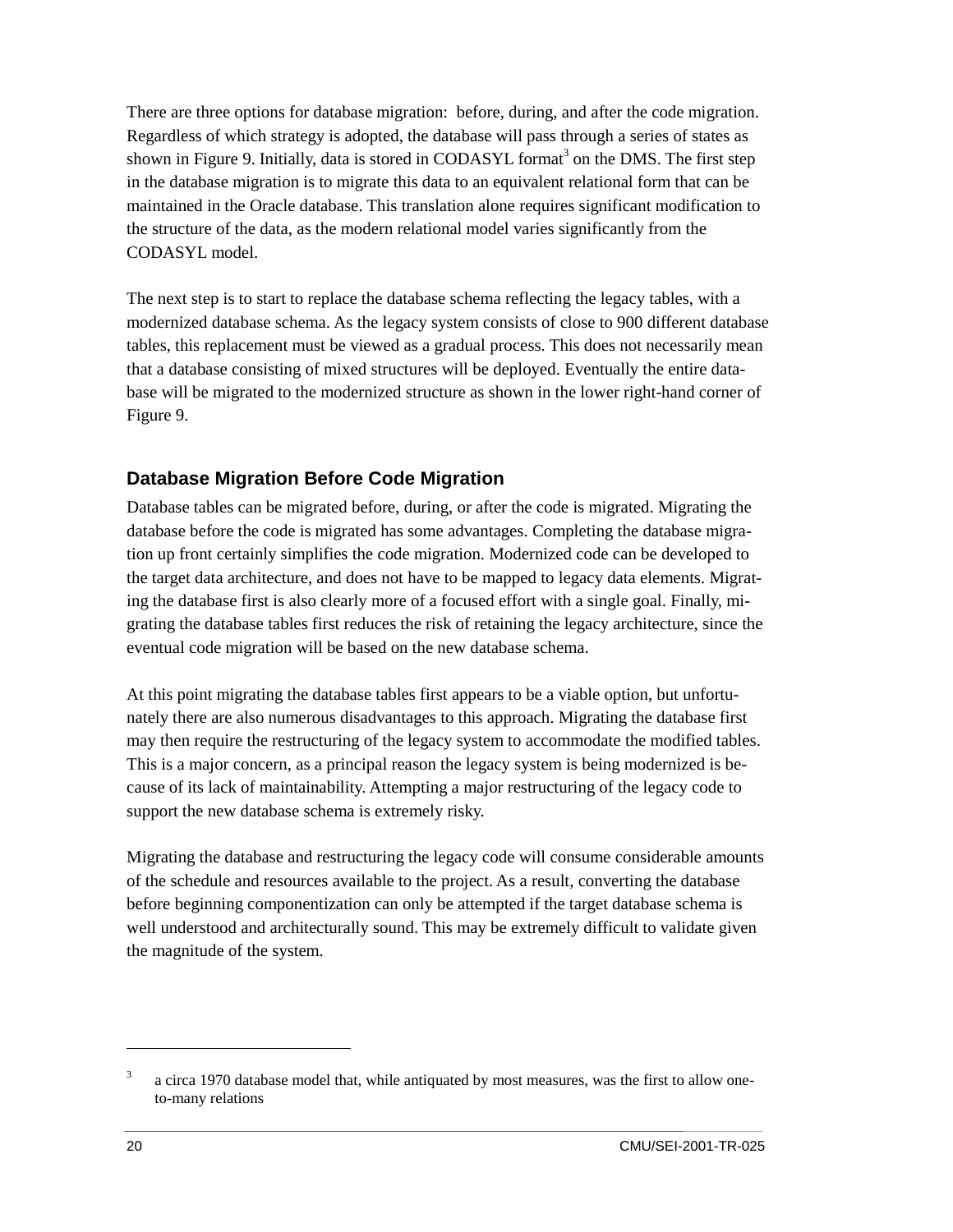Since a large investment must be made to migrate the database up front, there will not be much latitude for further refinement of the database. This means that the project will more or less have to live with this initial assessment. Changes to the database will require more changes to the legacy system and possible restructuring of the modernized code. In general, this is a high-risk approach that depends largely on "getting it right the first time." If you do not have a high degree of confidence in your understanding of the data requirements for the modernized system, this may not be the best approach.

If the database is converted before code migration, the legacy system has to be rewritten to use this new database schema. In the end, this will result in less opportunity to evolve the architecture as necessary to support the system requirements.

#### **Database Migration During Code Migration**

Theoretically, this is the least expensive approach, since it requires minimal rework. This assumes, however, that performing both tasks simultaneously is not beyond the ability of the programming staff. This is because tackling both the data migration effort and the code migration effort simultaneously expands the focus of each increment and adds to the complexity of the effort. To modernize a component in this approach, for example, would require that you implement functionality in your modernized system, disable the corresponding functionality in the legacy system, implement a new database schema in the modernized system, migrate the data from the old to the new database schema, and update the legacy system to work with the new database schema and modernized code. This becomes particularly difficult when data elements or logic cannot be easily untangled from the legacy system. This approach can easily degrade to a "big bang" approach, where all legacy functionality is migrated in a single increment. This may not be feasible if you are under pressure to demonstrate progress by fielding increments before the entire system can be modernized.

#### **Database Migration After Code Migration**

Migrating the database after code migration has some interesting advantages. One advantage is that it provides additional time to refine the database schema. Of course, taking this approach requires that you construct modern components using the legacy database schema. Doing so is possible by using the persistence layer, which defines a mapping between state data in a component and the persistent store. In theory, a modernized system could be developed that only used component/object interfaces to access data elements. The persistence layer in these components can then map state data in the components to fields in the legacy system database. This works well in most cases, although there may be some cases where this breaks down, such as reports that need to directly access the database structure<sup>4</sup>.

 $\overline{a}$ 

<sup>4</sup> Lewis, G., Comella-Dorda, S., Place, P., Plakosh, D., Seacord, R. *Data Architecture Guide for the ILS-S System*. Pittsburgh, PA: Software Engineering Institute, to be published.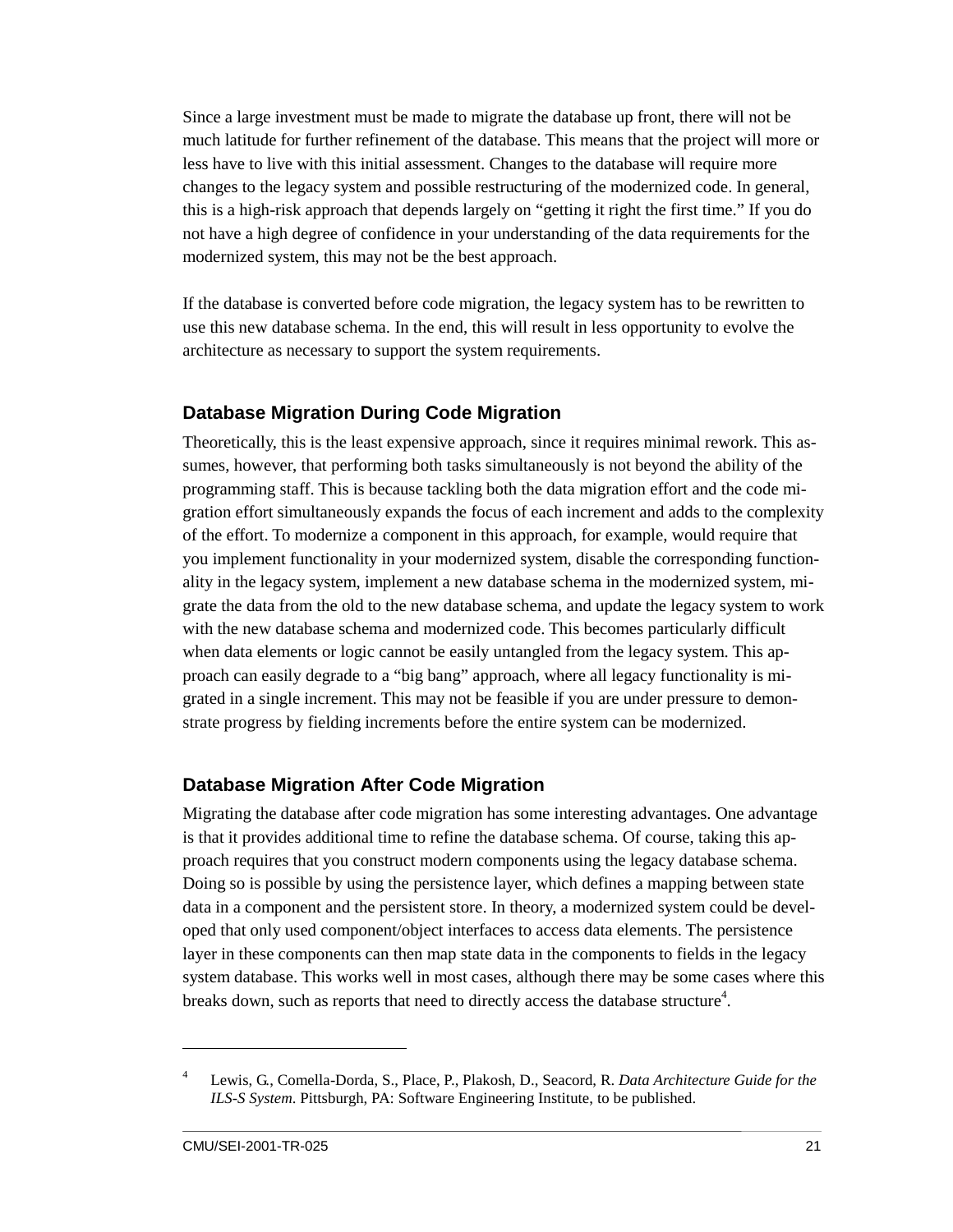Although isolating dependencies on the legacy database to the persistence layer can simplify the migration of the database after the code migration, code in the persistence layer will still require modification. This effort will involve replacing fairly complex code that needs to map between state data and fields in one or more legacy database tables with fairly straightforward calls that provide a direct mapping between state data attributes in the component and the database tables. The eventual mapping between component state data and the database schema should be relatively straightforward, because the database schema does not need to be fully specified until after the code migration has been completed.

The persistence code that maps to the legacy database structure may also be quite slow, as this code assumes a "to be defined" state in the system that must be emulated using the legacy system data structure. This should not be too big of a problem, as long as the interim performance of the system is acceptable and the development effort runs to completion (i.e., the database-migration phase is eventually implemented).

It may be possible to optimize this approach when a table is completely moved to the modernized system. However, this may be trickier than it seems. The first requirement is that no application elements that access this legacy table remain in the legacy system at the end of the increment (since the table will no longer be there). The state data maintained in the new component may have one of several relationships to the table being replaced:

- 1. It may contain the identical information (i.e., for every field in the legacy table the same field exists in the new table).
- 2. It may be a superset (i.e., it may contain all of the information plus some additional information).
- 3. It may be a pure subset.
- 4. It may contain a subset of information from the other table, plus some additional information.

In the first case it is not necessary to migrate the table, since it is already in its final form. In the second case, it may be possible to migrate to the new table, since all the data is moved. In the third case, you would have to make sure that the remaining information was also included in the increment, and in the fourth case you would need to make sure of that as well as mapping some of the new table back to a legacy table.

Eventually this line of optimization results in a modernization strategy where you are migrating the database at the same time as you are migrating the code. This option was discussed in the previous section.

### **5.3 Deployment Strategy**

The RSS will be deployed in at least five increments. Each time new functionality is deployed to the field there is an operational risk that the system, including both modernized and legacy components, will not function properly once deployed. Deploying each increment in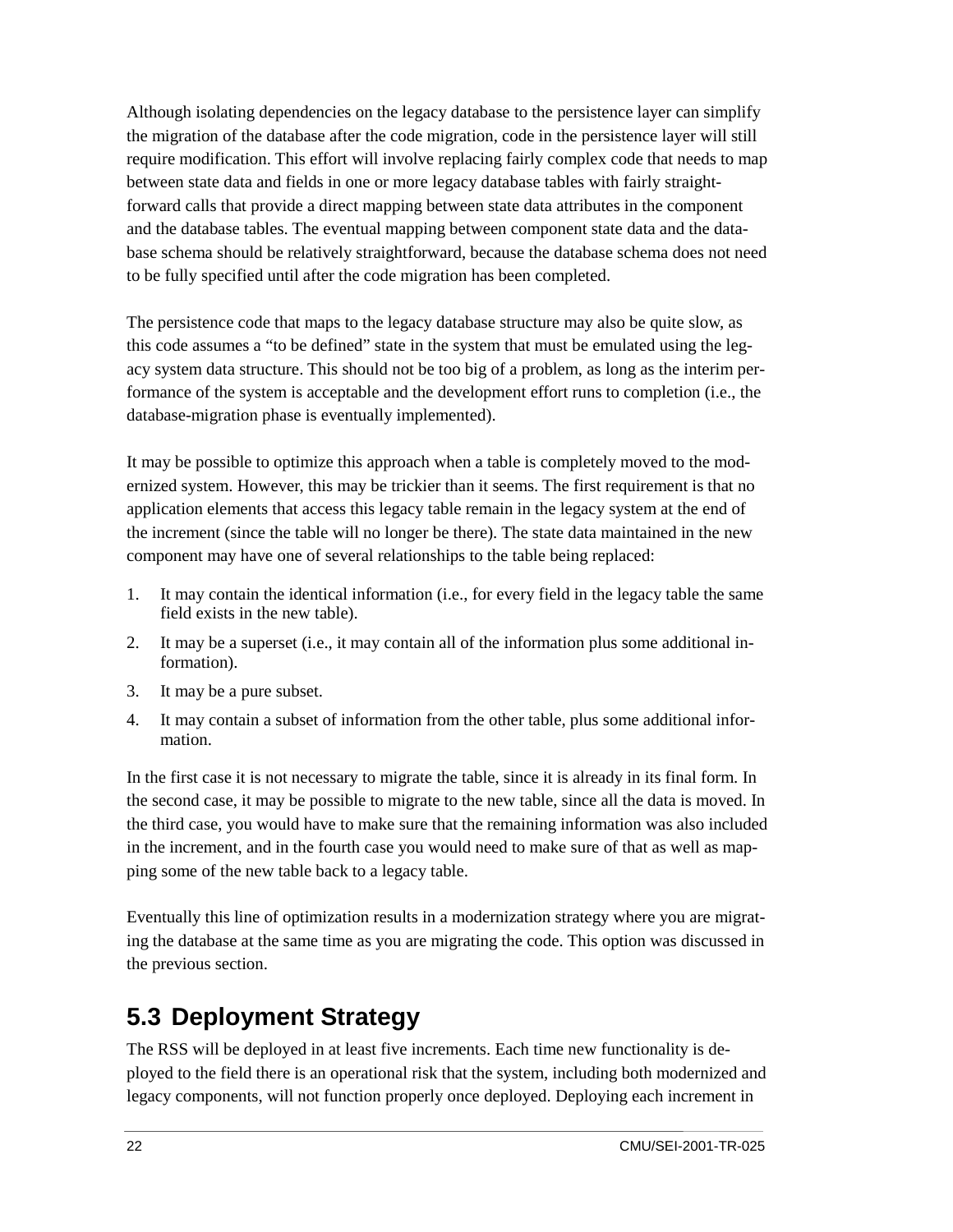parallel with the modified operational legacy system can mitigate these risks. Alternatively, these risks may be viewed as acceptable when considered against the additional costs and development risks introduced by parallel operations, as well as deploying each release directly to the field as an operational system. Each of these options is analyzed in the following sections.

### **5.3.1 Parallel Operations**

One way to reduce operational risk is to continue to run the previous version of the system in parallel with the current release, as shown in Figure 10. In this approach, the modernized system is put into operation, but the legacy system is maintained as a "hot" backup. If the new system fails to function properly, control can be switched over to the legacy system. This solution provides a fallback capability that allows the new increment to be verified and tested online.

Parallel operations also provide the following benefits:

- allow users to compare both interfaces
- can aid in system verification
- minimize disruption to users

Of course, for this approach to be feasible the legacy system must have access to the latest data. Providing this access can be problematic, because the format and structure of the database tables may have changed between incremental deployments.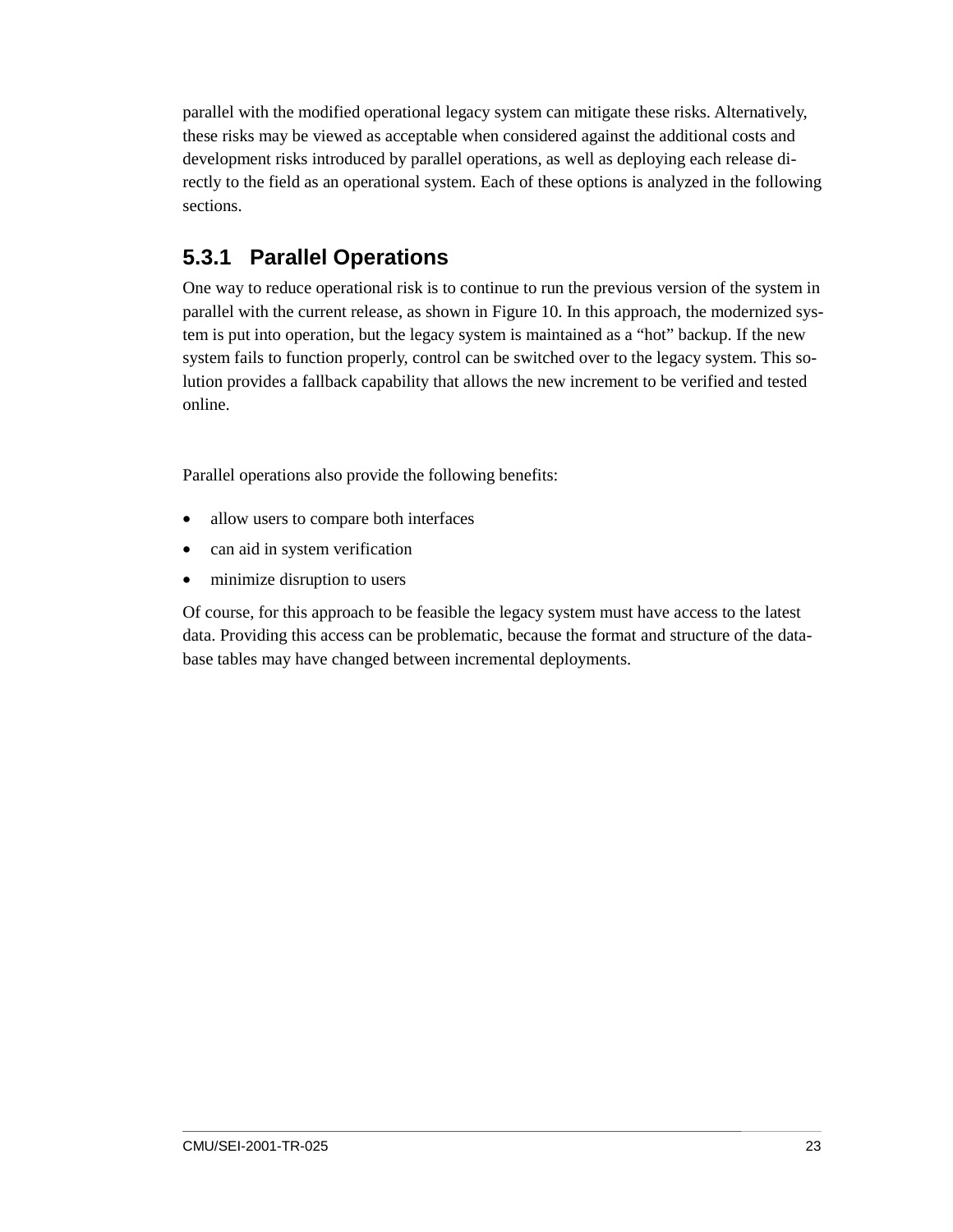![](_page_35_Figure_0.jpeg)

*Figure 10: Parallel Operations* 

The databases can be synchronized through the use of data replication. Whenever the modernized system makes a change to a local table, synchronous row-level replication can be used to synchronously propagate the change to the legacy database using internal triggers [Bobrowski 97]. Other options may be available—such as loose synchronization through timed database conversions while copying.

Deploying in parallel can reduce operational risks, but care must be taken not to corrupt the legacy system while "wiring" the two systems together. The introduction of complex trigger mechanisms, for example, could easily inject defects into the legacy system. In general, changes to the legacy system should be minimal and non-pervasive. Another concern is the performance overhead incurred in invoking triggers to update multiple database tables as a result of each update.

Figure 10 shows the operational system after the initial deployment of new functionality. However, after the second release there could be a new problem if the "operational" system is the previous version of the new system deployed in the first increment (which consists of both legacy and modernized components) instead of the original legacy system. This situation should be avoided, because it adds significant complexity and risk to the development effort.

In most cases, it is better to keep the existing legacy system with every new deployment instead of having the system from the previous deployment become the legacy system.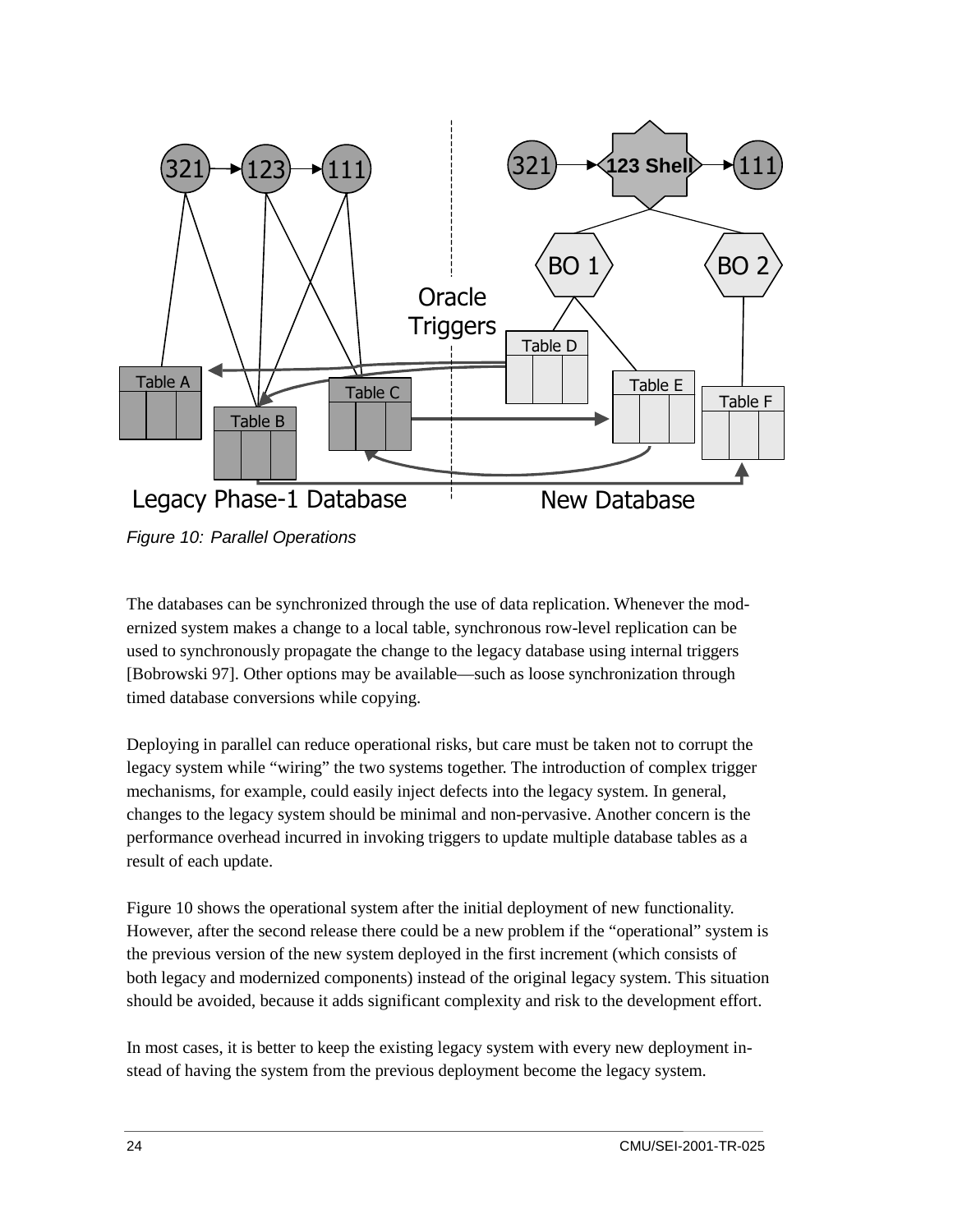After the modernized system has been deployed and run in the field for some time, and its operations have been validated, the legacy system and modernized system can be decoupled, and the modernized system can be allowed to run on its own.

While parallel operation can reduce operational risk, it can also increase development risk, degrade performance, and significantly increase maintenance costs. Difficulties may arise in data synchronization and locking between the modern and legacy systems that can increase development costs and impact the schedule.

When deploying in parallel, each incremental release of the system is deployed alongside the legacy system. This is true until the operational status of the final release is verified and the backup system can be stood down. This has several implications for the overall life cycle of the system. First, it is necessary to maintain two separate databases from the time the initial system is incrementally deployed until the backup system is stood down, increasing maintenance and support costs over the life of the project. Finally, code and database changes must be removed from the completed system.

Parallel operations often make sense when the cost of any downtime in the modernized system is substantial and are most feasible when the following assumptions hold true:

- Resolving any database locking and synchronization issues is not very complex and is technically feasible.
- No major code changes or restructuring of the legacy system is required.
- The performance degradation to the legacy system will not significantly impact users.
- Both systems can be maintained simultaneously.

#### **5.3.2 Non-Parallel Operation**

Another deployment strategy is to deploy each development increment as the operational system, as shown in Figure 11. In this approach, the deployed system consists of modernized and legacy components.

Non-parallel deployments typically provide the following benefits:

- reduce cost and development time
- force all users to use the new system immediately (may increase acceptance)
- do not inject additional technical and software development risks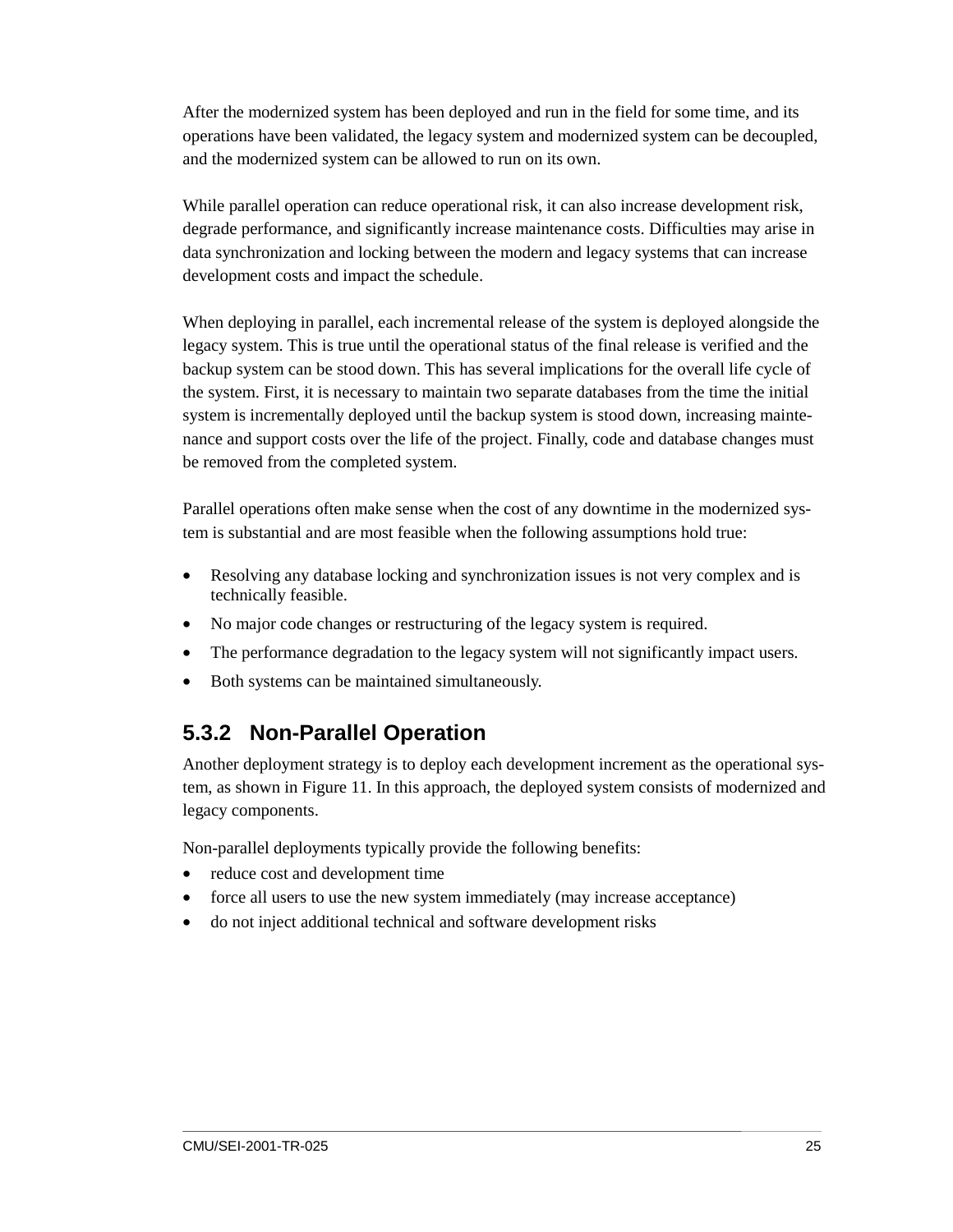

*Figure 11: Non-Parallel Deployment* 

The major disadvantage to this strategy is that there is no fallback mechanism in the event of a system failure. Therefore, this approach requires that the software quality is sufficient for deployment and that those development increments that are candidates for deployment are completely verified and tested prior to deployment as the operational system.

#### **5.3.3 Comparison of Options**

Next we present a comparison of the different modernization options presented with respect to the following qualities:

- cost
- schedule
- risk
- performance
- complexity
- interim quality

A comparison chart is shown in Table 4. The up, down, and sideways arrows indicate how each option within a particular group will most likely affect each of the characteristics described. An up arrow indicates an increase in a quality; likewise a down arrow represents a decrease in a quality; and the sideways arrow represents no change. An up or down arrow can be good or bad depending on the quality. For example, an up arrow in cost would be considered to be bad, while an up arrow in performance would be considered to be good. Characteristics with more than one arrow are significantly impacted and should be given more weight.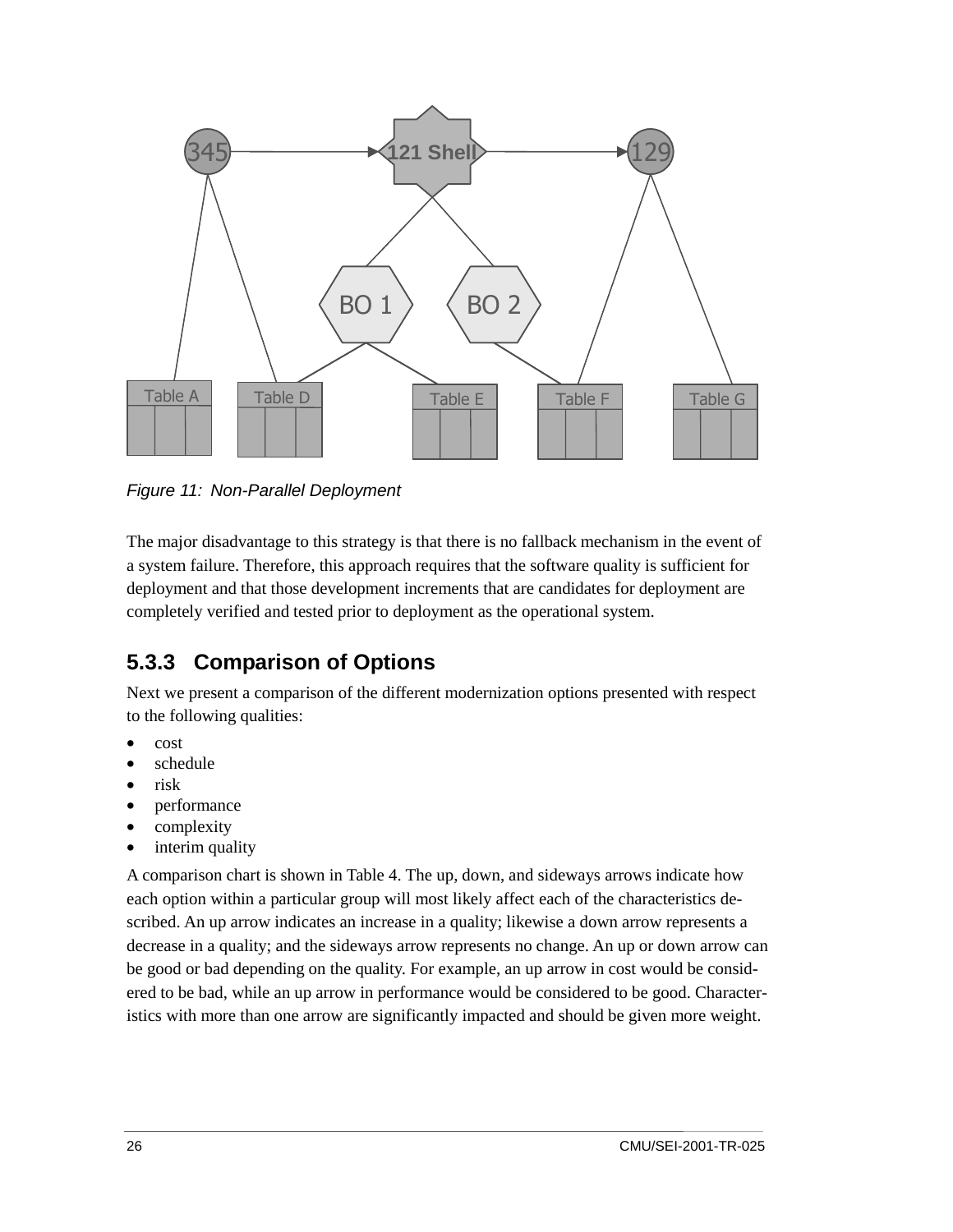|                                                                                                               | <b>Characteristics</b>                  |                 |             |                   |                   |                                        |
|---------------------------------------------------------------------------------------------------------------|-----------------------------------------|-----------------|-------------|-------------------|-------------------|----------------------------------------|
| Option                                                                                                        | Cost                                    | <b>Schedule</b> | <b>Risk</b> | Perfor-<br>mance  | $Com-$<br>plexity | <b>Interim</b><br><b>Quality</b>       |
| <b>A1 Develop components</b><br>based on transaction sets.                                                    | ⇩                                       | ⇩               | ⇧           | ⇔                 | ⇧                 | $\hat{\Upsilon}^*$                     |
| <b>A2 Develop components</b><br>based on existing appli-<br>cations.                                          | 介                                       | 介               | ⇩           | ⇔                 | ⇩                 | $\operatorname{\mathrm{\mathbb{Q}}}^*$ |
| <b>B1 Migrate database formats</b><br>before componentization.                                                | $\Leftrightarrow$                       | 仚               | ⇩           | $\Leftrightarrow$ | ⇩                 | 仚                                      |
| <b>B2 Migrate database formats</b><br>during componentization.                                                | $\Leftrightarrow$                       | ⇩               | 仚           | $\Leftrightarrow$ | ⇧                 | ⇩                                      |
| <b>B3 Migrate database formats</b><br>after componentization.                                                 | 仚                                       | 仚               | ⇩           | $\Leftrightarrow$ | 仚                 | ⇩                                      |
| C1 Deploy each increment so<br>that it runs in parallel<br>with the modified opera-<br>tional Phase 1 system. | 介介                                      | 介               | 介介サ<br>$+$  | 介介                | 介介                | ⇩                                      |
| C <sub>2</sub> Deploy each increment as<br>the operational system.                                            | $\Leftrightarrow$                       | ⇩               | ⇧           | $\Leftrightarrow$ | $\Leftrightarrow$ | ⇔                                      |
| <b>Symbol Meaning</b>                                                                                         |                                         |                 |             |                   |                   |                                        |
| Increase<br>介                                                                                                 | Decrease<br>$\Leftrightarrow$ No Change |                 |             |                   |                   |                                        |

*Table 4: Summary of Modernization Options* 

 $\overline{a}$ 

<sup>∗</sup> Indicates that the increase or decrease in the particular quality is marginal at best and should not be heavily weighed.

<sup>+</sup> Indicates a decrease in operational risk but an increase in developmental risk.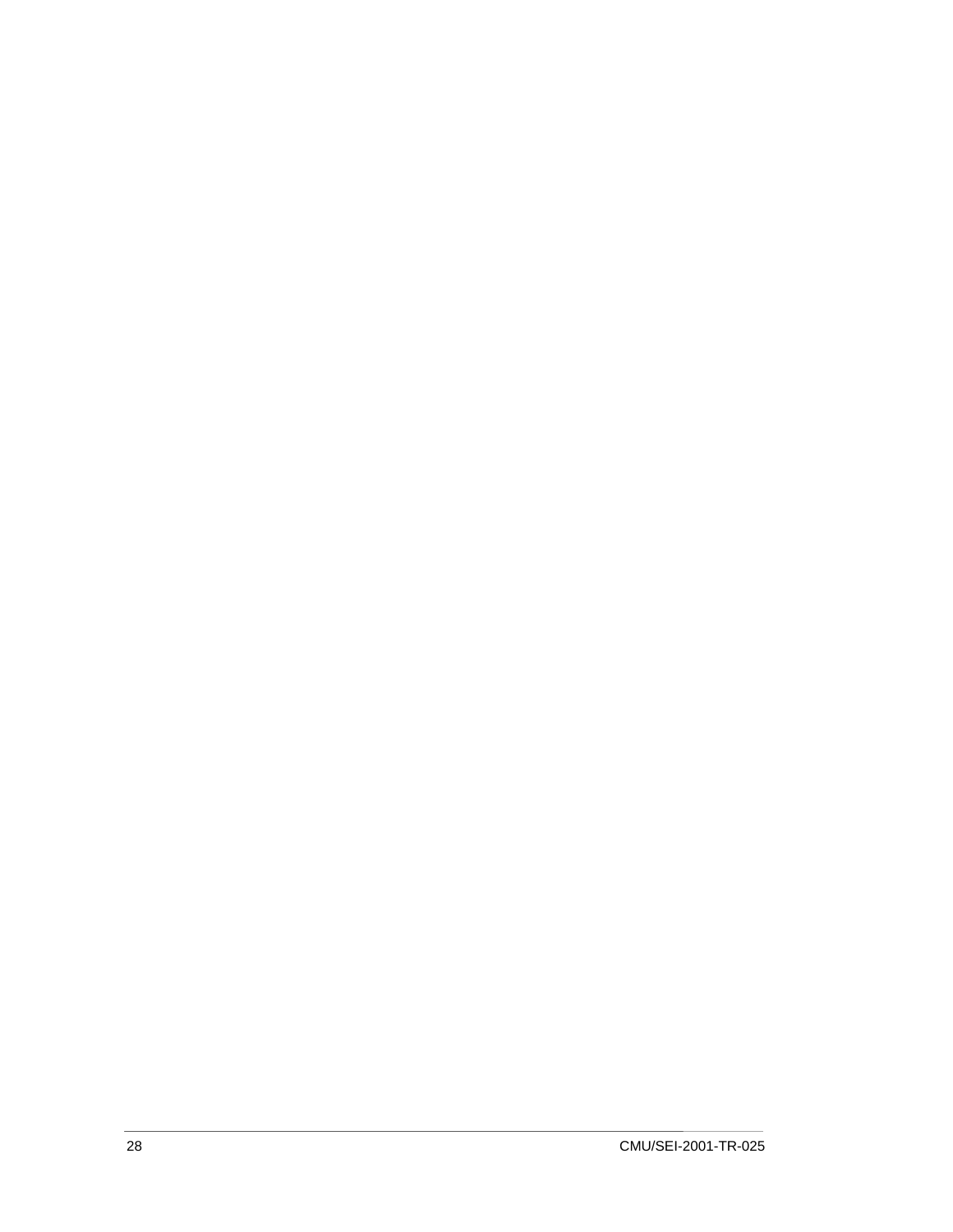## **6 Modernization Trail Maps**

A trail map is a time-phased modernization approach, consisting of up to three phases, that implements a set of the modernization options enumerated in Section 5.2. For example, the trail map in Table 5 shows componentization by transaction (A1), restructuring of the database after componentization (B3), and parallel deployment with the operational system (C1). The appendix contains the twelve trail maps used to evaluate the various combinations of options.

| <b>Development</b><br><b>Tasks</b> | <b>Phase 1</b>                            | <b>Phase 2</b>                          | <b>Phase 3</b>                       |  |
|------------------------------------|-------------------------------------------|-----------------------------------------|--------------------------------------|--|
| <b>Restructure DB</b>              | restructure                               | restructure                             | restructure                          |  |
| Componentization                   | by transaction  <br>OR-<br>by application | by transaction<br>OR-<br>by application |                                      |  |
| Deployment                         | parallel ops<br>OR—<br>operational        | parallel ops<br>$-OR-$<br>operational   | parallel ops<br>$OR-$<br>operational |  |
|                                    | Time                                      |                                         |                                      |  |

*Table 5: Sample Trail Map* 

A group was convened to evaluate the modernization options outlined in the appendix with respect to cost, schedule, risk, and complexity. The trail-map characteristics summary shown in Table 6 was used as an initial starting point for discussion.

The group eventually reached general consensus on Trail Map 12, shown on page 61. This option calls for componentization by application followed by a restructuring of the database. At the end of each phase, the system is deployed as an operational system.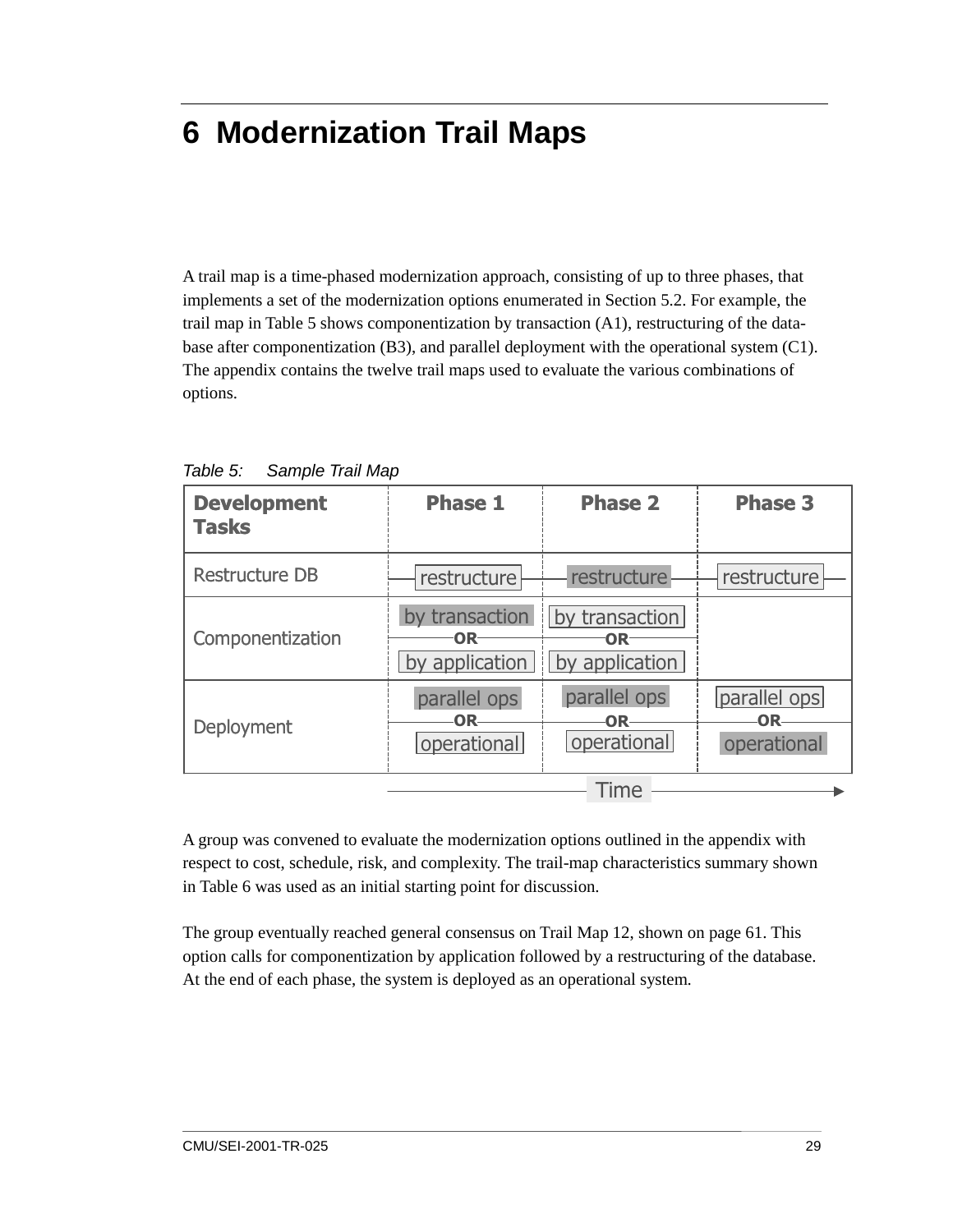|                       | <b>Characteristics</b>                       |                 |             |                   |                                  |                                      |
|-----------------------|----------------------------------------------|-----------------|-------------|-------------------|----------------------------------|--------------------------------------|
| <b>Trail</b>          | Cost                                         | <b>Schedule</b> | <b>Risk</b> | <b>Complexity</b> | <b>Interim</b><br><b>Quality</b> | <b>Interim</b><br><b>Performance</b> |
| $T1 - (A1 B1 C1)$     | ⇧                                            | ⇧               | ⇩           | ⇧                 | ⇧                                | ⇩                                    |
| $T2 - (A1 B1 C2)$     | ⇩                                            | ⇩               | ⇧           | $\Leftrightarrow$ | ⇧                                | $\Leftrightarrow$                    |
| $T3 - (A1 B2 C1)$     | ⇧                                            | ⇩               | 介           | ⇧                 | ⇩                                | ⇩                                    |
| $T4 - (A1 B2 C2)$     | ⇩                                            | ⇩               | 介           | ⇧                 | $\Leftrightarrow$                | ⇔                                    |
| $T5 - (A1 B3 C1)$     | ⇧                                            | ⇩               | ⇩           | ⇧                 | ⇩                                | $\rm \mathbb{G}$                     |
| $T6 - (A1 B3 C2)$     | ⇔                                            | ⇩               | 介           | 仚                 | ⇔                                | ⇔                                    |
| $T7 - (A2 B1 C1)$     | 介                                            | 介               | ⇩           | ⇔                 | ⇩                                | ⇩                                    |
| T8 - (A2 B1 C2)       | 介                                            | 介               | ⇩           | ⇩                 | ⇔                                | $\Leftrightarrow$                    |
| $T9 - (A2 B2 C1)$     | ⇧                                            | 仚               | ⇩           | ⇧                 | ⇩                                | ⇩                                    |
| $T10 - (A2 B2 C2)$    | 介                                            | ⇩               | ⇧           | $\Leftrightarrow$ | ⇩                                | $\Leftrightarrow$                    |
| $T11 - (A2 B3 C1)$    | ⇧                                            | 仚               | ⇩           | ⇧                 | ⇩                                | ⇩                                    |
| $T12 - (A2 B3 C2)$    | 仚                                            | 仚               | ⇩           | $\Leftrightarrow$ | ⇩                                | ⇔                                    |
| <b>Symbol Meaning</b> |                                              |                 |             |                   |                                  |                                      |
| ↑ Increase            | ⇩<br>Decrease<br>$\Leftrightarrow$ No Change |                 |             |                   |                                  |                                      |

*Table 6: Trail-Map Characteristics Summary*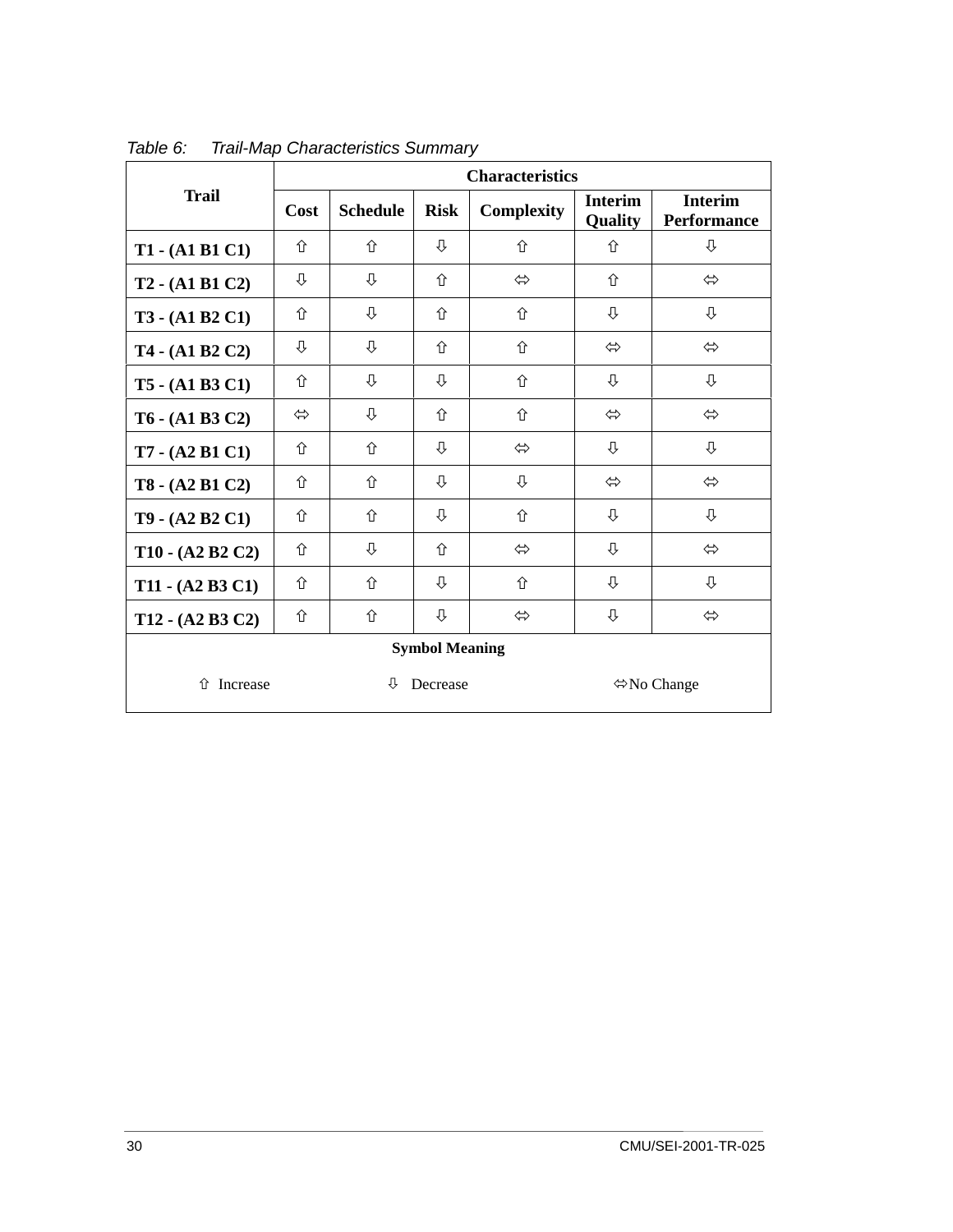## **7 Conclusions**

A workshop for developing a componentization strategy for the RSS modernization effort was convened at which participants considered different strategies for modernizing the legacy system that would support an incremental development and deployment approach and achieve the goal of implementing a modern software architecture.

The group eventually agreed on Trail Map 12 as the best option for modernization. In it, componentization by application is followed by a restructuring of the database, and the system is deployed as an operational system at the end of each phase.

The modernization strategy represented by this trail map can then be further developed. In particular, it is necessary to

- identify and prioritize the development deployment cycles (based on technical considerations first, and functionality second)
- identify groups of components that can be isolated and modernized during each incremental development and deployment cycle
- identify the number and types of wrappers that must be developed, and use this information to revise the cost estimation

The fact that the RSS team selected Trail Map 12 does not mean that it is the only appropriate modernization strategy. Each trail map, like each modernization effort, has its own unique characteristics. The purpose of this report was to evaluate a number of different options, and furthermore, to suggest a strategy for solving this and similar problems. The strategy is simple—when choosing between several paths where the selection is not obvious, walk down each path a hundred yards before deciding on the most appropriate route.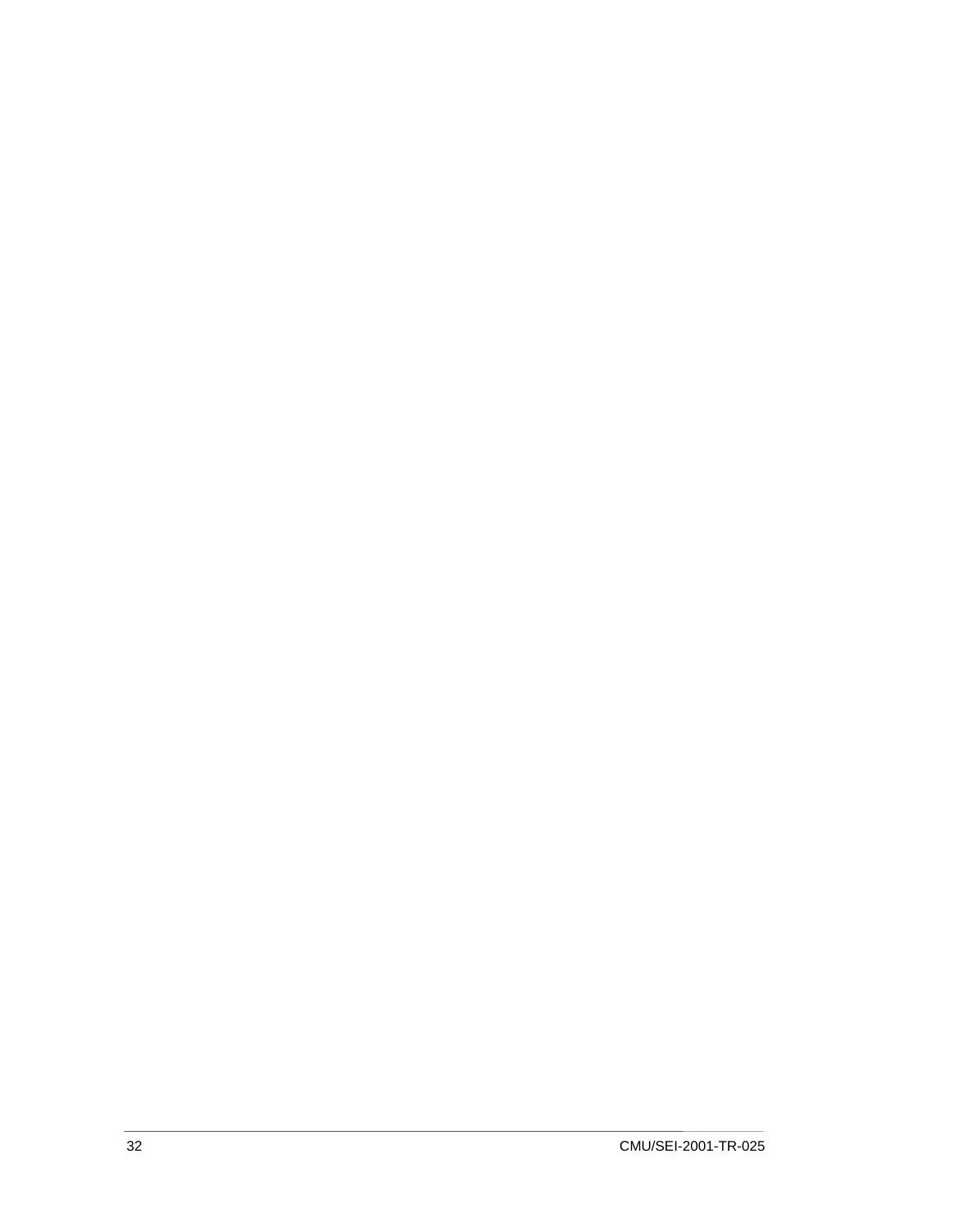## **References**

| [Bobrowski 97] | Bobrowski, Steve & Smith, Gordon. Oracle8 Replication. Oracle<br>Corporation, December 1997.                                                                                                                                                                                                                                                                                 |
|----------------|------------------------------------------------------------------------------------------------------------------------------------------------------------------------------------------------------------------------------------------------------------------------------------------------------------------------------------------------------------------------------|
| [Comella 00]   | Comella-Dorda, Santiago; Seacord, Robert C.; Wallnau, Kurt; &<br>Robert, John. "A Survey of Black-Box Modernization Approaches<br>for Information Systems," 173-183. Proceedings of the International<br>Conference on Software Maintenance. San Jose, California, October<br>11-15, 2000. Los Alamitos, CA: IEEE Computer Society, 2000.                                    |
| [Weiderman 97] | Weiderman, Nelson H.; Bergey, John K.; Smith, Dennis B.; & Tilley,<br>Scott R. Approaches to Legacy System Evolution (CMU/SEI-97-TR-<br>014). Pittsburgh, PA: Software Engineering Institute, Carnegie Mel-<br>lon University, 1997. Available WWW <url:<br>http://www.sei.cmu.edu/publications/documents/97.reports/97tr014/<br/>97tr014abstract.html&gt; (1997).</url:<br> |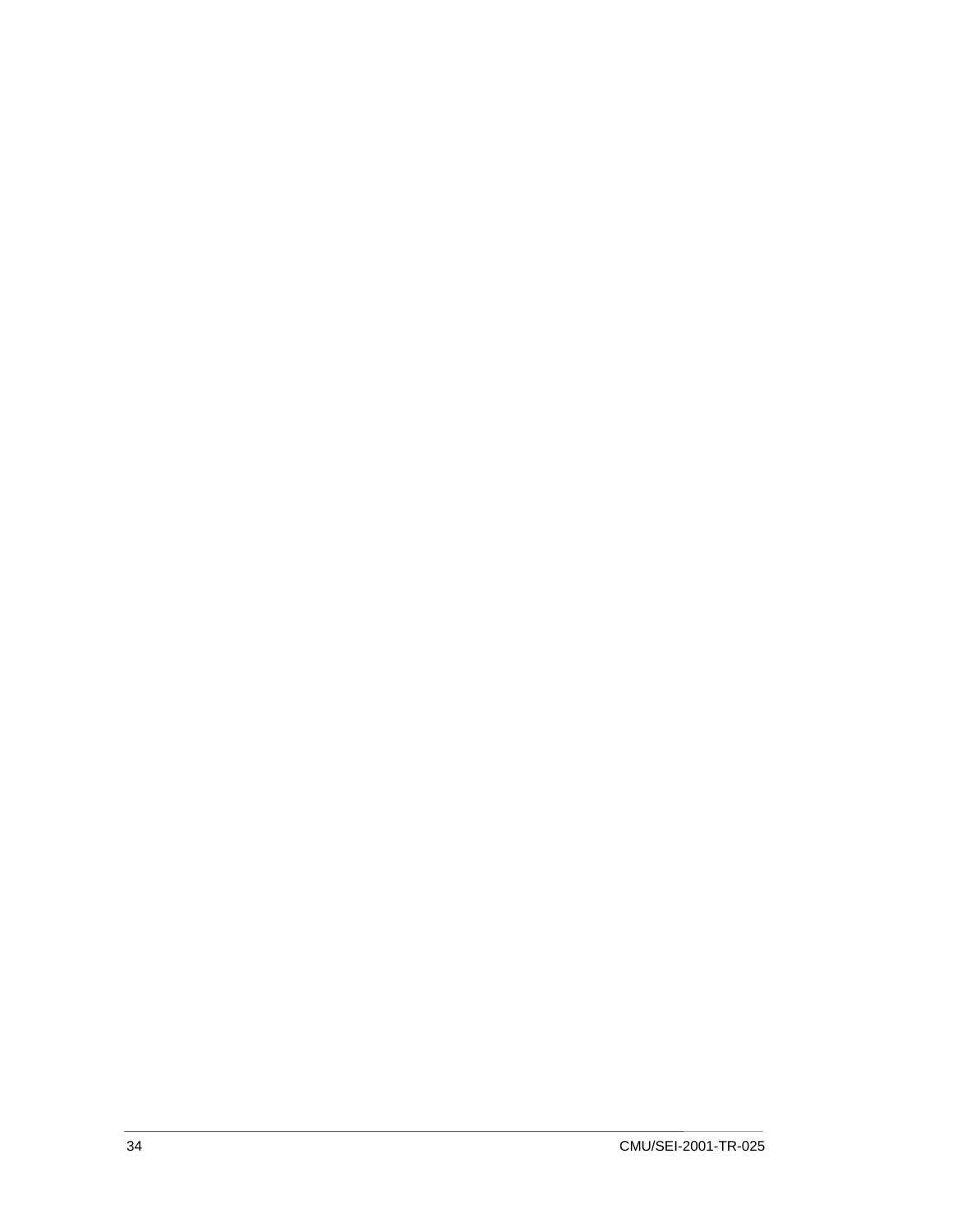# **Appendix: Trail Maps**

A trail map is a time-phased modernization approach, consisting of up to three phases, which implements a set of the componentization options that we described in Section 5.2. In this section we present the twelve trail maps that allow us to evaluate the various combinations of componentization options.

#### **Candidate Trail–T1 (A1 B1 C1)**

In Trail Map T1, shown in Table 7, we first restructure the database and then we componentize based on transactions. During the incremental development Phases 1 and 2, we deploy the new system under development in parallel with the operational legacy system. Finally, once the new system is complete (in Phase 3) we deploy it stand alone as the operational system.

Figure 12 shows the system during Phase 1, with the operational system using the legacy database and the new system using the restructured database—updating each other using Oracle database triggers. During Phase 2 shown in Figure 13, functionality from the legacy system is being migrated to the new system based on transactions.

| <b>Development</b><br><b>Tasks</b> | <b>Phase 1</b>                           | <b>Phase 2</b>                          | <b>Phase 3</b>                     |  |
|------------------------------------|------------------------------------------|-----------------------------------------|------------------------------------|--|
| <b>Restructure DB</b>              | restructure                              | restructure                             | restructure                        |  |
| Componentization                   | by transaction<br>∙OR−<br>by application | by transaction<br>OR-<br>by application |                                    |  |
| Deployment                         | parallel ops<br>OR-<br>operational       | parallel ops<br>OR-<br>operational      | parallel ops<br>OR-<br>operational |  |
|                                    |                                          | Time                                    |                                    |  |

*Table 7: Candidate Trail–T1 (A1 B1 C1)*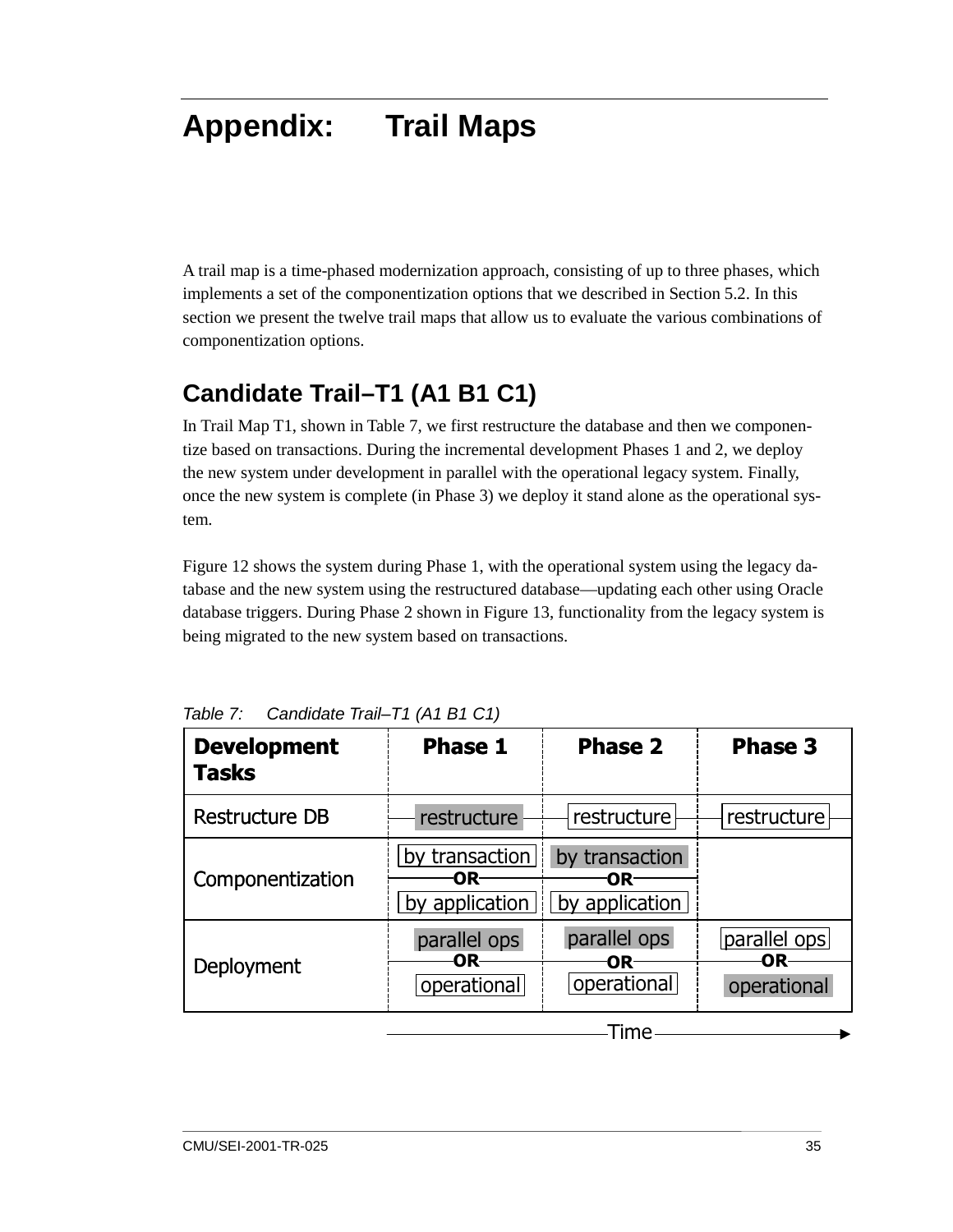

Figure 12: T1 During Phase 1



Figure 13: T1 During Phase 2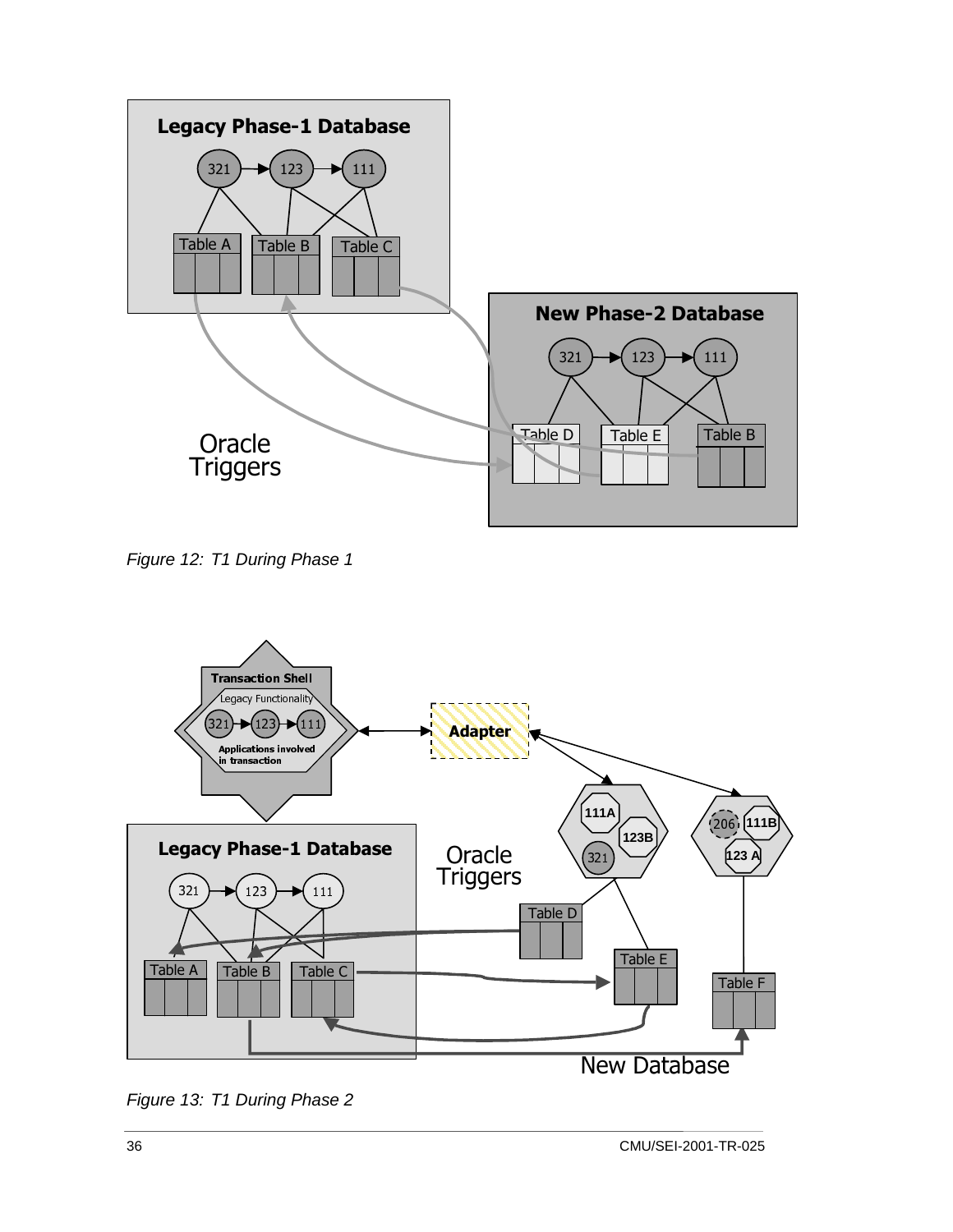## **Candidate Trail–T2 (A1 B1 C2)**

In Trail Map T2, shown in Table 8, we first restructure the database and then componentize based on transactions. During the incremental development phases, we deploy the new system as the operational system.

Figure 14 shows the system during Phase 1 with the database tables being incrementally restructured. During Phase 2, shown in Figure 15, legacy functionality is being migrated to the new system based on transactions.

| <b>Development</b><br><b>Tasks</b> | <b>Phase 1</b>                           | <b>Phase 2</b>                                                                         | <b>Phase 3</b>                     |
|------------------------------------|------------------------------------------|----------------------------------------------------------------------------------------|------------------------------------|
| <b>Restructure DB</b>              | restructure                              | restructure                                                                            | restructure                        |
| Componentization                   | OR-                                      | by transaction by transaction<br>OR-<br>by application $\left  \right $ by application |                                    |
| Deployment                         | parallel ops<br><b>OR</b><br>operational | parallel ops<br>OR<br>operational                                                      | parallel ons<br>OR.<br>operational |

*Table 8: Candidate Trail–T2 (A1 B1 C2)* 

<sup>-</sup>Time-



*Figure 14: T2 During Phase 1*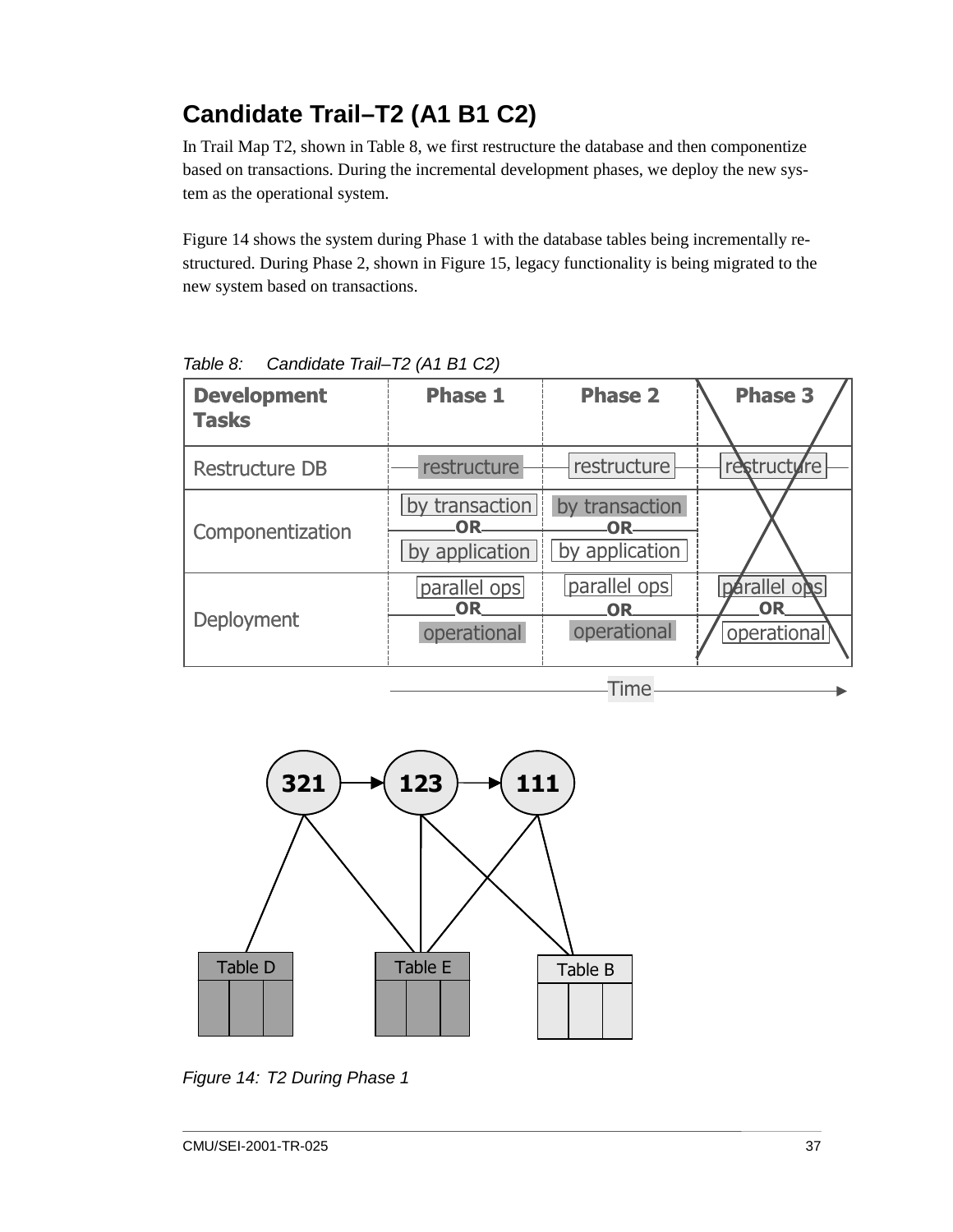

Figure 15: T2 During Phase 2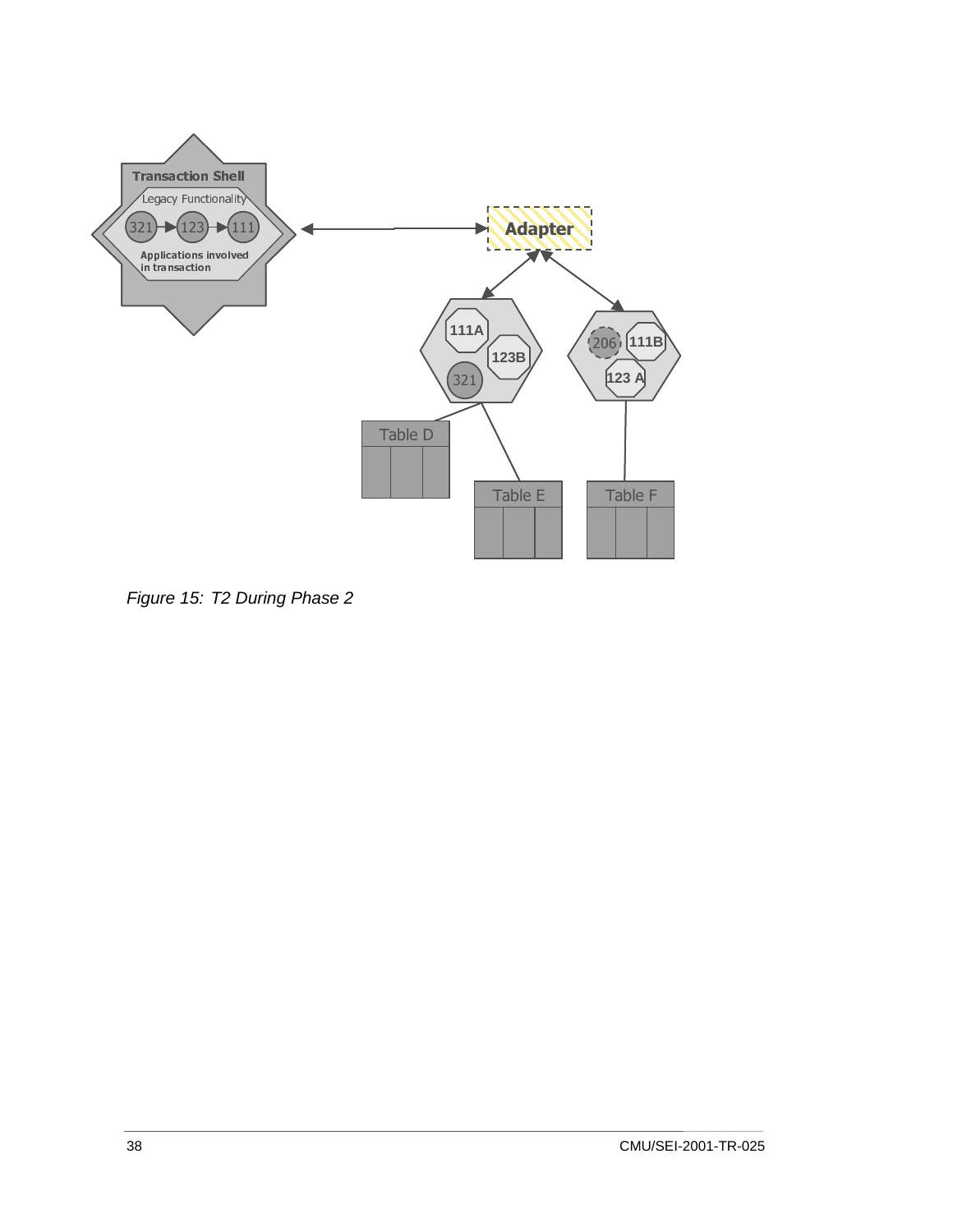#### **Candidate Trail–T3 (A1 B2 C1)**

In Trail Map T3, shown in Table 9, we simultaneously restructure the database and componentize based on transactions. During the incremental development Phases 1 and 2, we deploy the new system under development in parallel with the operational legacy system. Finally, once the new system is complete (in Phase 3), we deploy it stand alone as the operational system. Figure 16 shows the system during Phase 1 with the operational system using the legacy database, the new system using the restructured database, and the migration of legacy functionality into the new system.

| <b>Development</b><br><b>Tasks</b> | <b>Phase 1</b>                          | <b>Phase 2</b>                          | <b>Phase 3</b>                     |  |
|------------------------------------|-----------------------------------------|-----------------------------------------|------------------------------------|--|
| Restructure DB                     | restructure                             | restructure                             | restructure                        |  |
| Componentization                   | by transaction<br>OR-<br>by application | by transaction<br>OR-<br>by application |                                    |  |
| Deployment                         | parallel ops<br>OR-<br>operational      | parallel ops<br>OR-<br>operational      | párallel ops<br>OR-<br>operational |  |
|                                    | Time                                    |                                         |                                    |  |

*Table 9: Candidate Trail–T3 (A1 B2 C1)*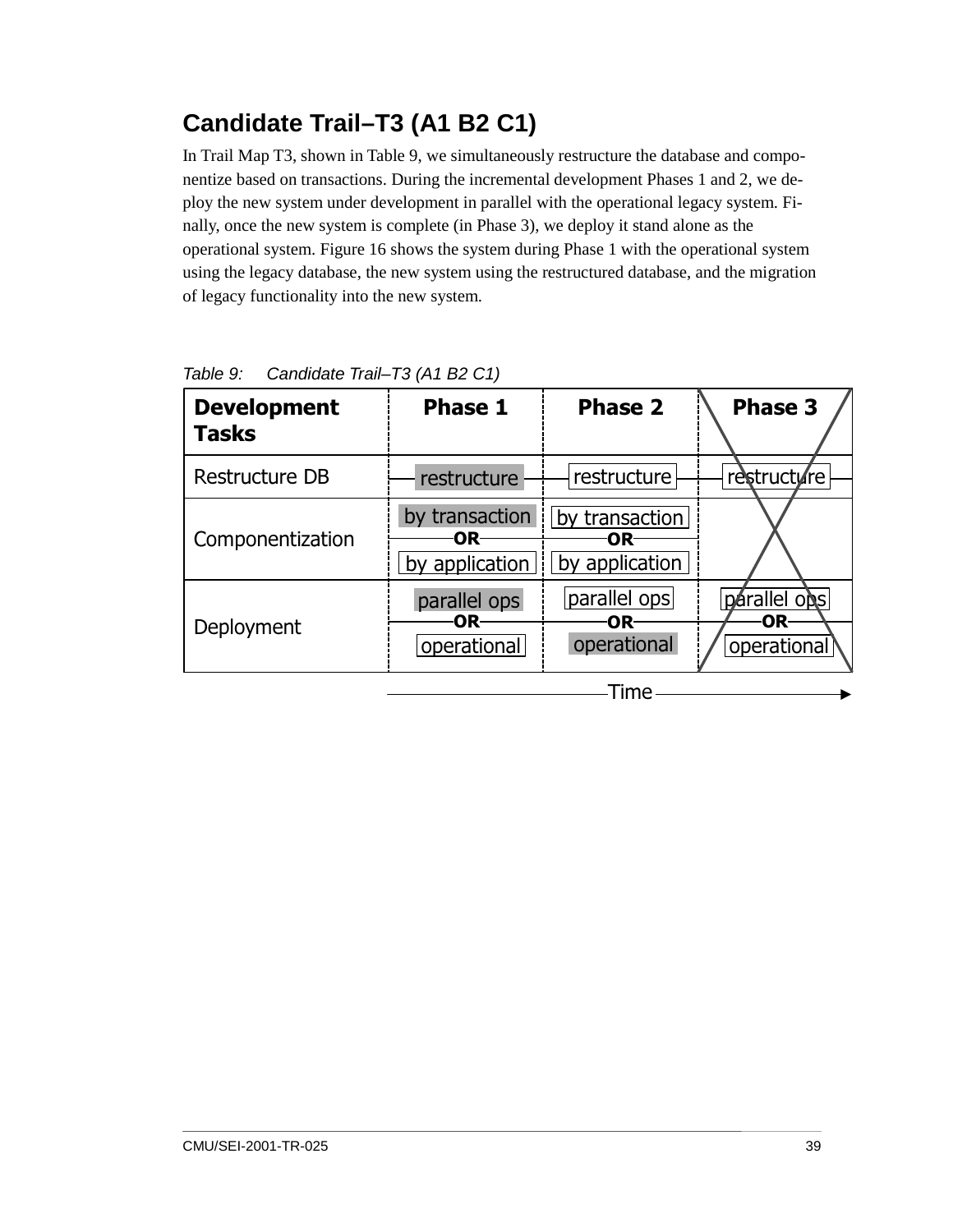

Figure 16: T3 During Phase 1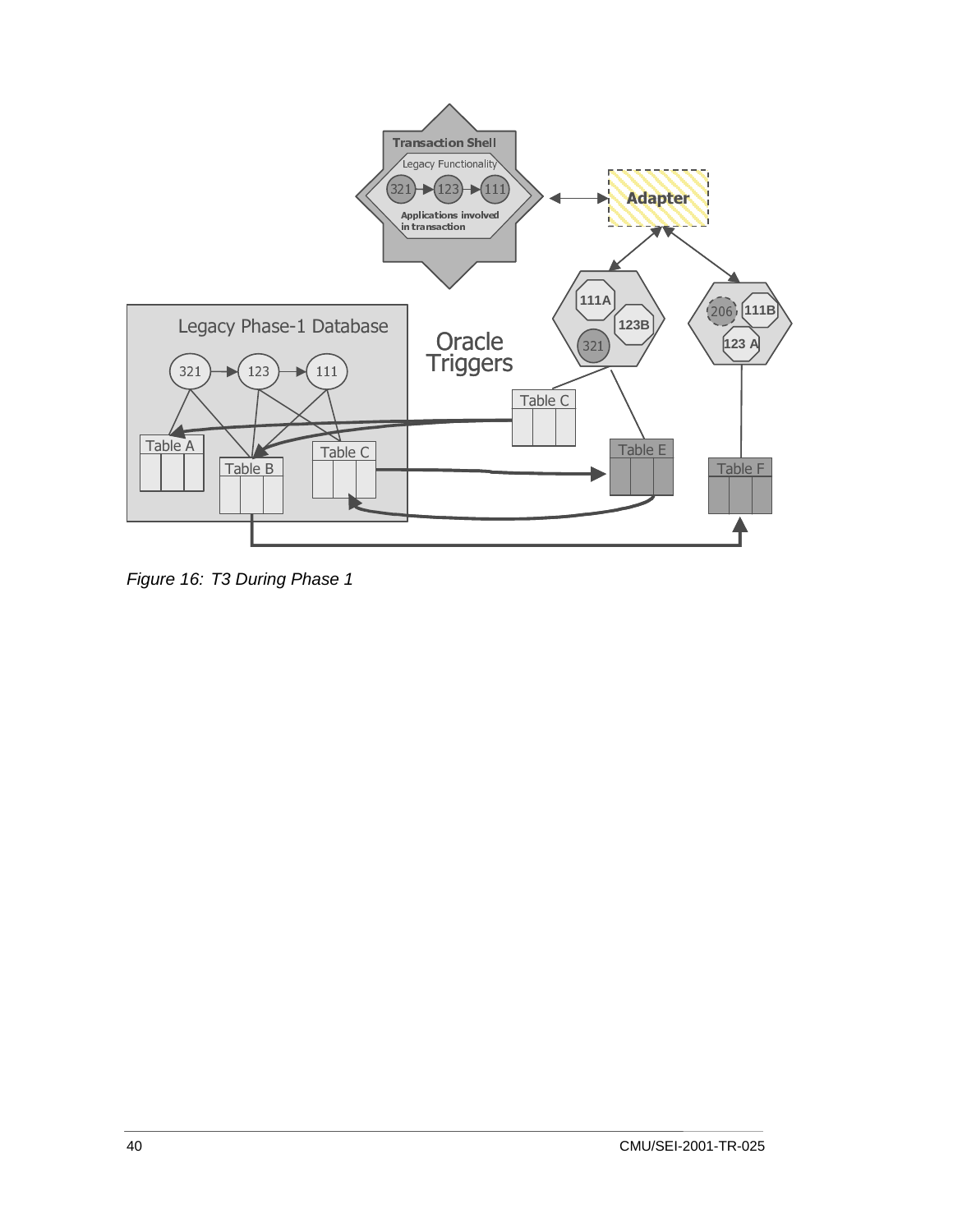#### **Candidate Trail–T4 (A1 B2 C2)**

In Trail Map T4, shown in Table 10, we simultaneously restructure the database and componentize based on transactions, just as we did in Trail Map T3 with one exception: during the incremental development Phase 1, we deploy the new system as the operational system. Figure 17 shows the system during Phase 1 of construction, with the database being restructured and the migration of legacy functionality being moved into the new system.

| <b>Development</b><br><b>Tasks</b> | <b>Phase 1</b>                                | <b>Phase 2</b>                           | <b>Phase 3</b>                           |
|------------------------------------|-----------------------------------------------|------------------------------------------|------------------------------------------|
| <b>Restructure DB</b>              | restructure                                   | restructure                              | restructure                              |
| Componentization                   | by transaction<br><b>OR</b><br>by application | by transaction<br>Ø<br>by application    |                                          |
| Deployment                         | parallel ops<br><b>OR</b><br>operational      | parallel ops<br><b>OR</b><br>operational | parallel ons<br><b>OR</b><br>operational |
|                                    |                                               | Time                                     |                                          |

*Table 10: Candidate Trail–T4 (A1 B2 C2)*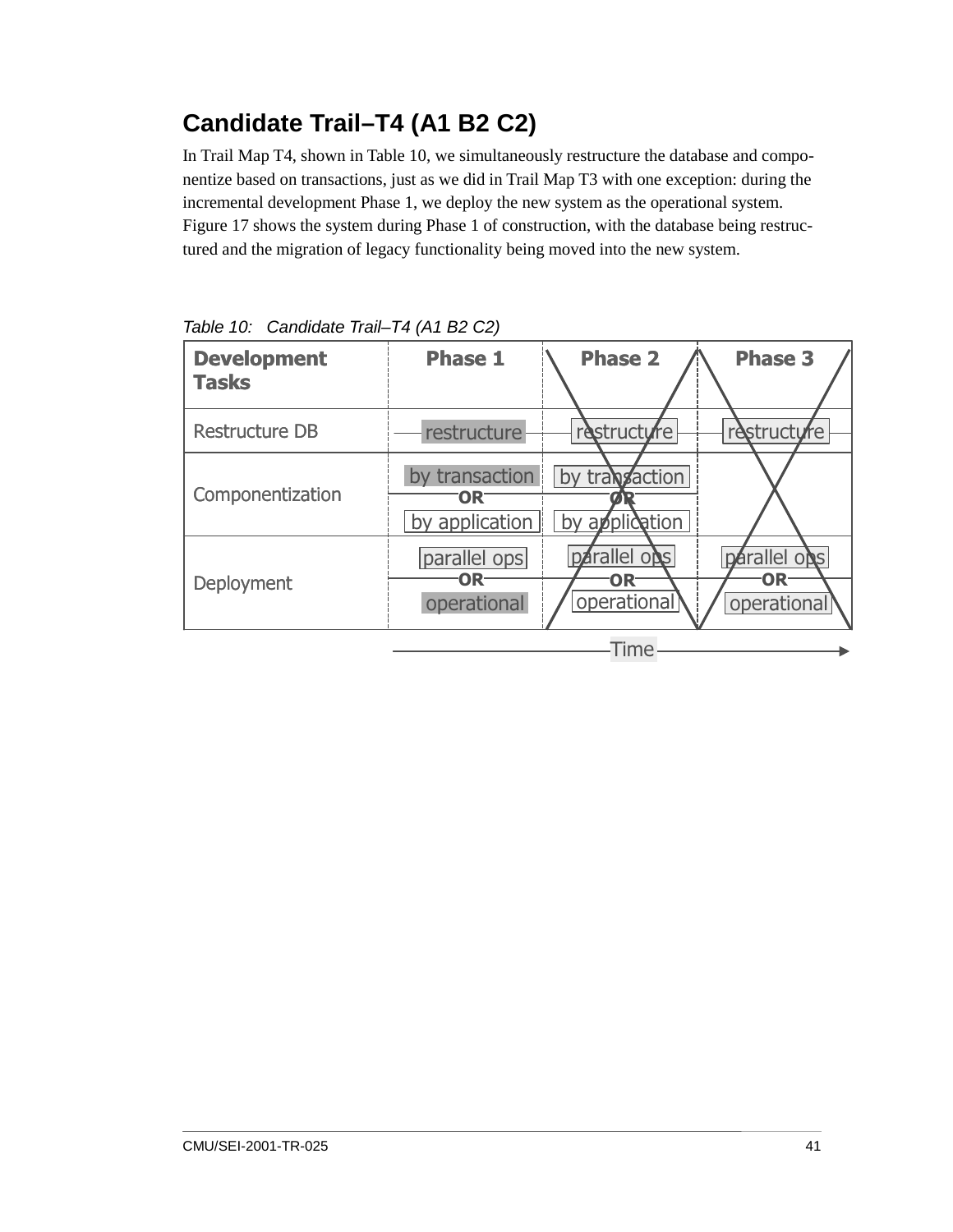

Figure 17: T4 During Phase 1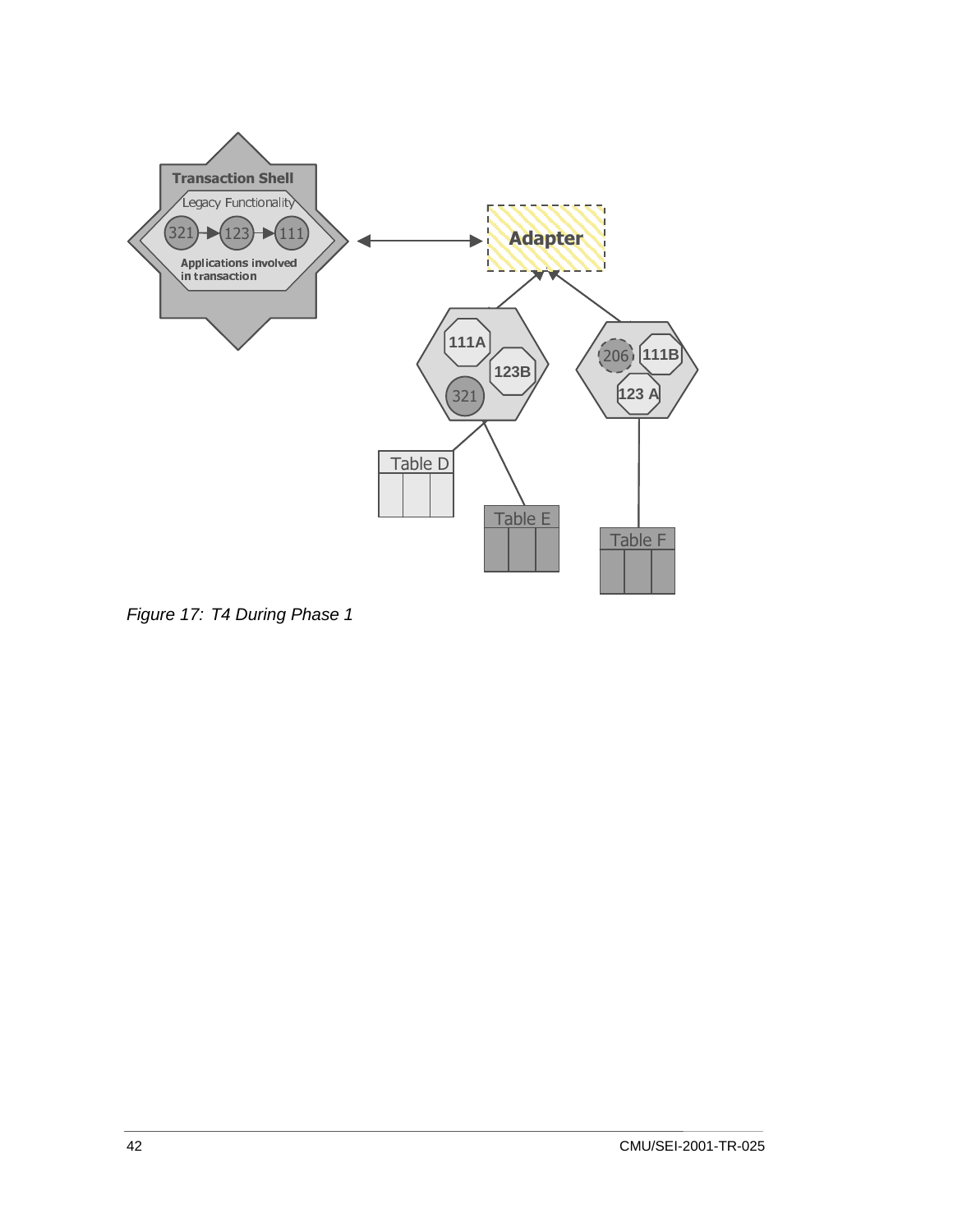#### **Candidate Trail–T5 (A1 B3 C1)**

Trail Map T5 is shown in Table 11. In Phase 1, we componentize based on transactions, and then in Phase 2 we restructure the database. During the incremental development Phases 1 and 2, we deploy the new system under development in parallel with the operational legacy system. Finally, once the new system is complete (in Phase 3), we deploy it stand alone as the operational system. Figure 18 shows the system during Phase 1. During this phase, functionality from the legacy system is being migrated to the new system based on transactions, and updates between the two databases are performed using Oracle database triggers. During Phase 2, shown in Figure 19, the operational system is using the legacy database and the new system database is being restructured.

| <b>Development</b><br><b>Tasks</b> | <b>Phase 1</b>                                      | <b>Phase 2</b>                                | <b>Phase 3</b>                     |  |
|------------------------------------|-----------------------------------------------------|-----------------------------------------------|------------------------------------|--|
| <b>Restructure DB</b>              | restructure                                         | restructure                                   | restructure                        |  |
| Componentization                   | by transaction<br>OR <sup>-</sup><br>by application | by transaction<br><b>OR</b><br>by application |                                    |  |
| Deployment                         | parallel ops<br>OR-<br>operational                  | parallel ops<br>OR-<br>operational            | parallel ops<br>OR-<br>operational |  |
|                                    | Time                                                |                                               |                                    |  |

*Table 11: Candidate Trail–T5 (A1 B3 C1)*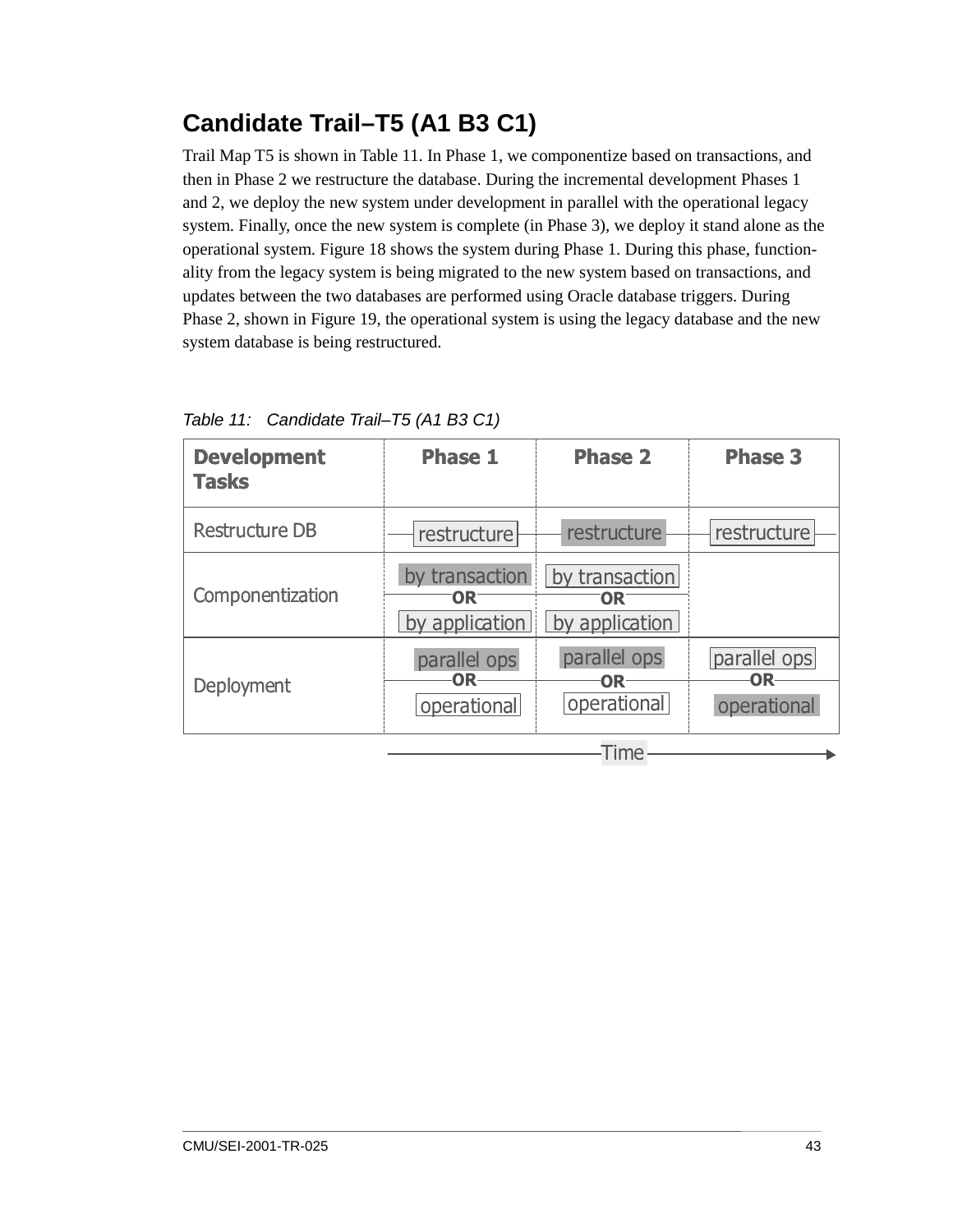

Figure 18: T5 During Phase 1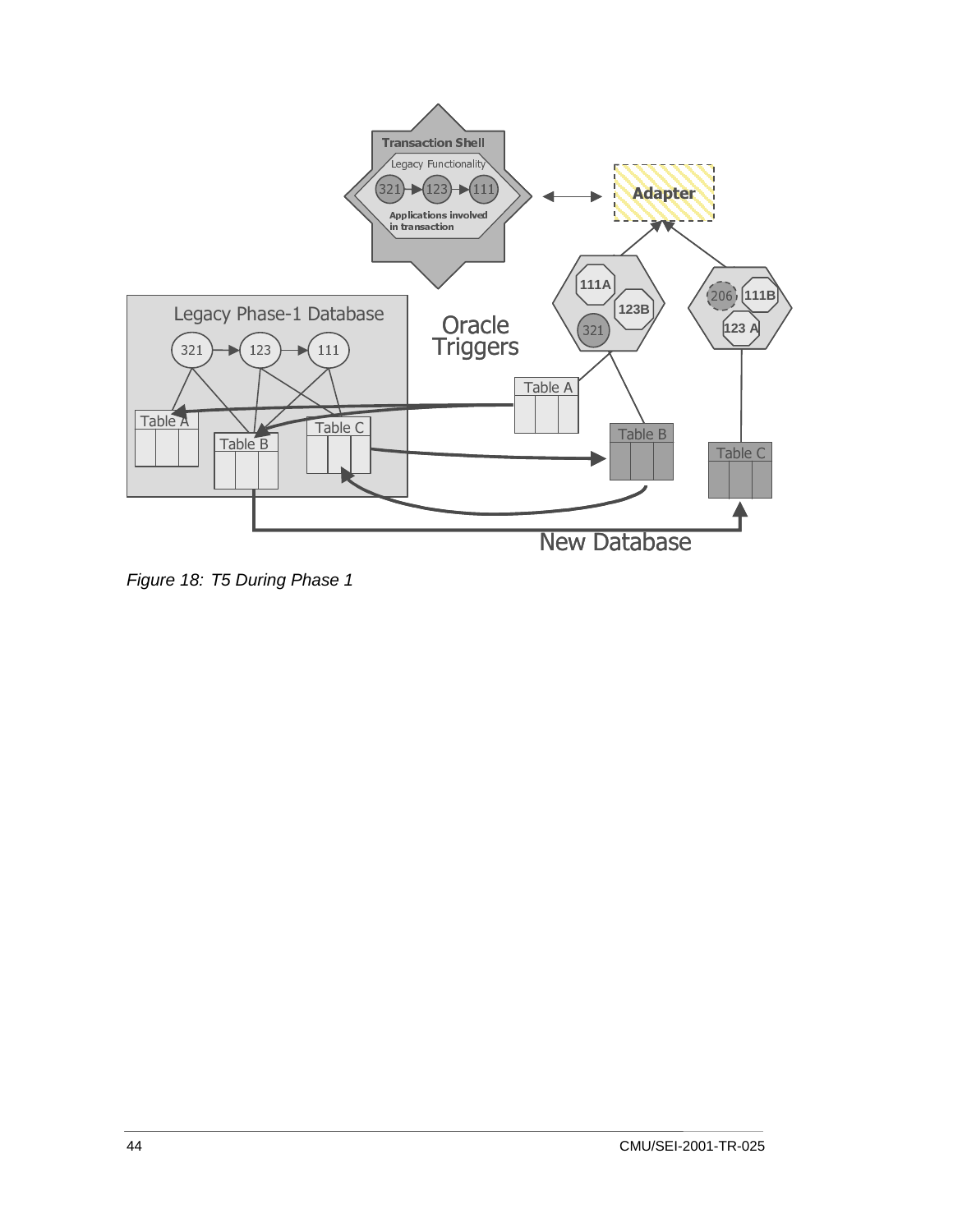

Figure 19: T5 During Phase 2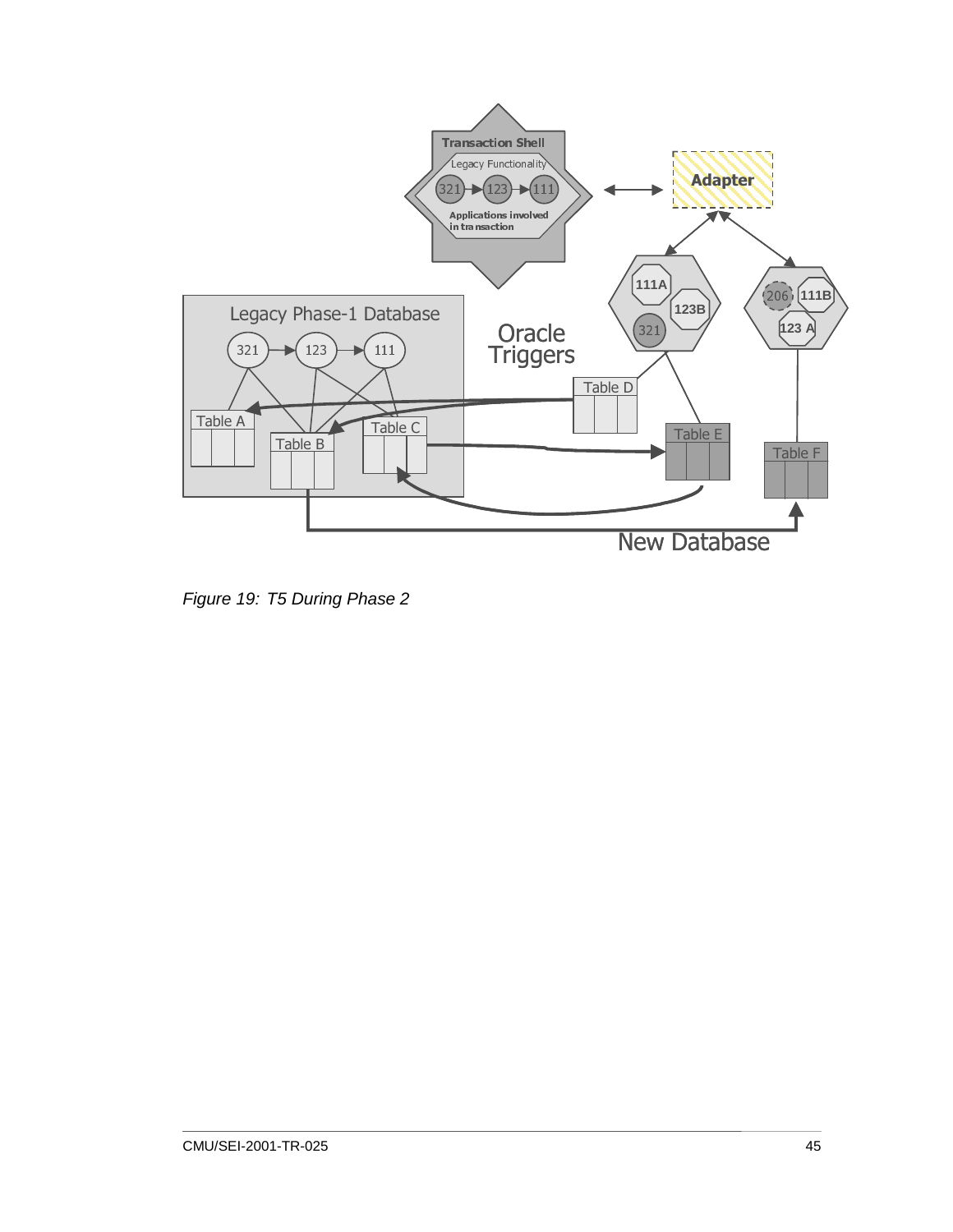#### **Candidate Trail–T6 (A1 B3 C2)**

In Trail Map T6, shown in Table 12, we first componentize based on transactions, and then restructure the database. During the incremental development phases, we deploy the new system as the operational system. Figure 20 shows the system during Phase 1 when legacy functionality is being migrated to the new system based on transactions. During Phase 2, shown in Figure 21, database tables are being incrementally restructured.

| <b>Development</b><br><b>Tasks</b> | <b>Phase 1</b>                                      | <b>Phase 2</b>                                       | <b>Phase 3</b>                           |
|------------------------------------|-----------------------------------------------------|------------------------------------------------------|------------------------------------------|
| <b>Restructure DB</b>              | restructure                                         | restructure                                          | restructure                              |
| Componentization                   | by transaction<br>OR <sup>-</sup><br>by application | by transaction<br>'OR <sup>-</sup><br>by application |                                          |
| Deployment                         | parallel ops<br>OR <sup>-</sup><br>operational      | parallel ops<br><b>OR</b><br>operational             | parallel ons<br><b>OR</b><br>operational |
|                                    |                                                     | Time                                                 |                                          |

*Table 12: Candidate Trail–T6 (A1 B3 C2)*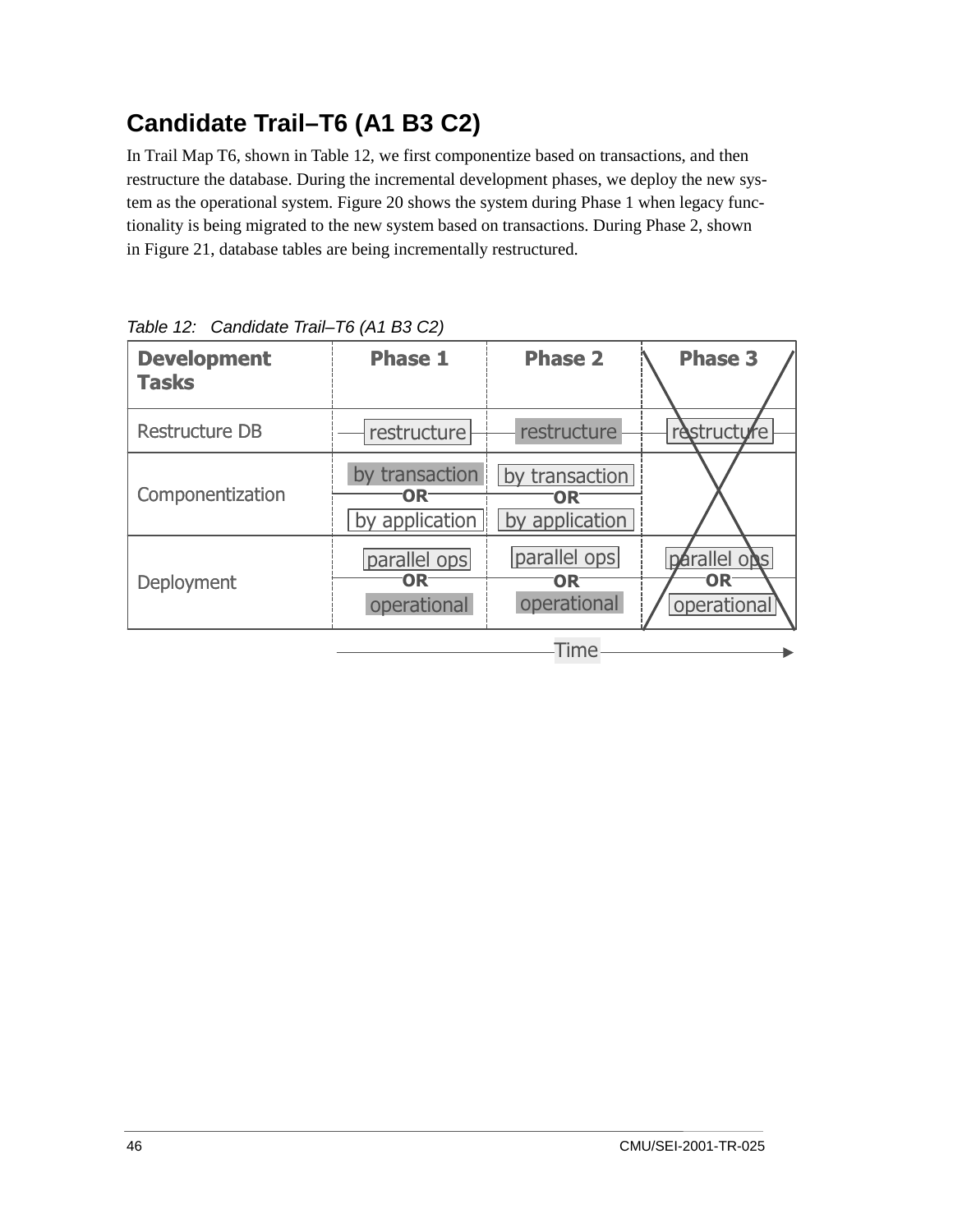

Figure 20: T6 During Phase 1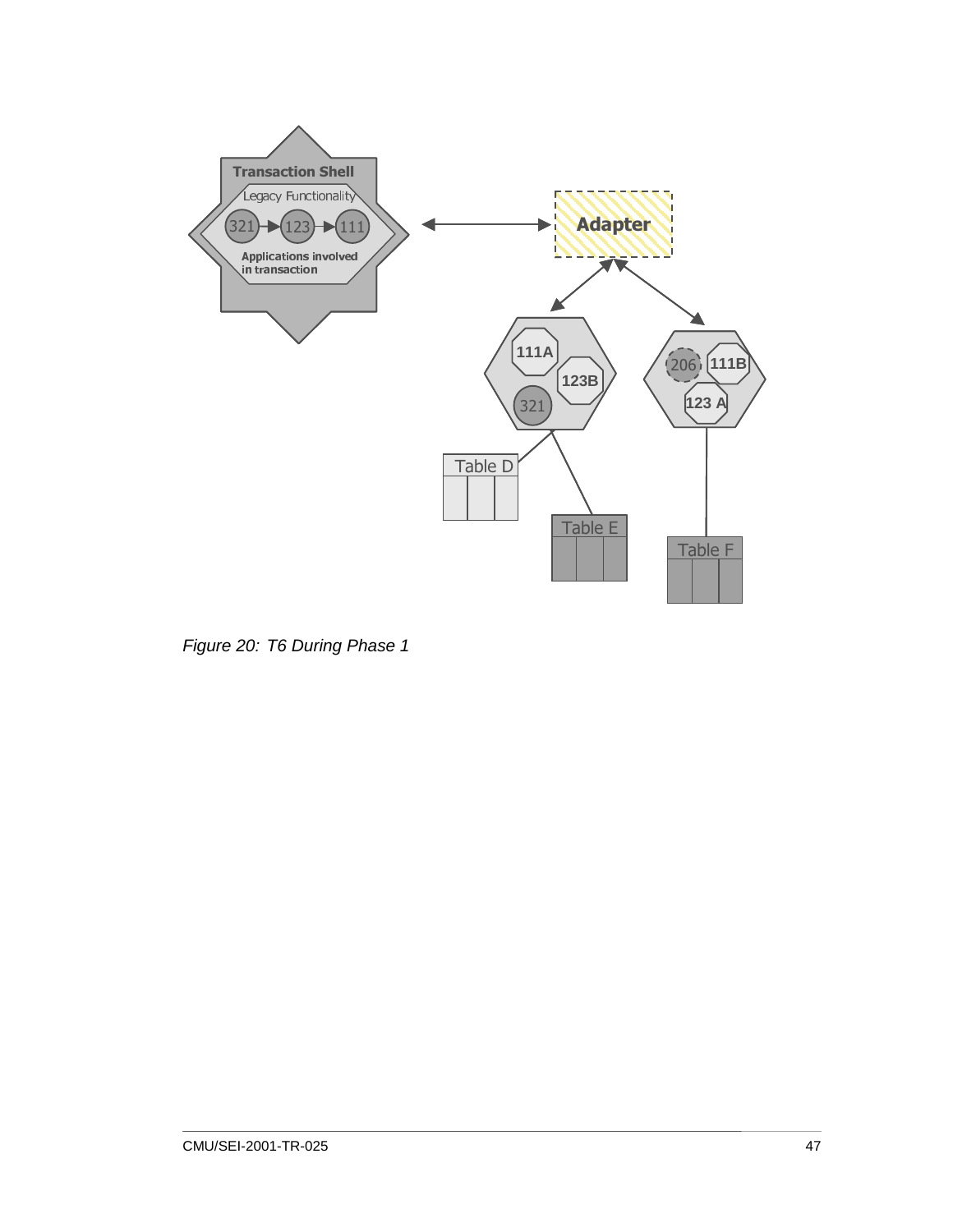

Figure 21: T6 During Phase 2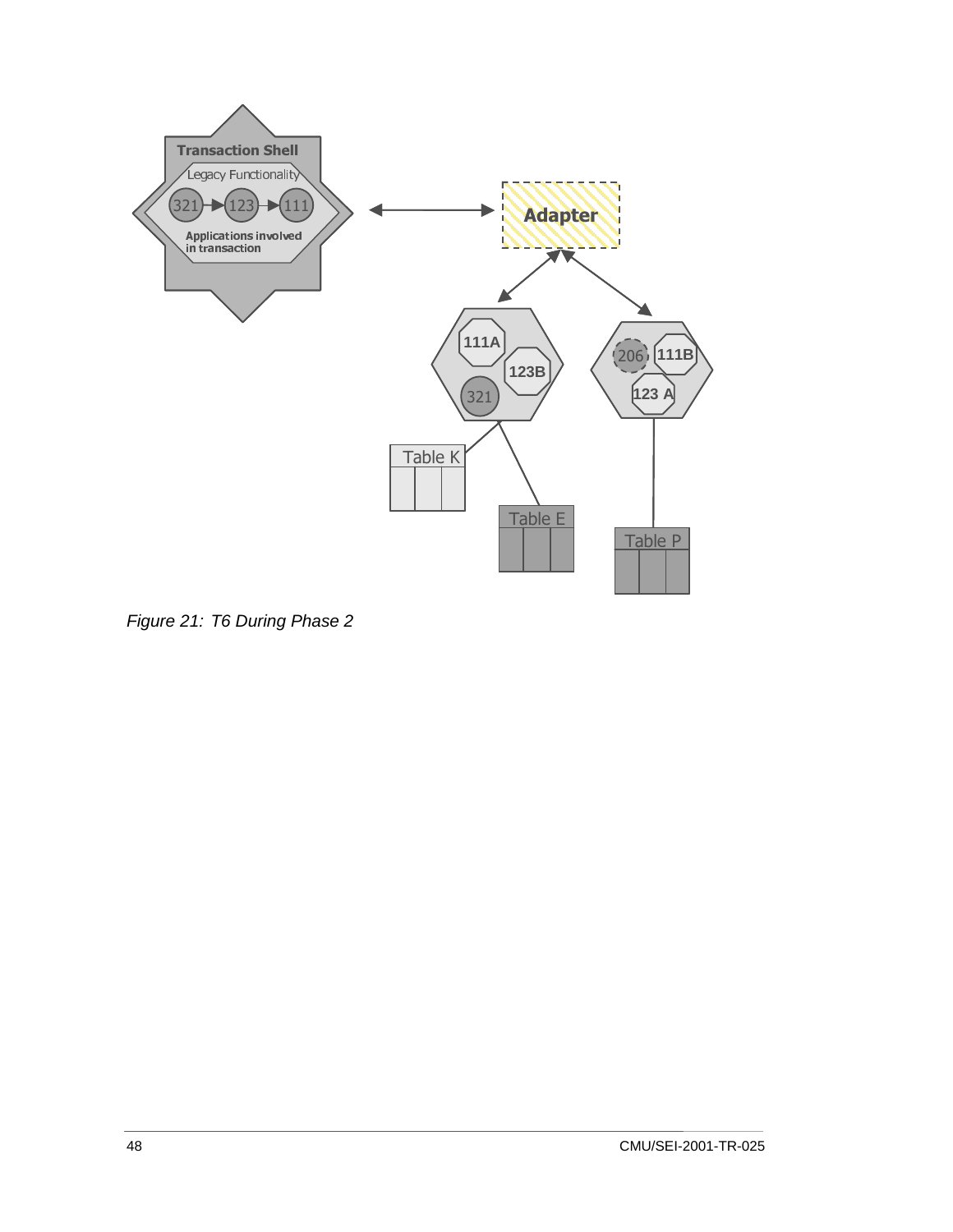## **Candidate Trail–T7 (A2 B1 C1)**

In Trail Map T7, shown in Table 13, we first restructure the database and then componentize based on applications. During the incremental development Phases 1 and 2, we deploy the new system under development in parallel with the operational legacy system. Finally once the new system is complete (in Phase 3), we deploy it stand alone as the operational system.

Figure 22 shows the system during Phase 1, with the operational system using the legacy database and the new system using the restructured database—updating each other using Oracle database triggers. During Phase 2, shown in Figure 23, functionality from the legacy system is being migrated to the new system based on applications.

| <b>Development</b><br><b>Tasks</b> | <b>Phase 1</b>                          | <b>Phase 2</b>                          | <b>Phase 3</b>                     |  |
|------------------------------------|-----------------------------------------|-----------------------------------------|------------------------------------|--|
| Restructure DB                     | restructure                             | restructure                             | restructure                        |  |
| Componentization                   | by transaction<br>OR-<br>by application | by transaction<br>OR-<br>by application |                                    |  |
| Deployment                         | parallel ops<br>∙OR−<br>operational     | parallel ops<br>OR-<br>operational      | parallel ops<br>OR-<br>operational |  |
|                                    | Time                                    |                                         |                                    |  |

*Table 13: Candidate Trail–T7 (A2 B1 C1)*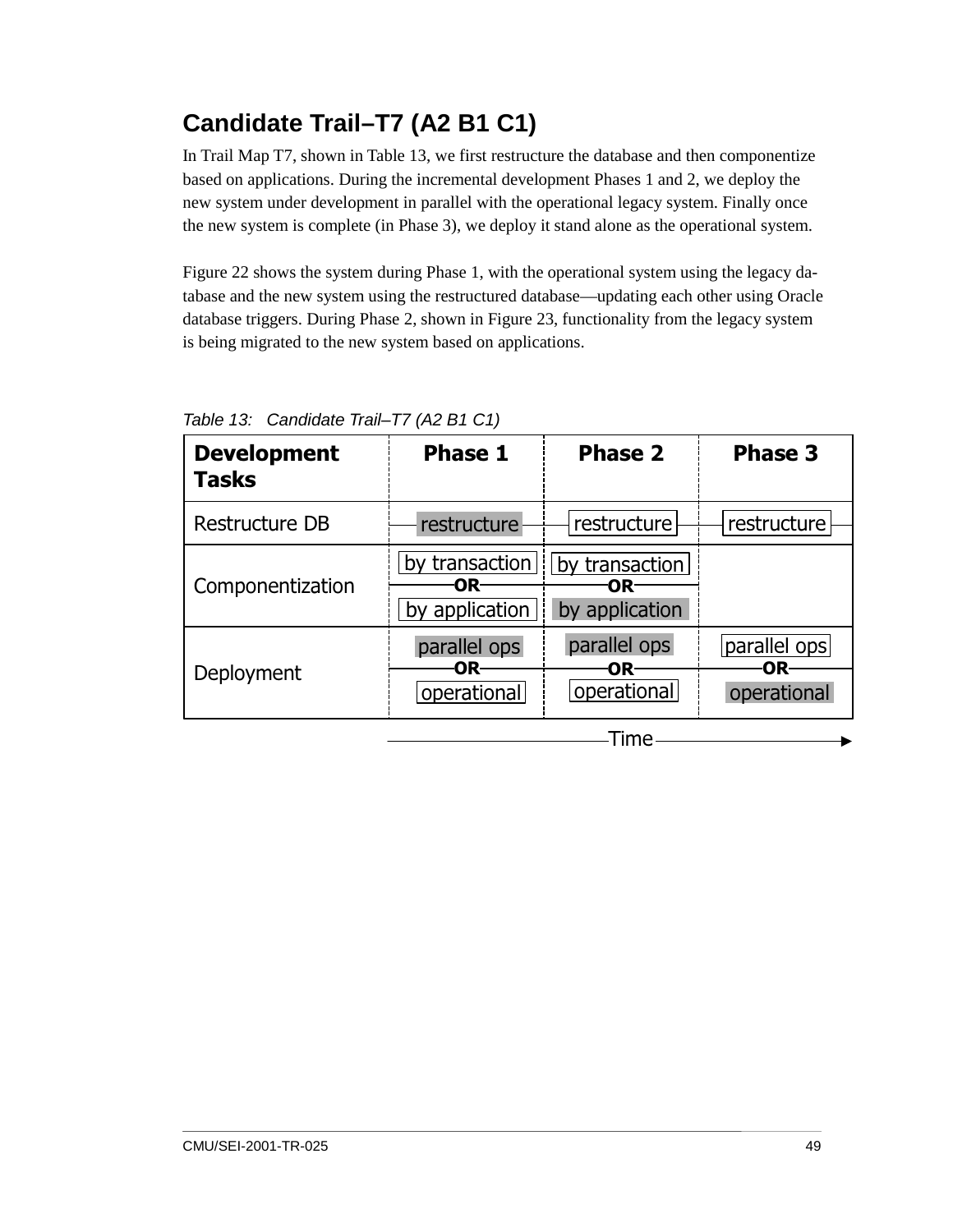

*Figure 22: T7 During Phase 1*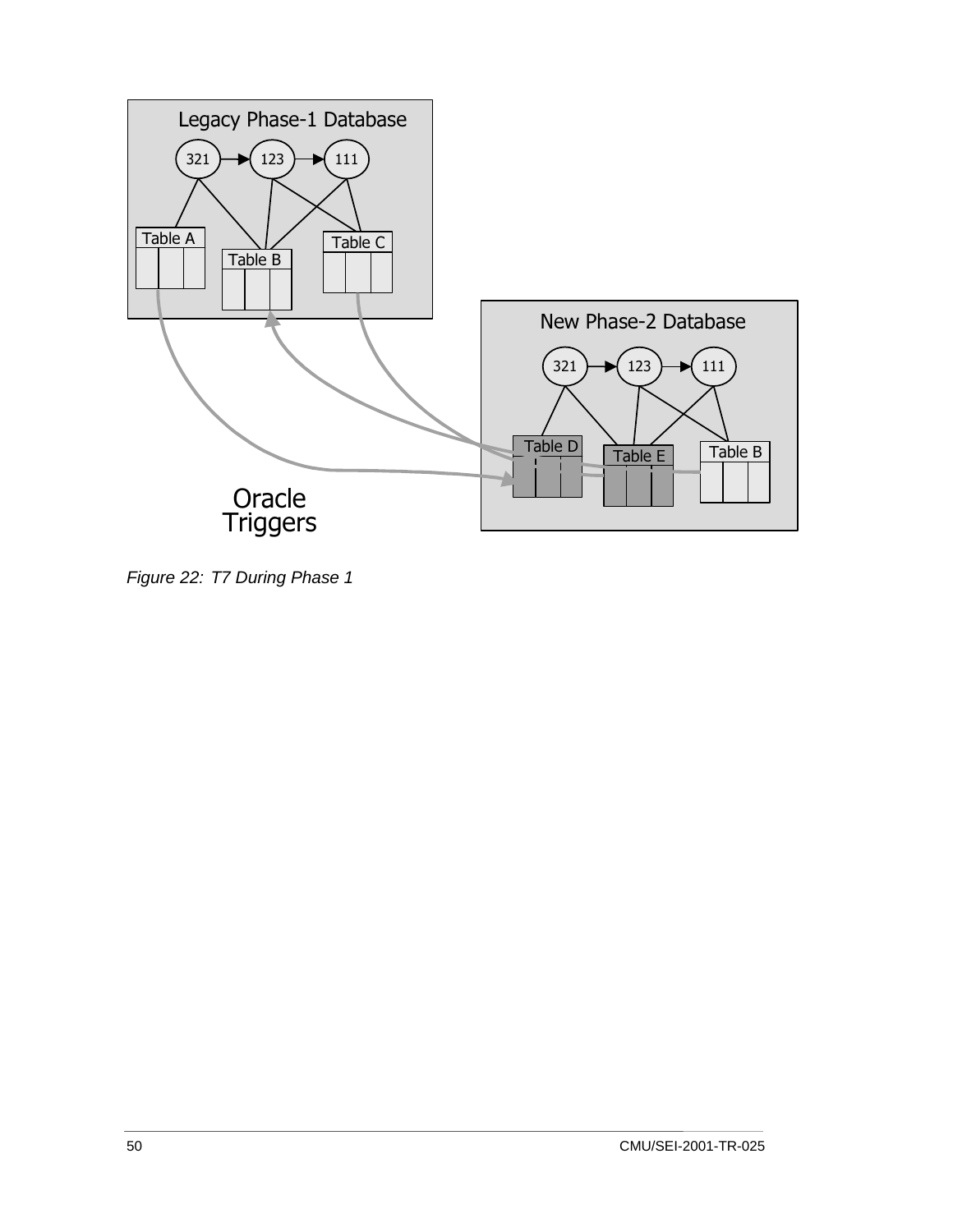

Figure 23: T7 During Phase 2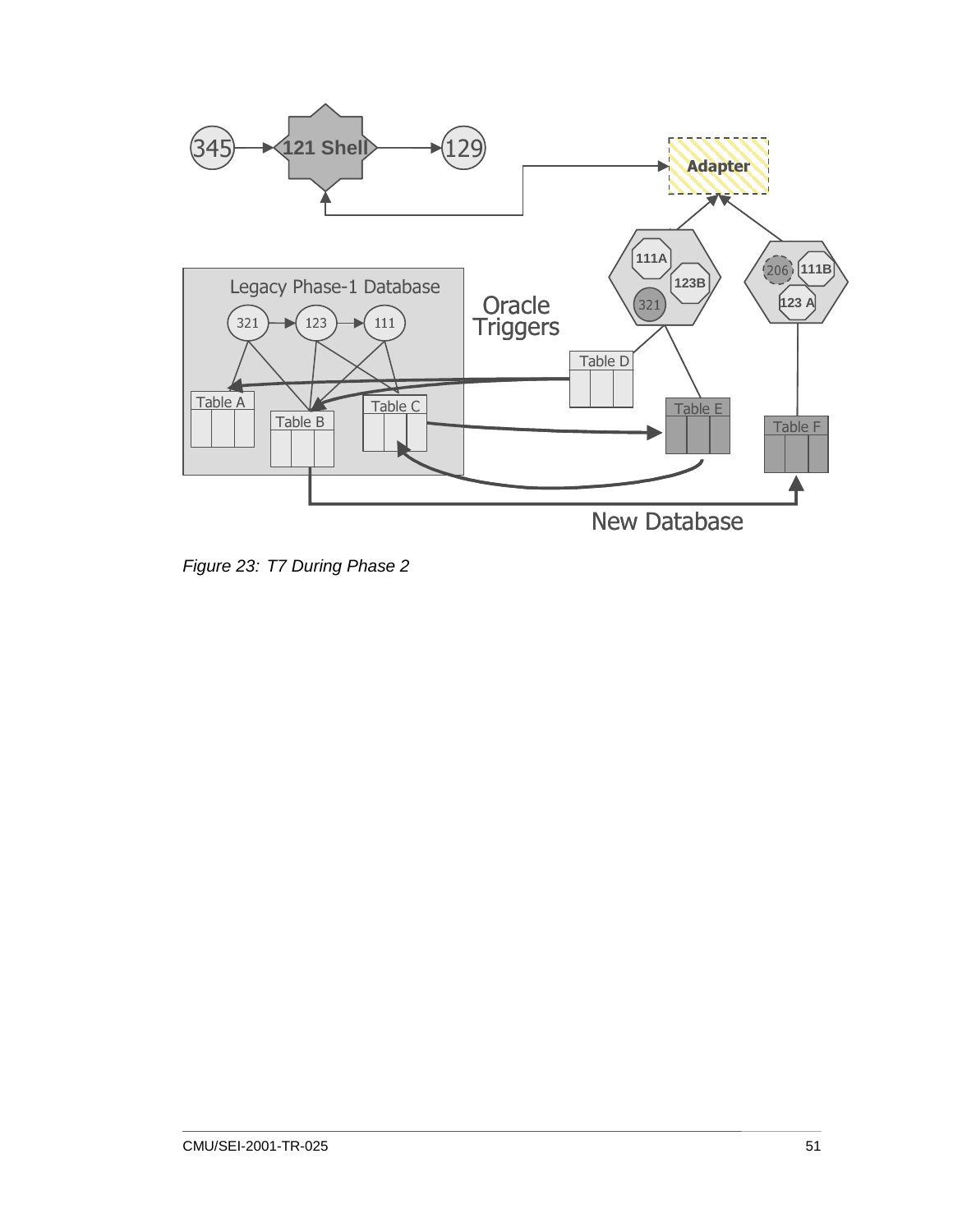#### Candidate Trail-T8 (A2 B1 C2)

In Trail Map T8, shown in Table 14, we first restructure the database and then componentize based on applications. During the incremental development phases, we deploy the new system as the operational system. Figure 24 shows the system during Phase 2 as legacy functionality is being migrated to the new system based on applications.

| <b>Development</b><br><b>Tasks</b> | <b>Phase 1</b>                          | <b>Phase 2</b>                          | <b>Phase 3</b>                     |
|------------------------------------|-----------------------------------------|-----------------------------------------|------------------------------------|
| Restructure DB                     | restructure                             | restructure                             | restructure                        |
| Componentization                   | by transaction<br>OR-<br>by application | by transaction<br>OR-<br>by application |                                    |
| Deployment                         | parallel ops<br>$OR-$<br>operational    | parallel ops<br>∙OR−<br>operational     | parallel ops<br>OR-<br>operational |
|                                    |                                         | Time                                    |                                    |

Table 14: Candidate Trail-T8 (A2 B1 C2)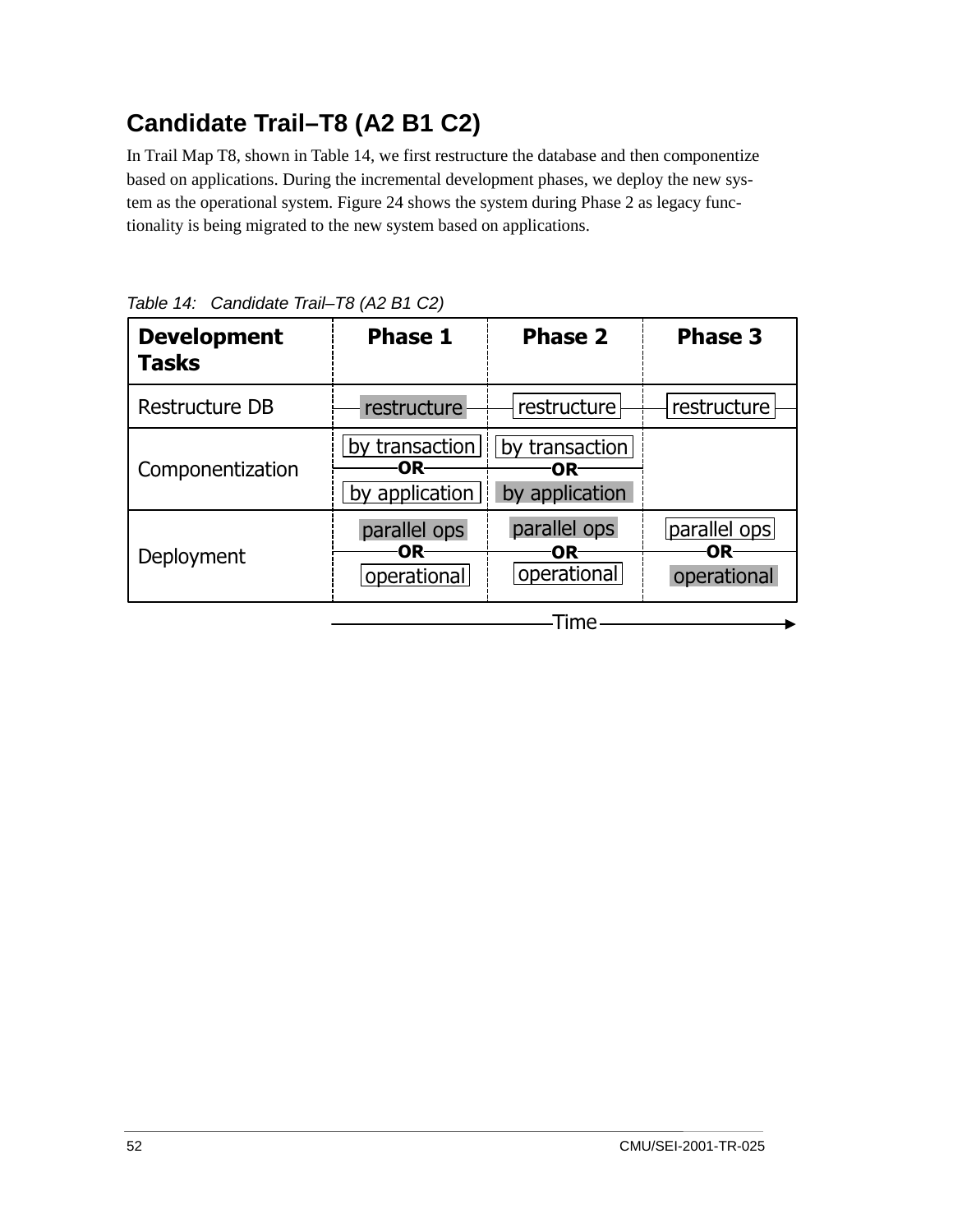

Figure 24: T8 During Phase 2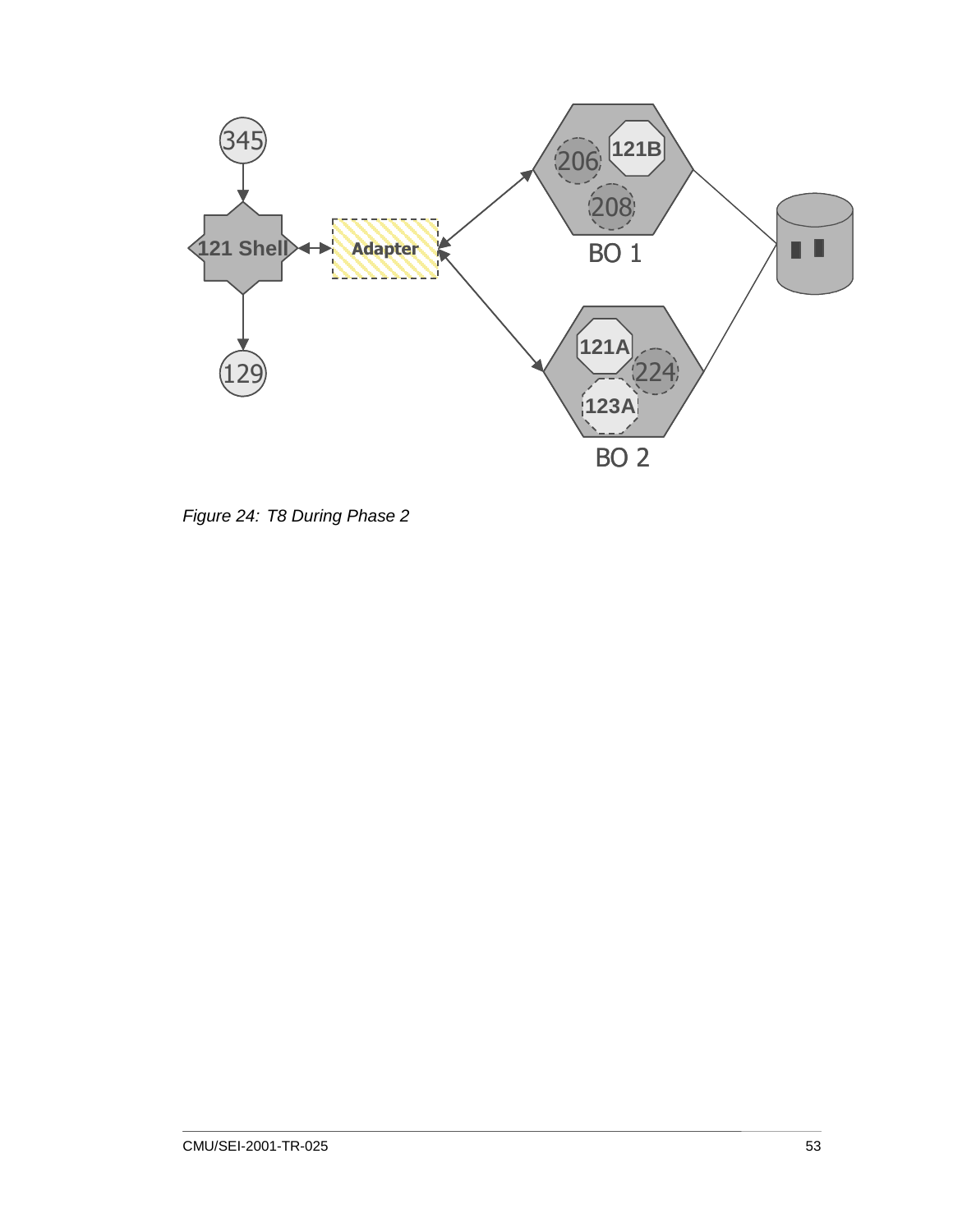#### **Candidate Trail–T9 (A2 B2 C1)**

In Trail Map T9, shown in Table 15, we simultaneously restructure the database and componentize based on applications. During the incremental development Phase 1, we deploy the new system under development in parallel with the operational legacy system. Finally, once the new system is complete (in Phase 2), we deploy it stand alone as the operational system.

Figure 25 shows the system during Phase 1, with the operational system using the legacy database, the new system using the restructured database, and the migration of legacy functionality into the new system.

| <b>Development</b><br><b>Tasks</b> | <b>Phase 1</b>                          | <b>Phase 2</b>                                      | <b>Phase 3</b>                     |
|------------------------------------|-----------------------------------------|-----------------------------------------------------|------------------------------------|
| <b>Restructure DB</b>              | restructure                             | restructure                                         | restructure                        |
| Componentization                   | by transaction<br>OR-<br>by application | by transaction<br>OR <sup>-</sup><br>by application |                                    |
| Deployment                         | parallel ops<br>$-OR-$<br>operational   | parallel ops<br>OR-<br>operational                  | parallel ons<br>OR-<br>operational |
|                                    |                                         | Time                                                |                                    |

*Table 15: Candidate Trail–T9 (A2 B2 C1)*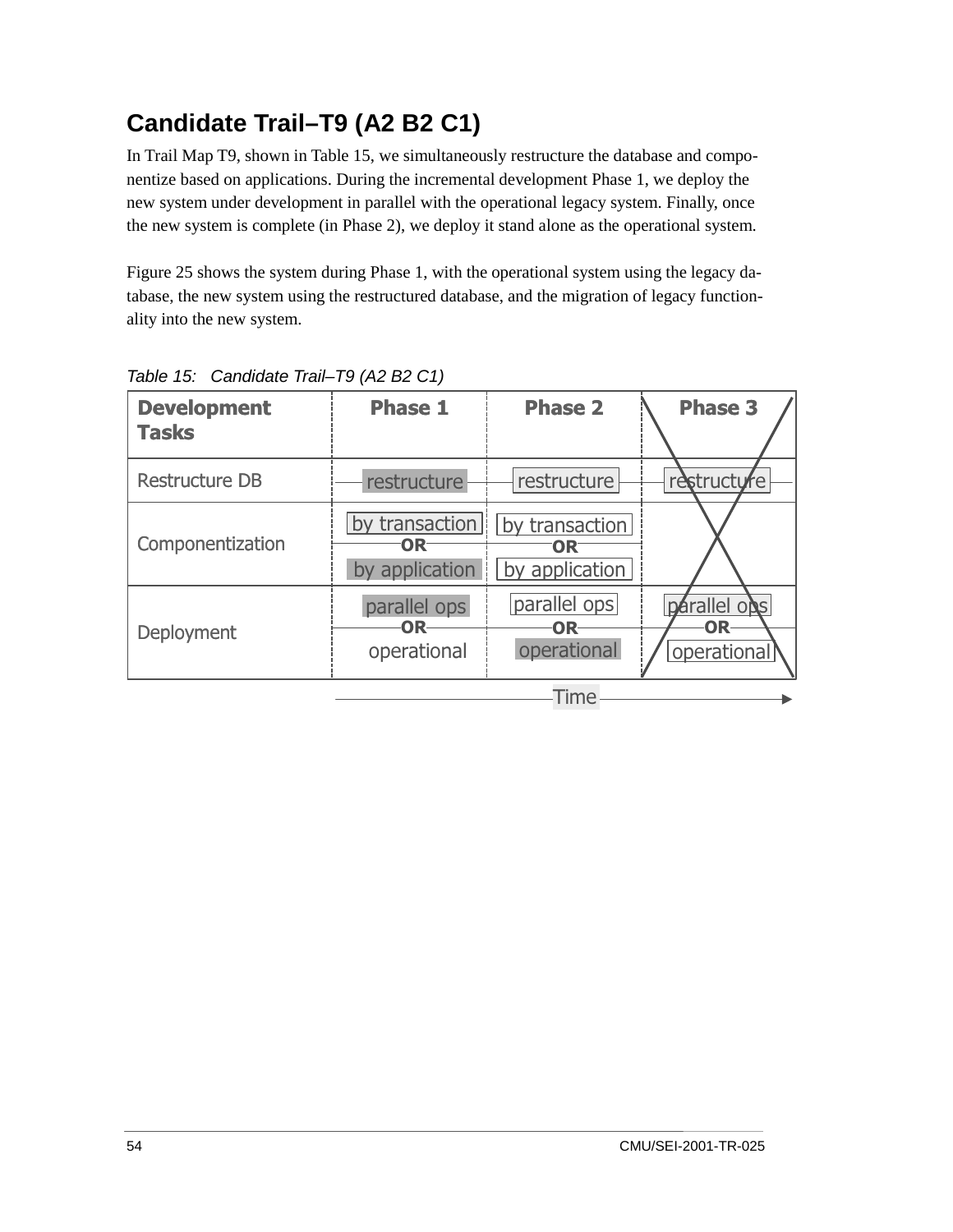

Figure 25: T9 During Phase 1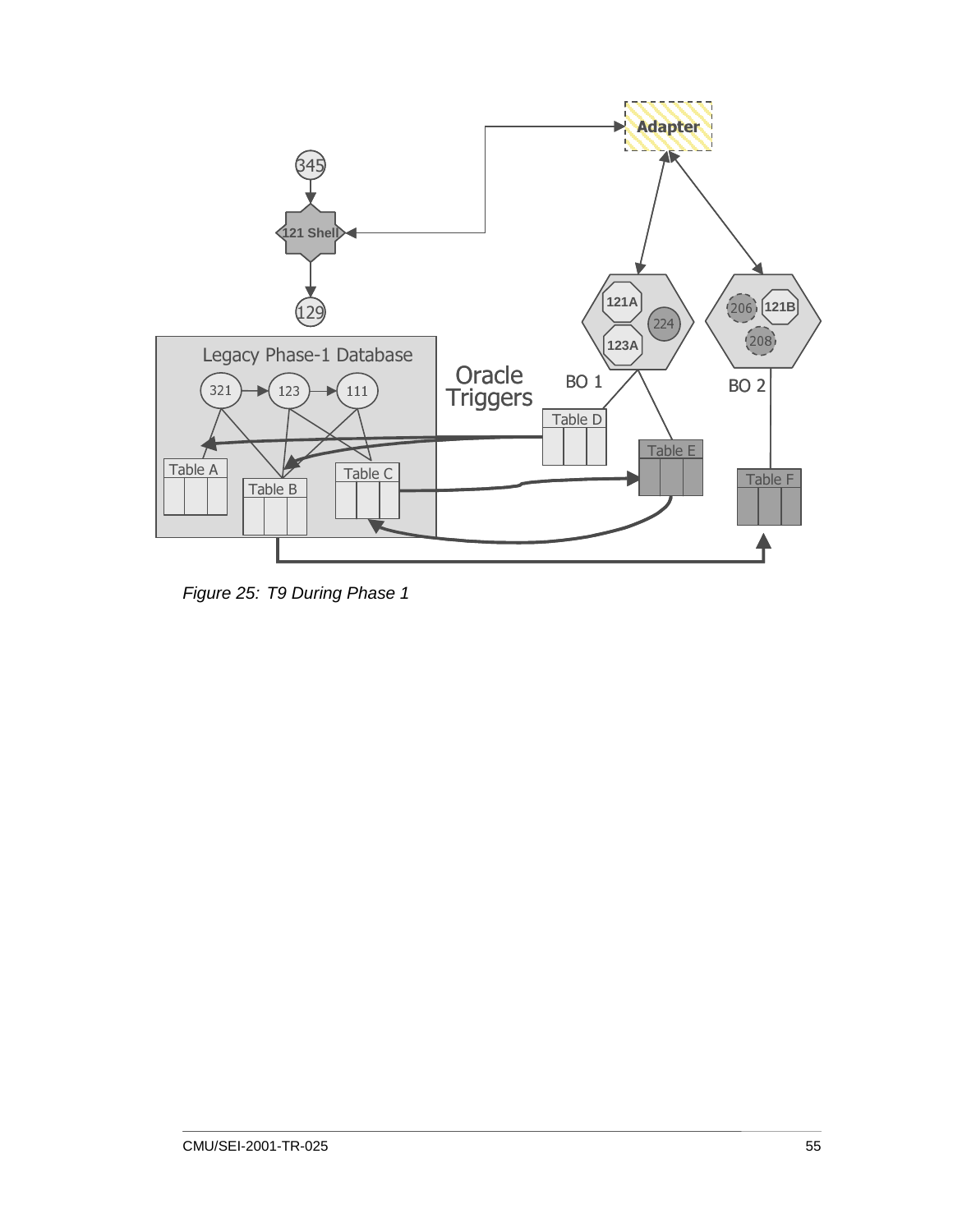#### **Candidate Trail–T10 (A2 B2 C2)**

In Trail Map T10, shown in Table 16, we simultaneously restructure the database and componentize based on applications, just as we did in Trail Map T9 with one exception: during the incremental development Phase 1, we deploy the new system as the operational system. Figure 26 shows the system during Phase 1 of construction with the database being restructured and the migration of legacy functionality into the new system.

| <b>Development</b><br><b>Tasks</b> | <b>Phase 1</b>                                | <b>Phase 2</b><br><b>Phase 3</b>                                                                                             |
|------------------------------------|-----------------------------------------------|------------------------------------------------------------------------------------------------------------------------------|
| <b>Restructure DB</b>              | restructure                                   | restructure<br><i>restructure</i>                                                                                            |
| Componentization                   | by transaction<br><b>OR</b><br>by application | by transaction<br>by application                                                                                             |
| Deployment                         | parallel ops<br><b>OR</b><br>operational      | $p\hat{ }$ arallel ops<br>$p$ <i>arallel</i> $ops$<br><b>OR</b><br>$\mathsf{TOR}^{\mathsf{T}}$<br>operational<br>operational |
|                                    |                                               |                                                                                                                              |

*Table 16: Candidate Trail–T10 (A2 B2 C2)*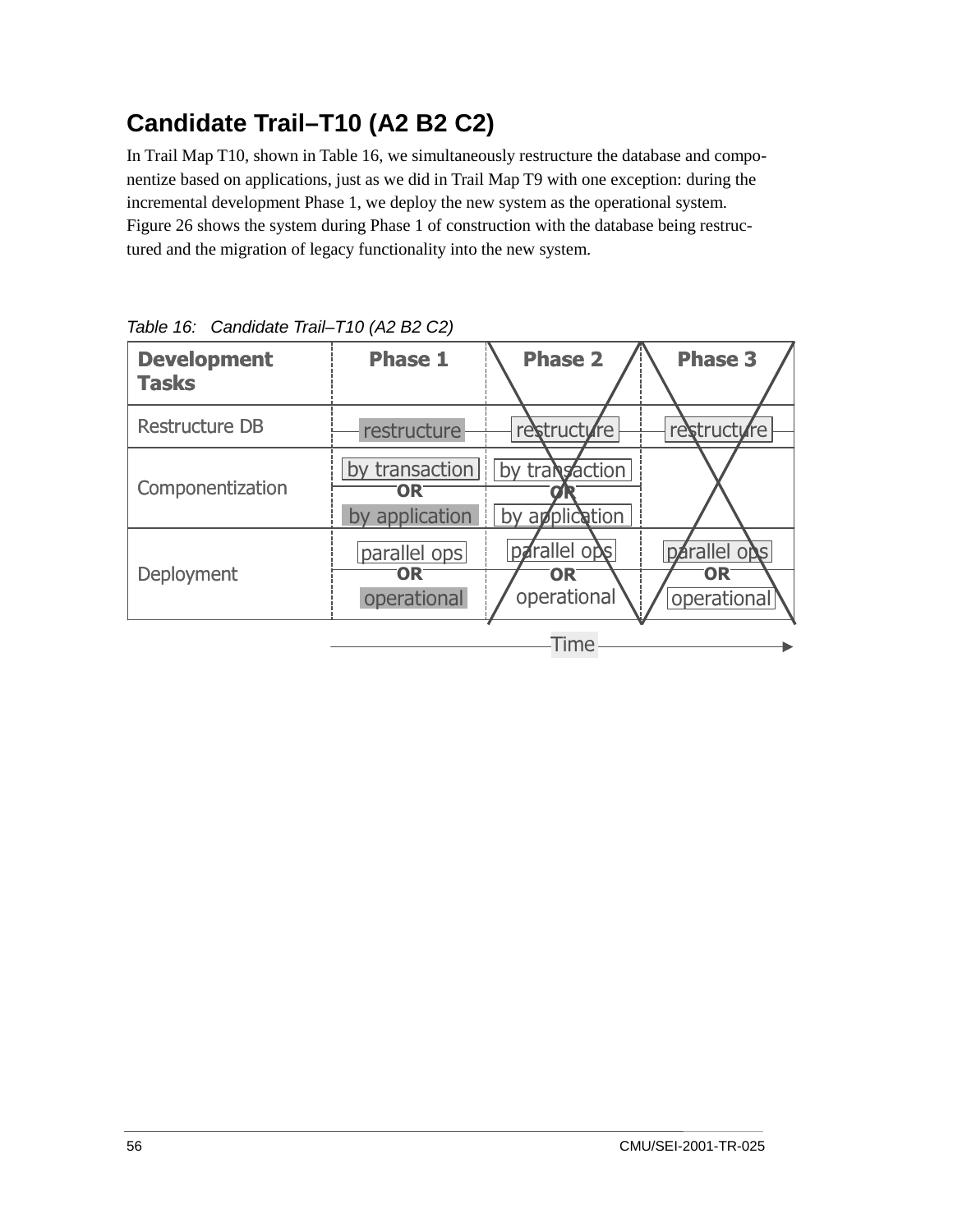

Figure 26: T10 During Phase 1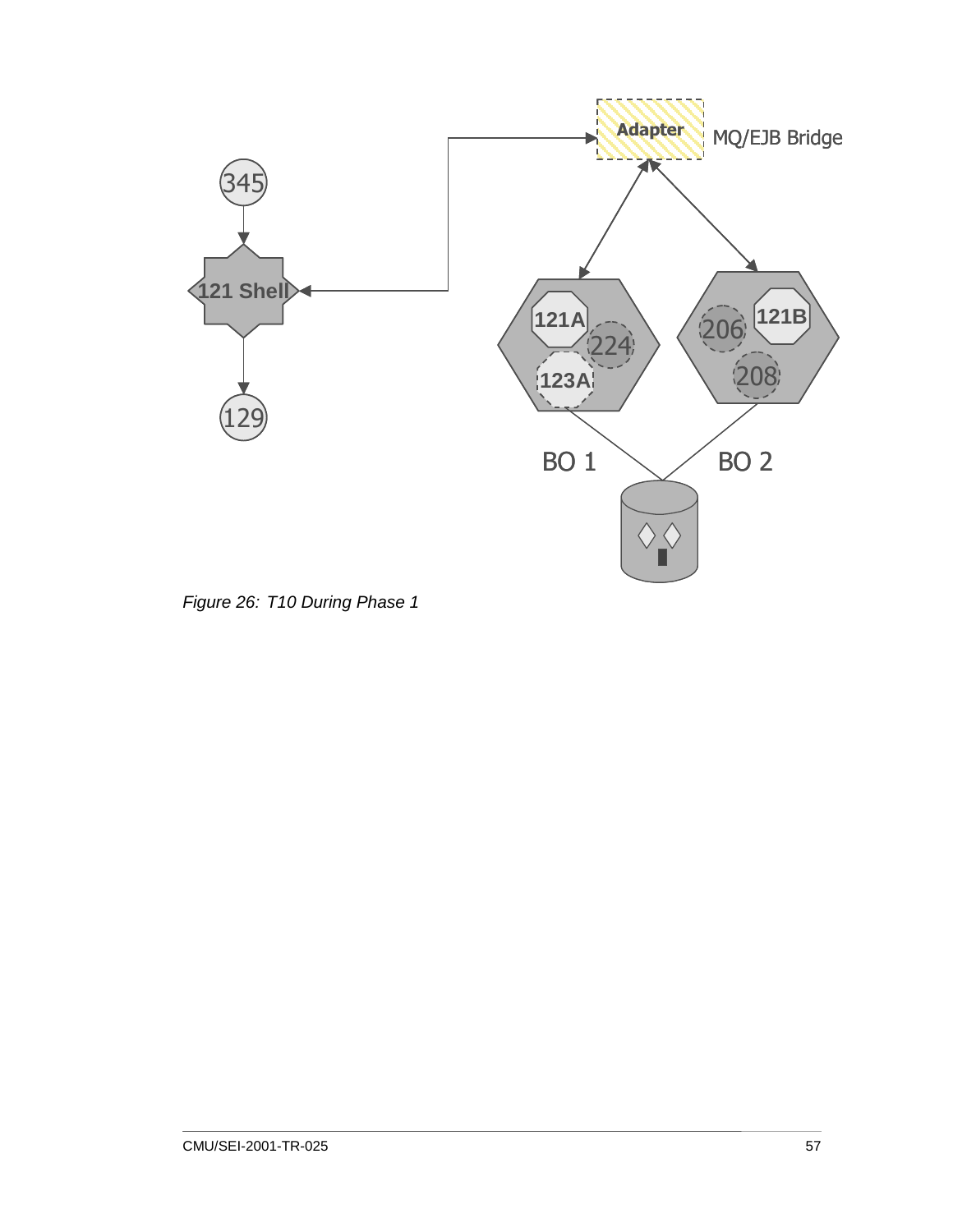#### **Candidate Trail–T11 (A2 B3 C1)**

Trail Map T11 is shown in Table 17. In Phase 1, we componentize based on applications, and then in Phase 2, we restructure the database. During the incremental development Phases 1 and 2, we deploy the new system under development in parallel with the operational legacy system. Finally, once the new system is complete (in Phase 3) we deploy it stand alone as the operational system. Figure 27 shows the system during Phase 1. During this phase, functionality from the legacy system is being migrated to the new system based on applications, and updates between the two databases are performed using Oracle database triggers. During Phase 2, shown in Figure 28, the operational system is using the legacy database and the new system database is being restructured.

| <b>Development</b><br><b>Tasks</b> | <b>Phase 1</b>                                      | <b>Phase 2</b>                                | <b>Phase 3</b>                     |
|------------------------------------|-----------------------------------------------------|-----------------------------------------------|------------------------------------|
| <b>Restructure DB</b>              | restructure                                         | restructure                                   | restructure                        |
| Componentization                   | by transaction<br>OR <sup>-</sup><br>by application | by transaction<br><b>OR</b><br>by application |                                    |
| <b>Deployment</b>                  | parallel ops<br>$.$ OR $-$<br>operational           | parallel ops<br>$-OR$<br>operational          | parallel ops<br>OR.<br>operational |
|                                    | <u> Time</u>                                        |                                               |                                    |

*Table 17: Candidate Trail–T11 (A2 B3 C1)*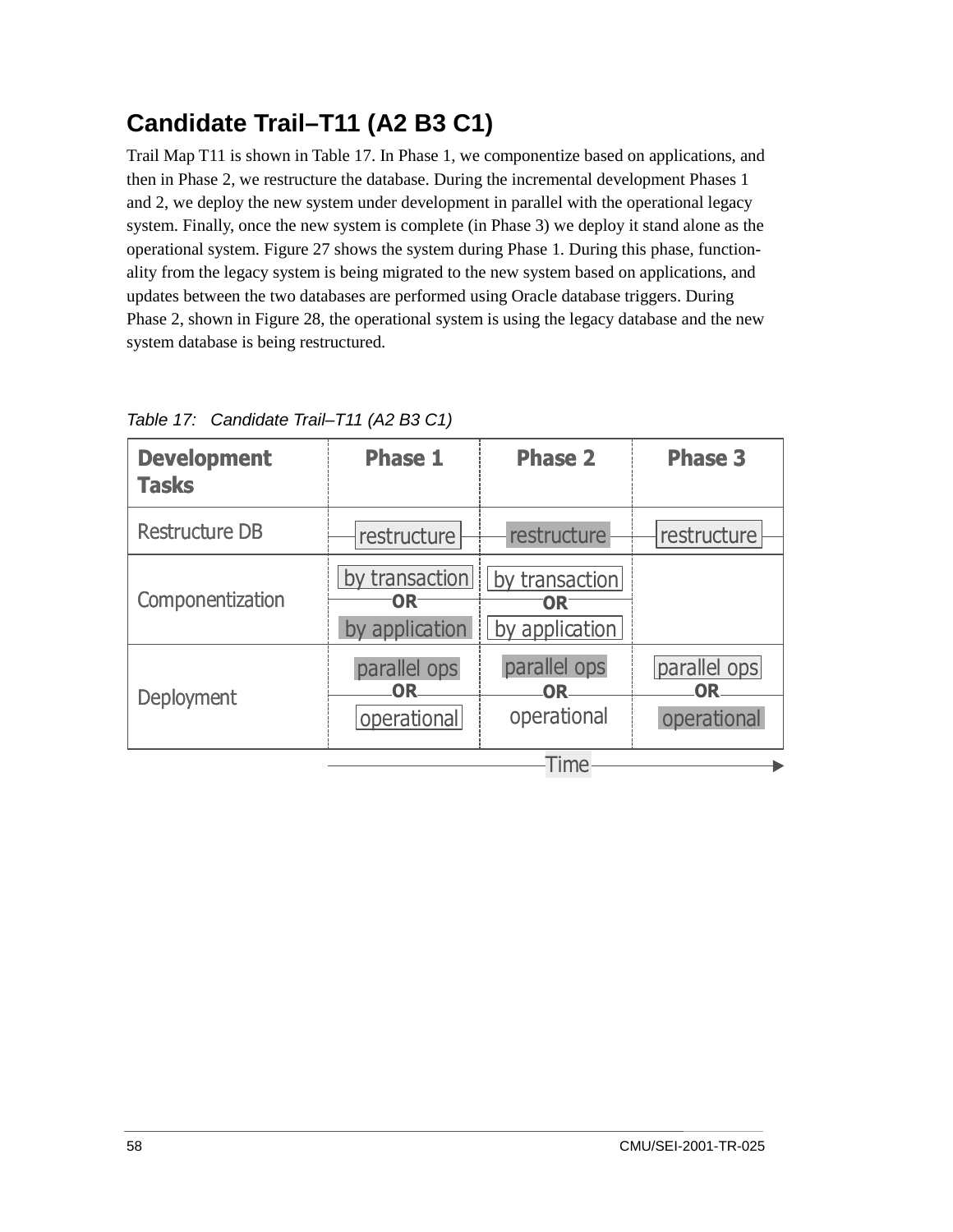

Figure 27: T11 During Phase 1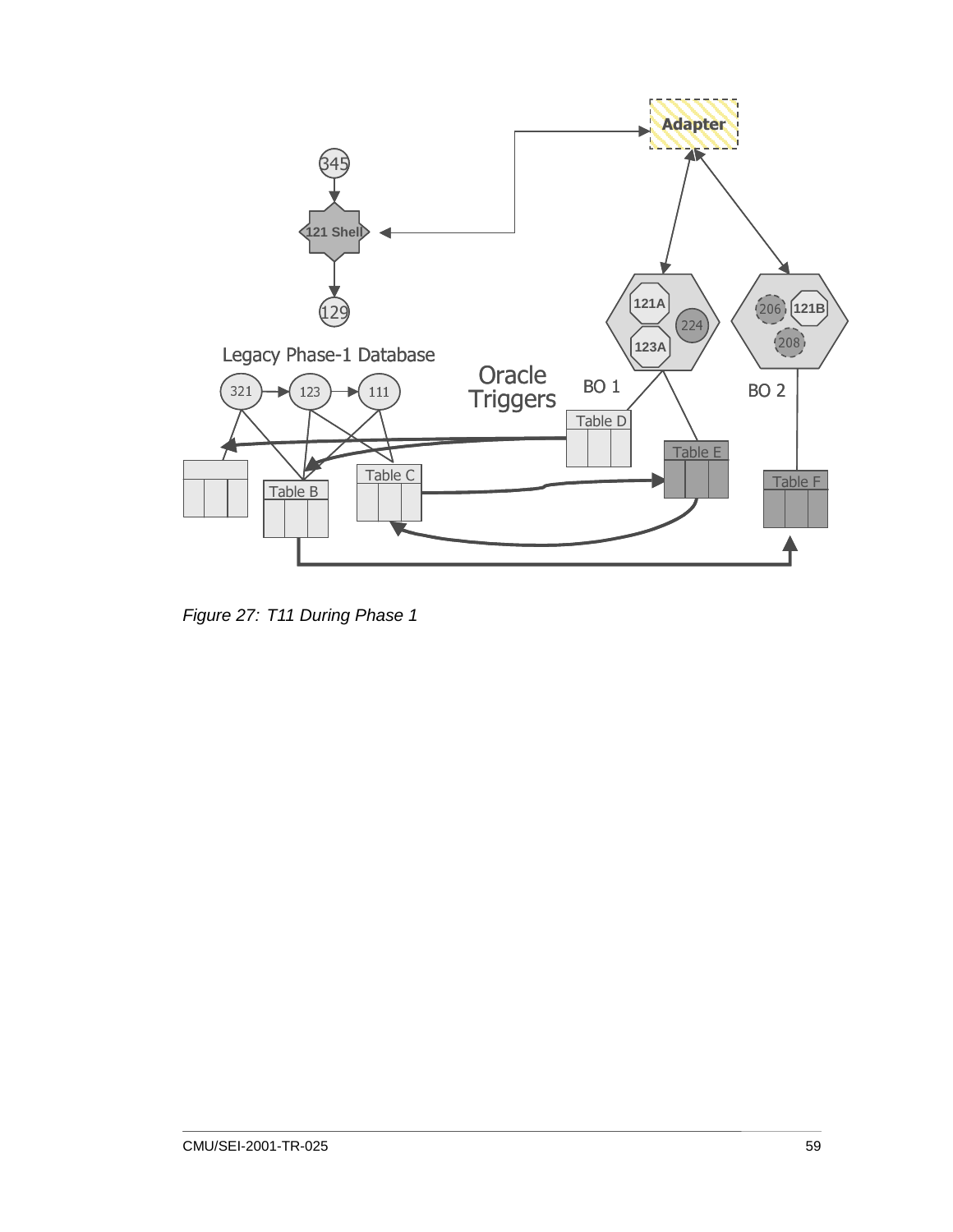

Figure 28: T11 During Phase 2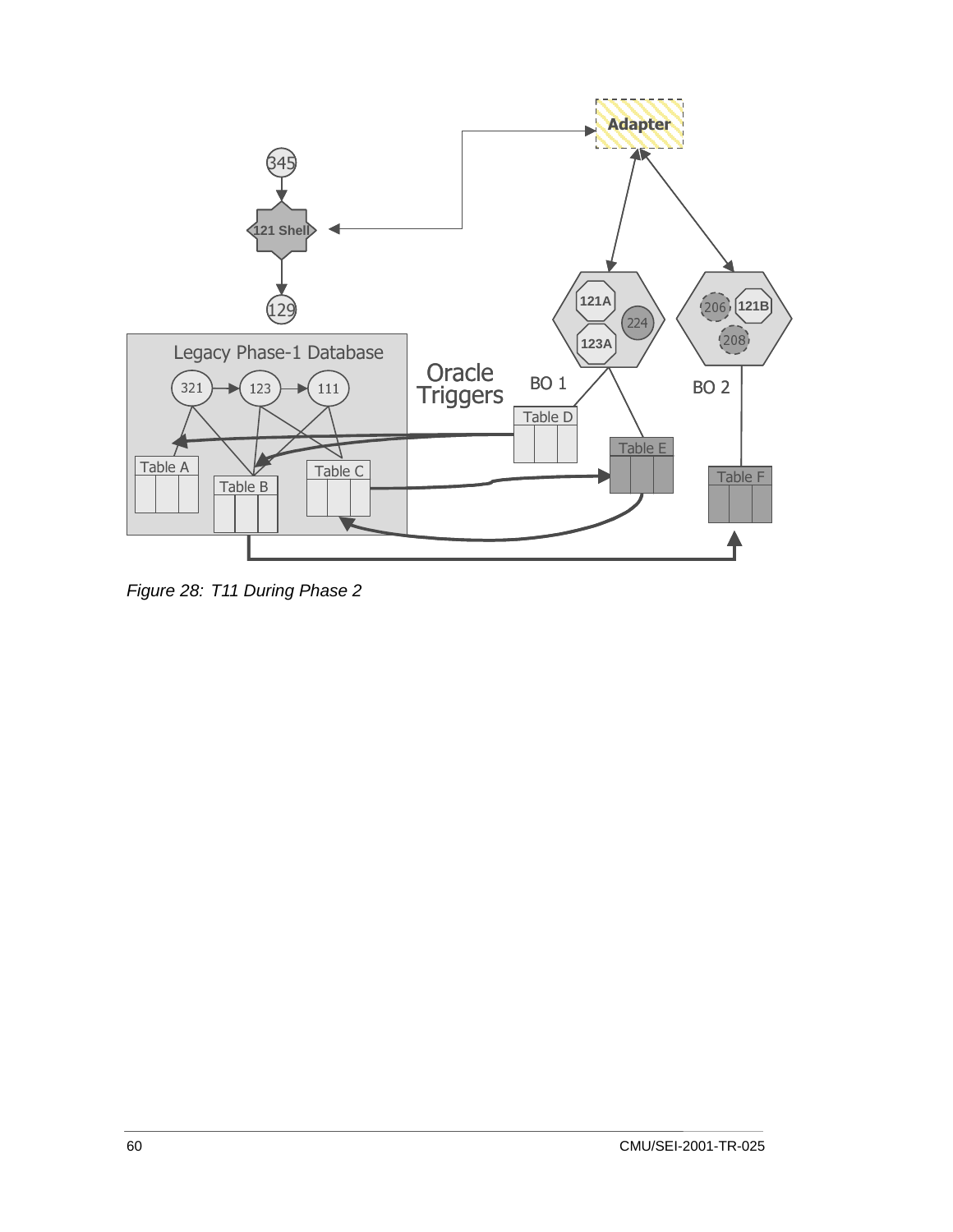## **Candidate Trail–T12 (A2 B3 C2)**

In Trail Map T12, shown in Table 18, we first componentize based on applications and then restructure the database. During the incremental development phases, we deploy the new system as the operational system. Figure 29 shows the system during Phase 1, when legacy functionality is being migrated to the new system based on transactions.

|  | Table 18: Candidate Trail-T12 (A2 B3 C2) |  |  |  |
|--|------------------------------------------|--|--|--|
|--|------------------------------------------|--|--|--|

| <b>Development</b><br><b>Tasks</b> | <b>Phase 1</b>                          | <b>Phase 2</b>                                      | <b>Phase 3</b>                      |
|------------------------------------|-----------------------------------------|-----------------------------------------------------|-------------------------------------|
| <b>Restructure DB</b>              | restructure                             | restructure                                         | restructure                         |
| Componentization                   | by transaction<br>OR-<br>by application | by transaction<br>OR <sup>-</sup><br>by application |                                     |
| <b>Deployment</b>                  | parallel ops<br>$OR$ —<br>operational   | parallel ops<br>OR-<br>operational                  | parallel ons<br>-OR-<br>operational |
|                                    |                                         | -ime                                                |                                     |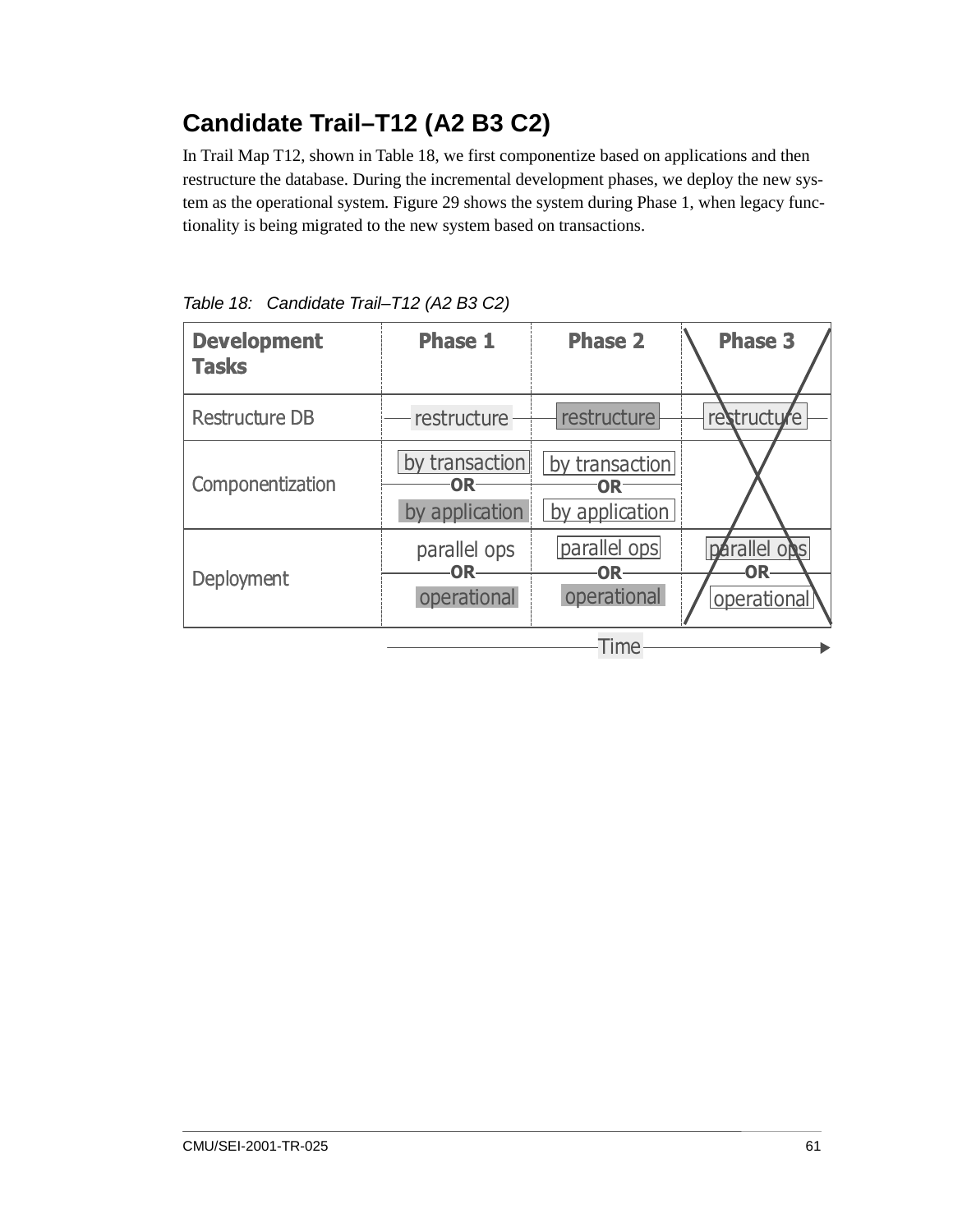

*Figure 29: T12 During Phase 1*